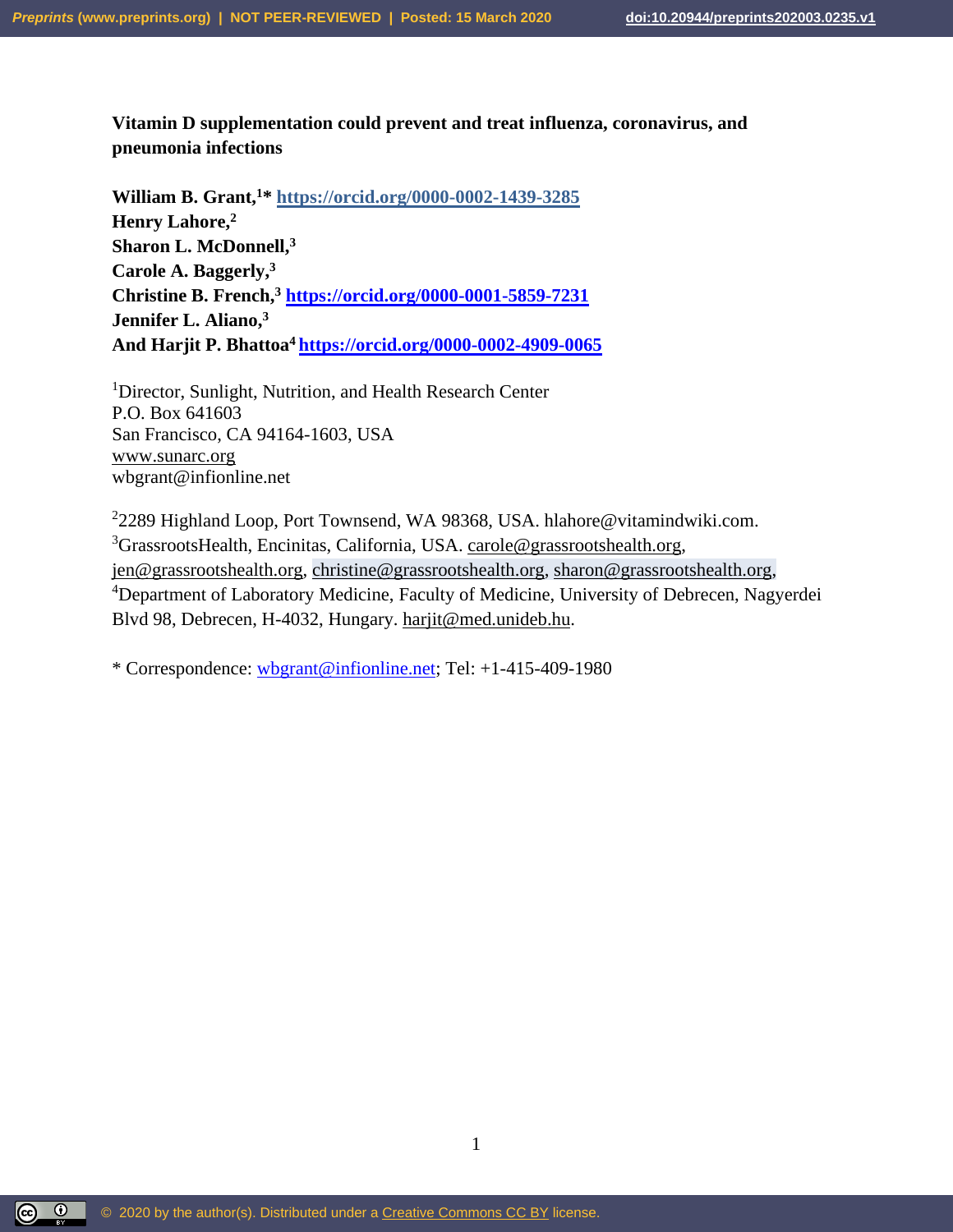## **Abstract**

Low vitamin D status in winter permits viral epidemics. During winter, people who do not take vitamin D supplements are likely to have low serum 25-hydroxyvitamin D [25(OH)D] concentrations. Vitamin D can reduce the risk of viral epidemics and pandemics in several ways. First, higher 25(OH)D concentrations reduce the risk of many chronic diseases, including cancers, cardiovascular disease, chronic respiratory tract infections (RTIs), diabetes mellitus, and hypertension. Patients with chronic diseases have significantly higher risk of death from RTIs than otherwise healthy people. Second, vitamin D reduces risk of RTIs through three mechanisms: maintaining tight junctions, killing enveloped viruses through induction of cathelicidin and defensins, and reducing production of proinflammatory cytokines by the innate immune system, thereby reducing the risk of a cytokine storm leading to pneumonia. Observational and supplementation trials have reported higher 25(OH)D concentrations associated with reduced risk of dengue, hepatitis, herpesvirus, hepatitis B and C viruses, human immunodeficiency virus, influenza, respiratory syncytial virus infections, and pneumonia. Results of a community field trial reported herein indicated that 25(OH)D concentrations above 50 ng/ml (125 nmol/l) vs. <20 ng/ml were associated with a 27% reduction in influenza-like illnesses. From the available evidence, we hypothesize that raising serum 25(OH)D concentrations through vitamin D supplementation could reduce the incidence, severity, and risk of death from influenza, pneumonia, and the current COVID-19 epidemic.

**Key words:** ascorbic acid, cathelicidin, coronavirus, COVID-19, cytokine storm, influenza, observational, pneumonia, prevention, respiratory tract infection, solar radiation, treatment, UVB, vitamin C, vitamin D

\_\_\_\_\_\_\_\_\_\_\_\_\_\_\_\_\_\_\_\_\_\_\_\_\_\_\_\_\_\_\_\_\_\_\_\_\_\_\_\_\_\_\_\_\_\_\_\_\_\_\_\_\_\_\_\_\_\_\_\_\_\_\_\_\_\_\_\_\_\_\_\_\_

#### **1.Introduction**

The world is now experiencing its third major epidemic of coronavirus (CoV) infections. A new CoV infection epidemic began in Wuhan, Hubei, China, in late 2019, originally called 2019 nCoV [1] and renamed COVID-19 by the World Health Organization on February 11, 2020. Previous CoV epidemics include severe acute respiratory syndrome (SARS)–CoV, which started in China in 2003 [2], and Middle East respiratory syndrome (MERS)–CoV in the Middle East, starting 2012 [3]. Those epidemics all began with animal-to-human infection. The mortality rates were >10% for SARS and >35% for MERS [4]. The direct cause of death is generally due to ensuing severe atypical pneumonia [4], [5].. Pneumonia also is generally the cause of death for people who develop influenza, although the mortality rate is lower (1%–3% for the influenza A H5N1 pandemic of 1918–1919 in the United States) [6].

CoVs also include four types associated with seasonal respiratory tract infections (RTIs): human CoV 229E (HCoV-229E), human CoV OC43 (HCoV-OC43), human CoV NL63 (HCoV-NL63,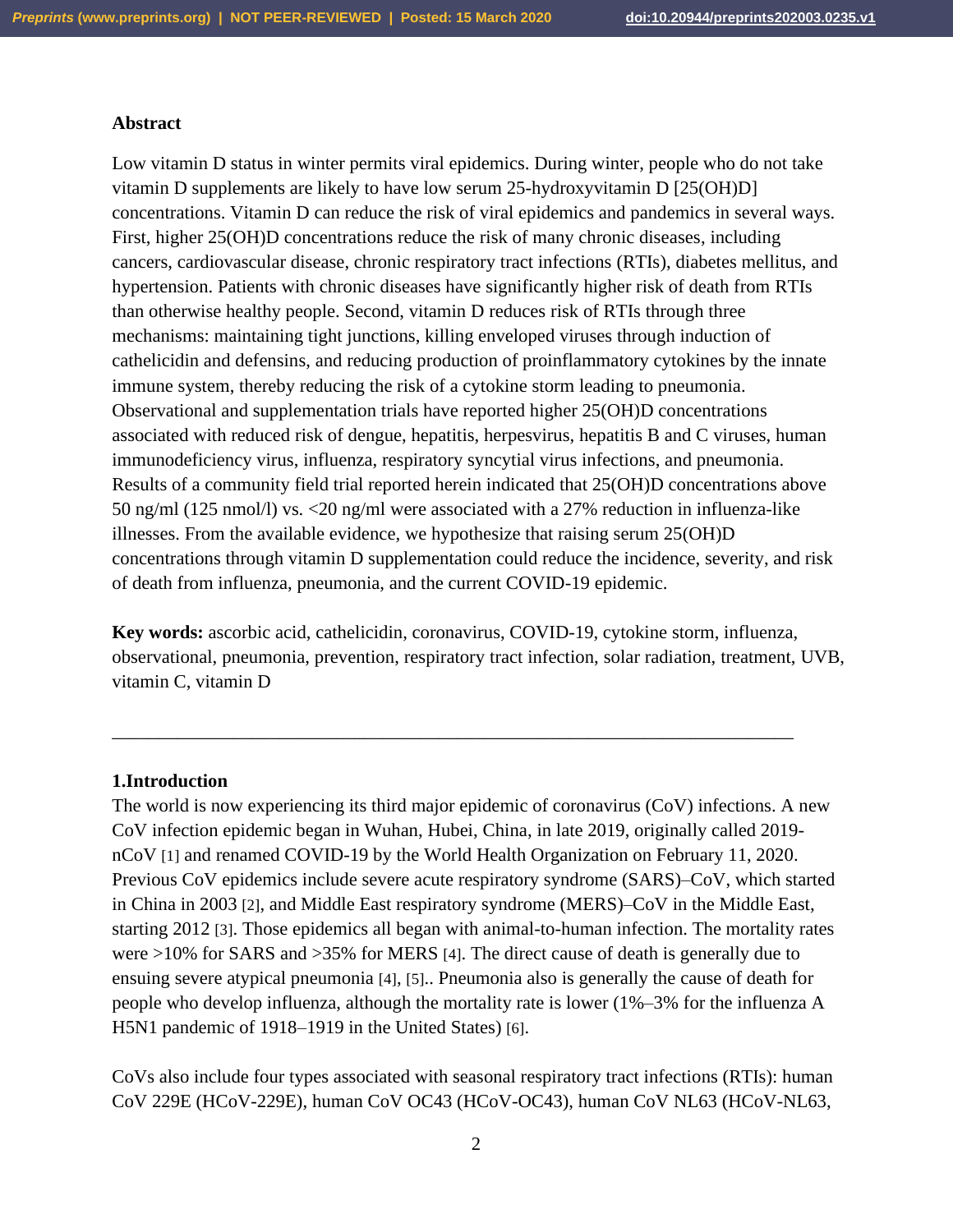or New Haven CoV), and human CoV HKU1. During surveillance from May 2014 to December 2015, three of those CoVs were detected in children crossing between southern China and Hong Kong mainly around January to February, whereas HCoV-NL63 was detected only in summer and fall [7].

Given the enormous economic impact of CoV epidemics, ways must be found to reduce the risk of infection and death that can be easily applied to large populations at a low cost. Both vitamin C and vitamin D may be appropriate because they have demonstrated antiviral properties [8], [9] as well as antimicrobial properties, which are important in reducing risk of pneumonia [10], [11] and are inexpensive. Although vitamin C can play an important role, as outlined in several studies that have identified mechanisms whereby ascorbic acid reduces risk of RTIs [12], [13], [14], reviewed in [15], this article focuses on a review of the evidence for vitamin D. However, several clinical trials are being conducted on intravenous vitamin C infusion to treat COVID-19 in China [\(https://clinicaltrials.gov/ct2/show/NCT04264533\)](https://clinicaltrials.gov/ct2/show/NCT04264533). Vitamin C and vitamin D can probably work together to minimize the incidence as well as treat the infection.

This review is narrative. Searches were made in PubMed.gov and scholar.google.com for publications regarding influenza, CoVs, and pneumonia with respect to epidemiology, innate and adaptive immune response, vitamin D, 25-hydroxyvitamin D [25(OH)D], and parathyroid hormone.

#### **2.Results**

#### *2.1*.Seasonal influenza

Seasonal influenza accounts for many more deaths annually than any previous CoV epidemics have. A recent estimate of influenza-associated respiratory mortality (291,243–645,832 deaths annually; 4.0–8.8 per 100 000 individuals) [16] are higher than previously published estimates, [17] which estimated 148,000–249,000 annual influenza-associated respiratory deaths, and the WHO-attributed estimate of 250,000–500,000 respiratory and circulatory deaths (3·8–7·7 per 100 000 individuals). In the United States during the 2018–2019 influenza season, an estimated 17,443 people died from influenza A(H3N2), 15,136 from influenza A(H1N1)pdm09, and 1364 from influenza B, for a total of 33,943 deaths [18]. However, the influenza burden is probably higher than what was reported there because a significant number of deaths attributed to pneumonia may be related to what was initially an influenza infection [19]:

Influenza virus affects the respiratory tract by direct viral infection or by damage from the immune system response. Patients who develop pneumonia are more likely to be  $\leq$  5 years old, > 65 years old, Caucasian, and nursing home residents; have chronic lung or heart disease and history of smoking, and are immunocompromised. [20]

Seasonal influenza infections generally peak in winter [21]. Cannell hypothesized that the winter peak was due in part to the conjunction with the season when solar UVB doses, and thus 25(OH)D concentrations, are lowest in most mid- and high-latitude countries [22], extended in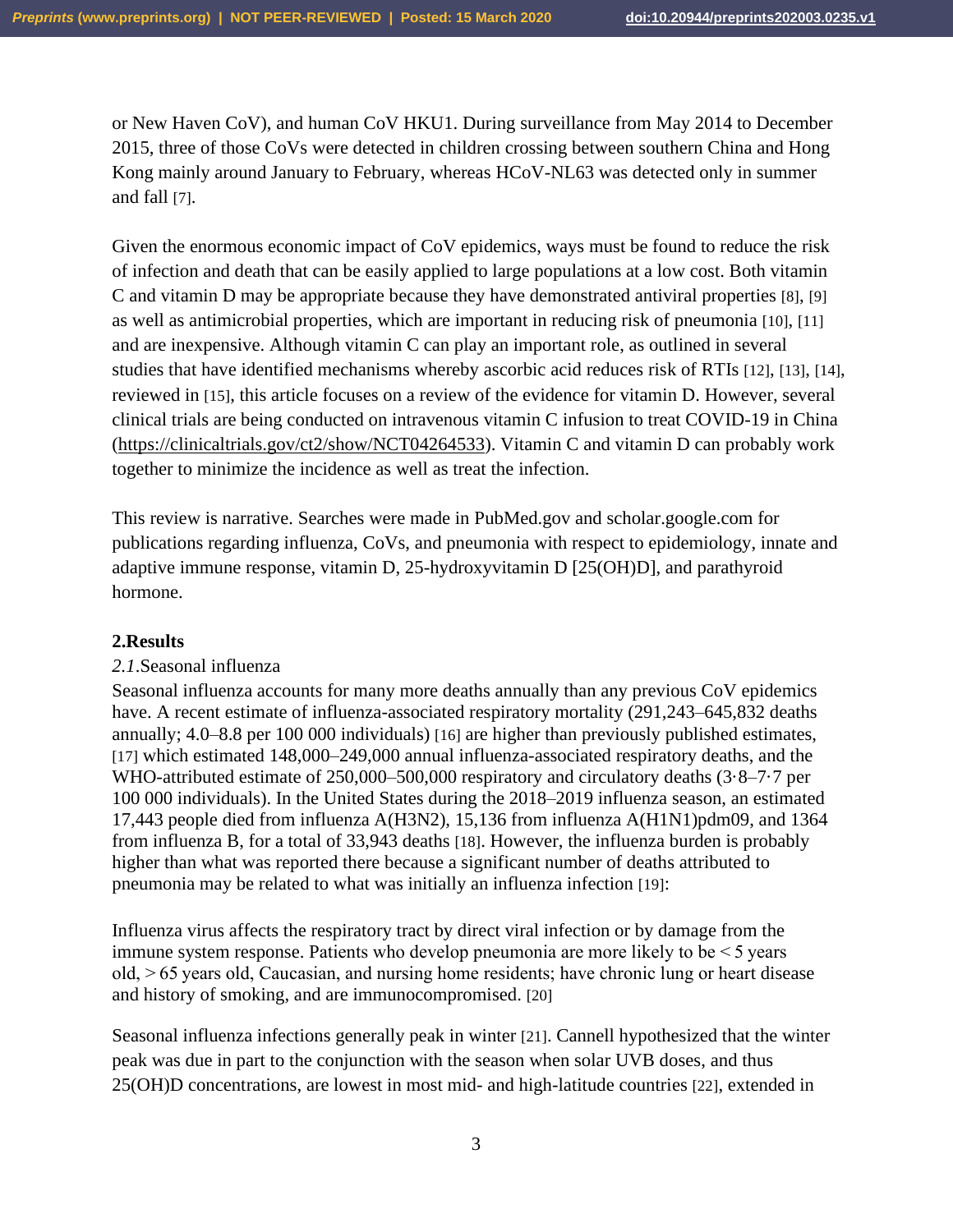[23]. (It is impossible to produce vitamin D from solar UVB exposure in Boston, Massachusetts [42.4°N], for about 6 months of the year [24], [25].) As a result, mean serum  $25(OH)D$ concentrations in north and central regions of the United States are near 21 ng/ml in winter and 28 ng/ml in summer, whereas in the south region, they are near 24 ng/ml in winter and 28 ng/ml in summer [26].] In addition, the winter peak of influenza also coincides with weather conditions of low temperature and relative humidity that allow the influenza virus to survive longer outside the body than under warmer conditions [27], [28], [29].

The "NorthernFlu" consortium involved epidemiologists, clinicians, and researchers from Estonia, Finland, Latvia, Lithuania, Norway, and Sweden. That group collected and analyzed data to determine the effect of meteorological and other factors regarding severe influenza virus infections [30]. A total of 62,296 influenza virus–positive specimens were collected between 1 September 2017 and 31 August 2018. Peak numbers occurred in week 7 of 2018. The Pearson correlation coefficients found were as follows: temperature,  $0.51 \pm 0.08$ ; UV index,  $0.39 \pm 0.11$ ; humidity,  $0.26 \pm 0.15$ ; wind speed,  $0.09 \pm 0.06$ ; precipitation,  $0.07 \pm 0.01$ ; and pressure,  $0.03 \pm 0.01$ 0.02. In vitro laboratory experiments confirmed the findings regarding temperature and UV radiation, although UVC was effective and UVB was not. UVC does not reach Earth's surface. A later article reported a laboratory experiment showing that sunlight exposure reduced the half-life of influenza viruses in aerosols at 20% and 70% relative humidity from 31.6 minutes in darkness to 2.4 minutes in full sunlight [31]. Thus, part of the seasonal variation in influenza incidence is probably affected by the amount of sunlight in inactivating the virus.

Ecological studies suggest that raising 25(OH)D concentrations through vitamin D supplementation in winter would reduce the risk of developing influenza. A comprehensive review of the role of vitamin D and influenza was published in 2018 [32]. On the positive side, vitamin D–related innate and adaptive immune responses to viral infections exist. A vitamin D randomized controlled trial (RCT) conducted on schoolchildren in Japan reported significantly reduced incidence of influenza type A but not B for children in the treatment arm taking 1200 IU/d of vitamin D [33]. Although most other trials did not support a beneficial effect of vitamin D supplementation in reducing risk of influenza infection, another recent RCT did [34]. The Gruber-Bzura article concluded that the evidence of vitamin D's effects on the immune system suggest that it should reduce the risk of influenza but that more RCTs are required to evaluate that possibility.

An observational study conducted in Connecticut on 198 healthy adults in the fall and winter of 2009–2010 examined the relationship between serum 25(OH)D concentration and incidence of acute RTIs (ARTIs) [35]. Only 17% of people who maintained 25(OH)D >38 ng/ml throughout the study developed ARTIs, whereas 45% of the others did. Concentrations of 38 ng/ml or more were associated with a significant (*p* < 0.0001) twofold reduction in risk of developing ARTIs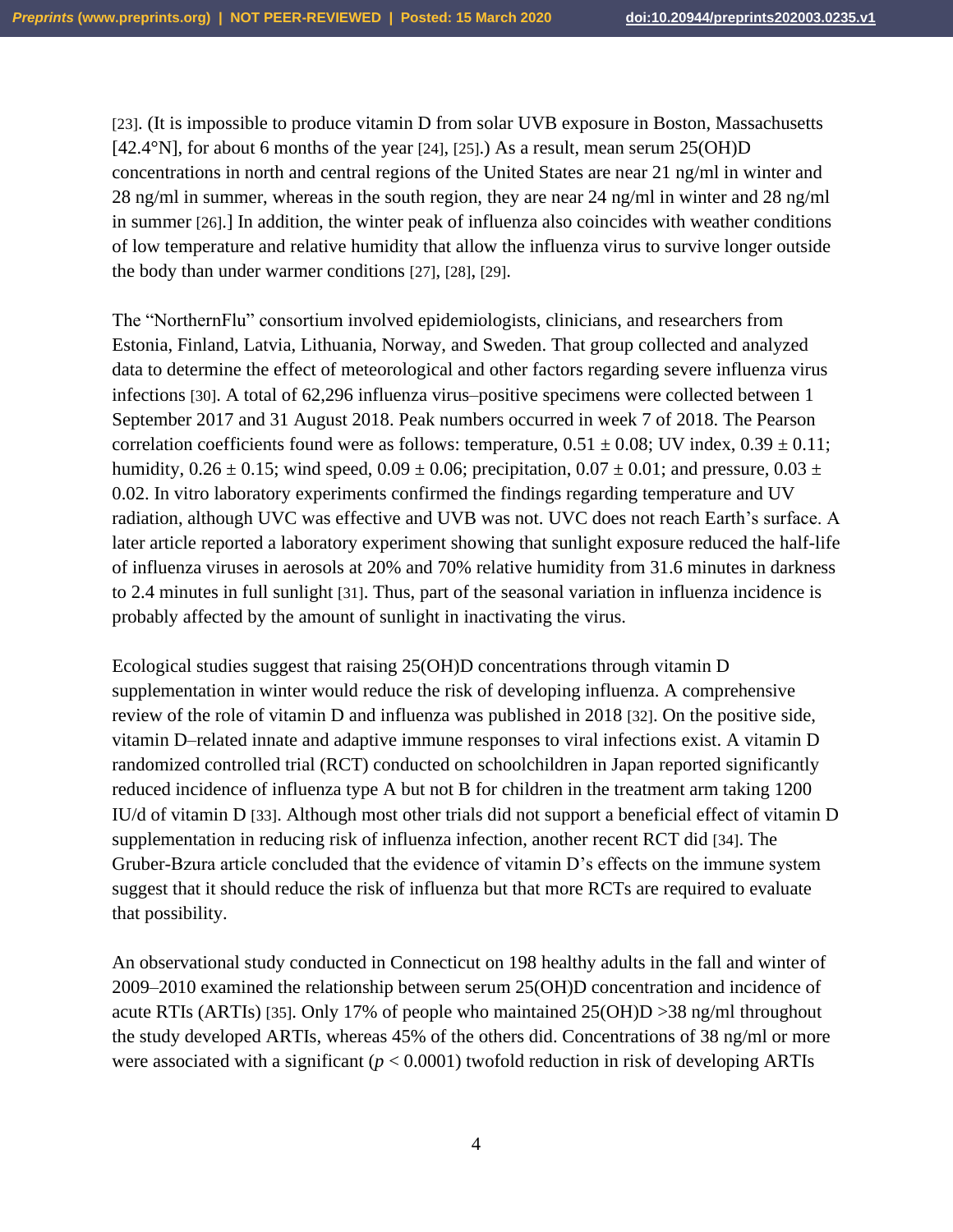and with a marked reduction in percentages of days ill. Eight influenza-like illnesses (ILIs) occurred, seven of which were 2009 H1N1 influenza.

#### *2.2*.GrassrootsHealth observational field trial

Previously unpublished data from an ongoing prospective cohort study by GrassrootsHealth, a nonprofit organization that researches how nutrients affect public health, shows a reduction in ILIs as 25(OH)D levels increase. In that study, launched January 2009, health and demographic information is collected via online health questionnaires on a rolling basis from voluntary participants who also purchase and submit home blood spot 25(OH)D tests. Liquid chromatography–mass spectroscopy was used by ZRT Laboratory (Beaverton, OR) and Purity Laboratory (Lake Oswego, OR) to analyze the dried blood spot tests and determine serum 25(OH)D concentrations. The intra-assay coefficient of variation was 9% for ZRT and 5% for Purity. ZRT and Purity assays have been validated against the DEQAS liquid chromatography– mass spectroscopy consensus group  $(R^2$  values of 0.998 and 0.994, respectively). No exclusion criteria or requirements related to 25(OH)D concentration or supplement intake dose were in place; however, most participants (>80%) choose to take a supplement with vitamin D. Participants included both sexes and a wide range of ages and geographic locations (55 countries, with 92% in the United States or Canada).

Among participants aged 18 years or older  $(N = 12,605)$ , a cross-sectional analysis was conducted to determine the percentage of participants who answered "yes" to the question "In the last 6 months, have you had the flu with fever?" for the following 25(OH)D concentration groups: <20, 20–39, 30–39, 40–49, 50–59, and ≥60 ng/ml (Figure 1). **Participants with 25(OH)D concentrations of at least 60 ng/ml had a 43% lower risk of ILI than those with 25(OH)D concentrations less than 20 ng/ml (** $p < 0.0001$ **). The lower level, 20 ng/ml, is used** specifically because it is the point that the Institute of Medicine considered sufficient [36]; the minimum upper level, 60 ng/ml, is used because the GrassrootsHealth Scientists' Panel of 48 vitamin D researchers created a consensus statement that the recommended range is 40–60 ng/ml [\(https://www.grassrootshealth.net/project/our-scientists/\)](https://www.grassrootshealth.net/project/our-scientists/).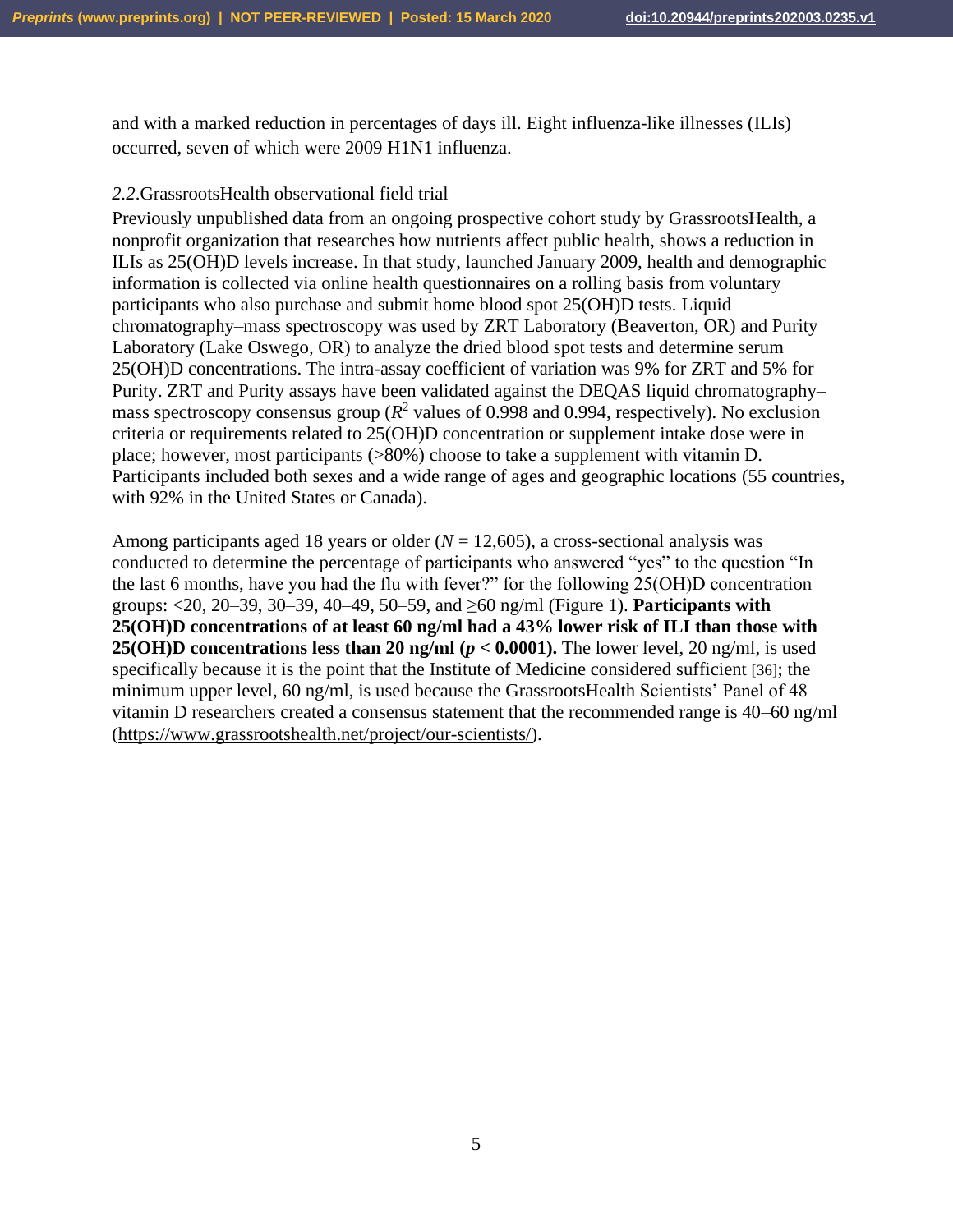Figure 1. Percentage of GrassrootsHealth participants who experienced ILE in the previous 6 months by 25(OH)D concentration



<sup>25(</sup>OH)D, 25-hydroxyvitamin D.

Multivariate regression was used to determine the association between 25(OH)D concentration and the risk of ILI, adjusting for age and season (Table 1). People with concentrations of 40–49 ng/ml had a 25% lower risk ( $p = 0.04$ ), those with concentrations of 50–59 had a 30% lower risk  $(p = 0.02)$ , and those with concentrations of at least 60 ng/ml had a 27% lower risk ( $p = 0.03$ ) of ILI than participants with 25(OH)D concentrations of less than 20 ng/ml. Age and season also were significant predictors of ILI ( $p < 0.05$ ). Higher 25(OH)D concentrations were associated with a dose–response decrease in ILI risk, with concentrations ≥40 ng/ml being most protective.

| $25(OH)D$ concn,<br>$ng/ml$ (nmol/L) | <b>Unadjusted Risk Ratio</b><br>(95% CI) | Adjusted* Risk Ratio<br>$(95\% \text{ CI})$ | n |
|--------------------------------------|------------------------------------------|---------------------------------------------|---|
| $<$ 20<br>(50)                       | Ref.                                     | Ref.                                        |   |

Table 1. Regression results for ILI as a function of 25(OH)D concentration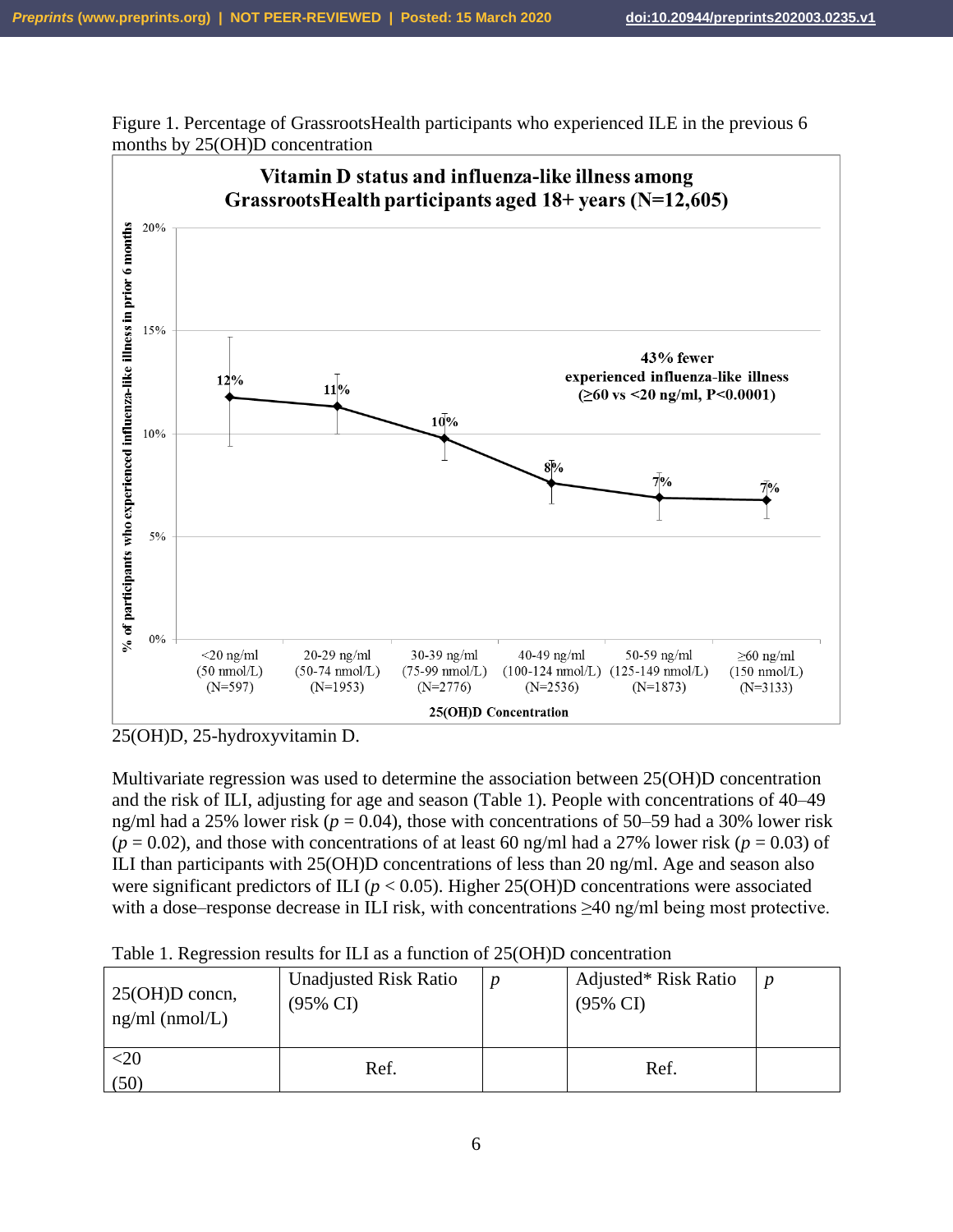| $20 - 29$<br>$(50-74)$       | 0.96<br>$(0.74 - 1.27)$ | 0.78     | 0.99<br>$(0.76 - 1.31)$ | 0.96 |
|------------------------------|-------------------------|----------|-------------------------|------|
| $30 - 39$ ng/ml<br>$(75-99)$ | 0.83<br>$(0.64 - 1.09)$ | 0.17     | 0.91<br>$(0.70 - 1.20)$ | 0.50 |
| $40 - 49$<br>$(100-124)$     | 0.64<br>$(0.49 - 0.86)$ | 0.002    | 0.75<br>$(0.57 - 0.99)$ | 0.04 |
| $50 - 59$<br>$(125-149)$     | 0.58<br>$(0.44 - 0.79)$ | 0.0003   | 0.70<br>$(0.52 - 0.94)$ | 0.02 |
| $\geq 60$<br>(150)           | 0.57<br>$(0.44 - 0.76)$ | < 0.0001 | 0.73<br>$(0.56 - 0.97)$ | 0.03 |

95% CI, 95% confidence interval.

\*Adjusted for age and season.

In RCTs, participants do not know whether they are in the treatment or control arms, while in open trials they do. A recent review of high-dose vitamin D supplementation trials involving elderly participants concluded that "an open trial is easier to conduct and, when it ends, those taking vitamin D can be offered a continuing supply so that the effect of lifelong treatment can be studied for major diseases and life expectancy, which are unlikely to be affected by individuals knowing whether or not they are taking vitamin D." [37]. This review supports the validity of the GrassrootsHealth open-label field trials such as this one and previous ones [38], [39], [40], [41] as well as those by Pure North S'Energy Foundation [42].

## *2.3*.Pandemic influenza

"Pandemic influenzas are unexpected rare events related to the emergence of a reassorted human-pathogenic influenza A virus (IAV) strains that often causes increased morbidity and spreads extremely rapidly in the immunologically naive human population, with huge clinical and economic impact" [43].

Influenza pandemics have outcomes different from those of seasonal influenza. For example, during the 2009 H1N1 pandemic influenza,

"Adults hospitalized with H1N1pdm09 were younger (median age, 47 years) than those with seasonal influenza (median age,  $68$  years;  $p < 0.01$ ), and differed in the frequency of certain underlying medical conditions. Whereas there was similar risk for many influenza-associated complications, after controlling for age and type of underlying medical condition, adults hospitalized with H1N1pdm09 were more likely to have lower respiratory tract complications, shock/sepsis, and organ failure than those with seasonal influenza. They were also more likely to be admitted to the intensive care unit, require mechanical ventilation, or die." [44]

## *2.4.*Coronavirus infections

CoVs and influenza share several important features: they are enveloped viruses [45], [46], the season of peak infection is generally in winter, and the cause of death is generally from ensuing pneumonia. CoVs also can survive a long time outside the body. A laboratory study reported that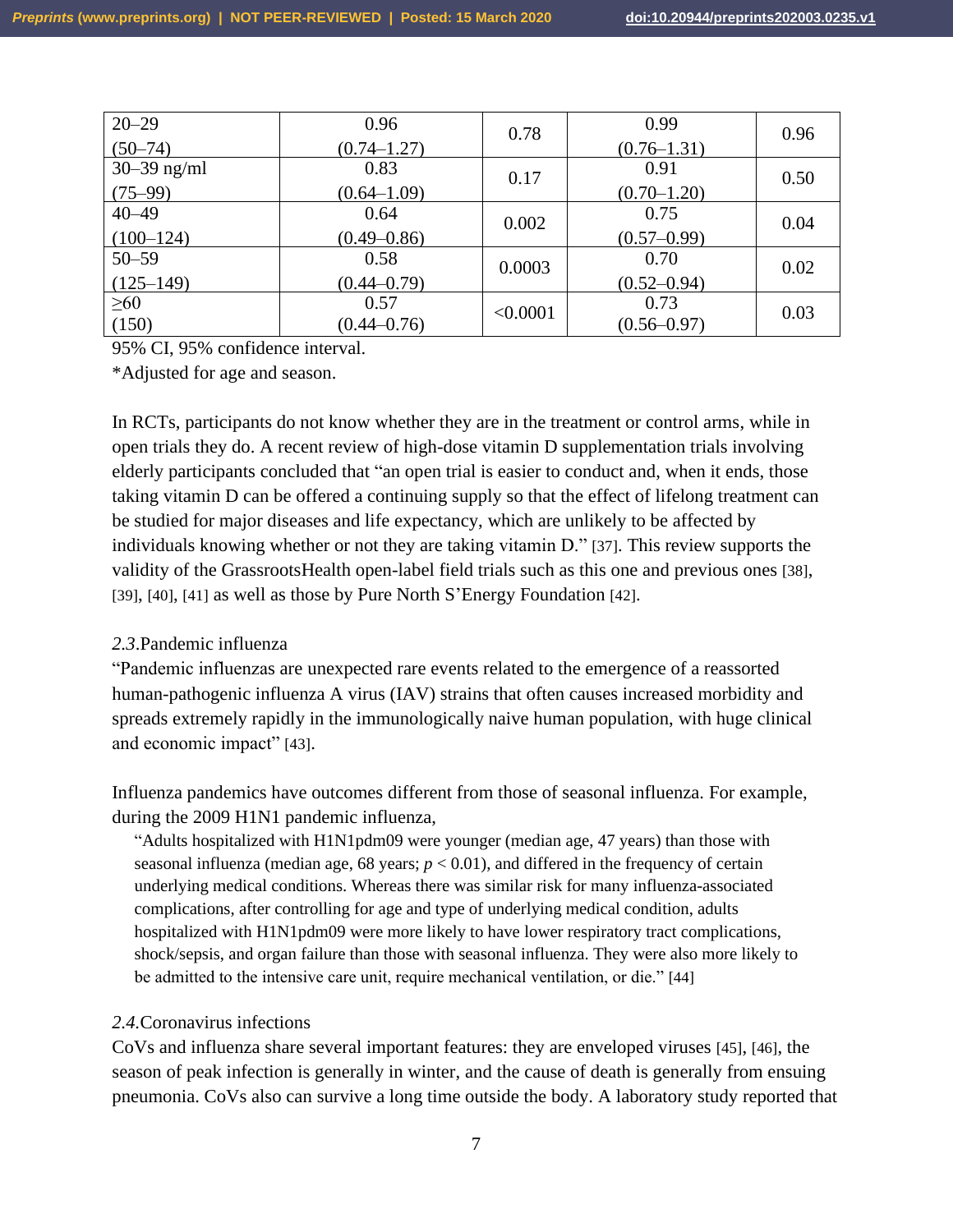CoVs could stay viable from 2 hours on aluminum and paper to up to 9 days on plastic at normal room temperature [47]. At temperatures of 30°C to 40°C, survival times were much lower, whereas at 4°C, persistence lasted up to 28 days.

An important reason why COVID-19 cases and deaths have been high in countries such as China and Korea is that serum 25(OH)D concentrations are generally low in those countries, especially in winter. In China, mean wintertime 25OHD concentrations for postmenopausal women from 28°N to 45°N between July 2013 and February 2014 were ~14 ng/ml [48]. In Korea, between October 2011 and May 2014, mean serum 25(OH)D concentrations for people older than 60 years were  $\sim$ 18 ng/ml for males and  $\sim$ 15 ng/ml for females [49]. Food in neither country is fortified with vitamin D, and few inhabitants take vitamin D supplements. A 13-year study conducted in Milan, Italy, reported that summertime mean 25(OH)D concentrations reached about 33–35 ng/ml in summertime for both males and females and ~20 ng/ml for males and 23 ng/ml for females in winter [50]. An analysis of standardized 25(OH)D concentration data from 14 European population studies indicated that 13.0% of the 55,844 European individuals had serum 25(OH)D concentrations <12 ng/ml on average in the year, with 17.7% and 8.3% in those sampled during the extended winter (October–March) and summer (April–November) periods, respectively. The prevalence was 40.4% for 25(OH)D concentrations <20 ng/ml [51].

More important, people with chronic diseases have lower 25(OH)D concentrations and increased inflammation. A study in Triese, Italy, reported that patients with a mean age of  $67 \pm 12$  years who developed acute myocardial infarction had mean serum 25(OH)D concentrations in winter of  $11 \pm 2$  ng/ml [52]. A study conducted in Wenzhou, China (28°N), on diabetics and control subjects aged  $43 \pm 11$  years reported that diabetics had mean 25(OH)D concentration of 13 vs. 16 ng/ml for control subjects [53]. An observational study conducted in Qinhuangdao, China, compared serum 25(OH)D concentrations for hospital patients with pneumonia vs. those without [54]. Serum 25(OH)D concentrations for those with pneumonia were  $9 \pm 2$  ng/ml, whereas those for the nonpneumonia group were  $14 \pm 4$  ng/ml,  $p = 0.000$ . A study from China reported that prediabetics had lower 25(OH)D concentrations than normal fasting glucose control subjects as well as significantly higher C-reactive protein concentrations as 25(OH)D concentrations decreased [55].

As shown in graphs of cases of the SARS-CoV epidemic as a function of week of onset [56], the SARS-CoV epidemic started in late November 2002. The first peak occurred in late January/early February 2003. Several additional peaks, with the last occurring in mid-April, occurred, with few cases after the end of May. The peaks in April were due to an outbreak in Taiwan [57].

The epidemiological characteristics of the COVID-19 outbreak in China through February 11, 2020, were recently published [58]. Factors of interest included the following: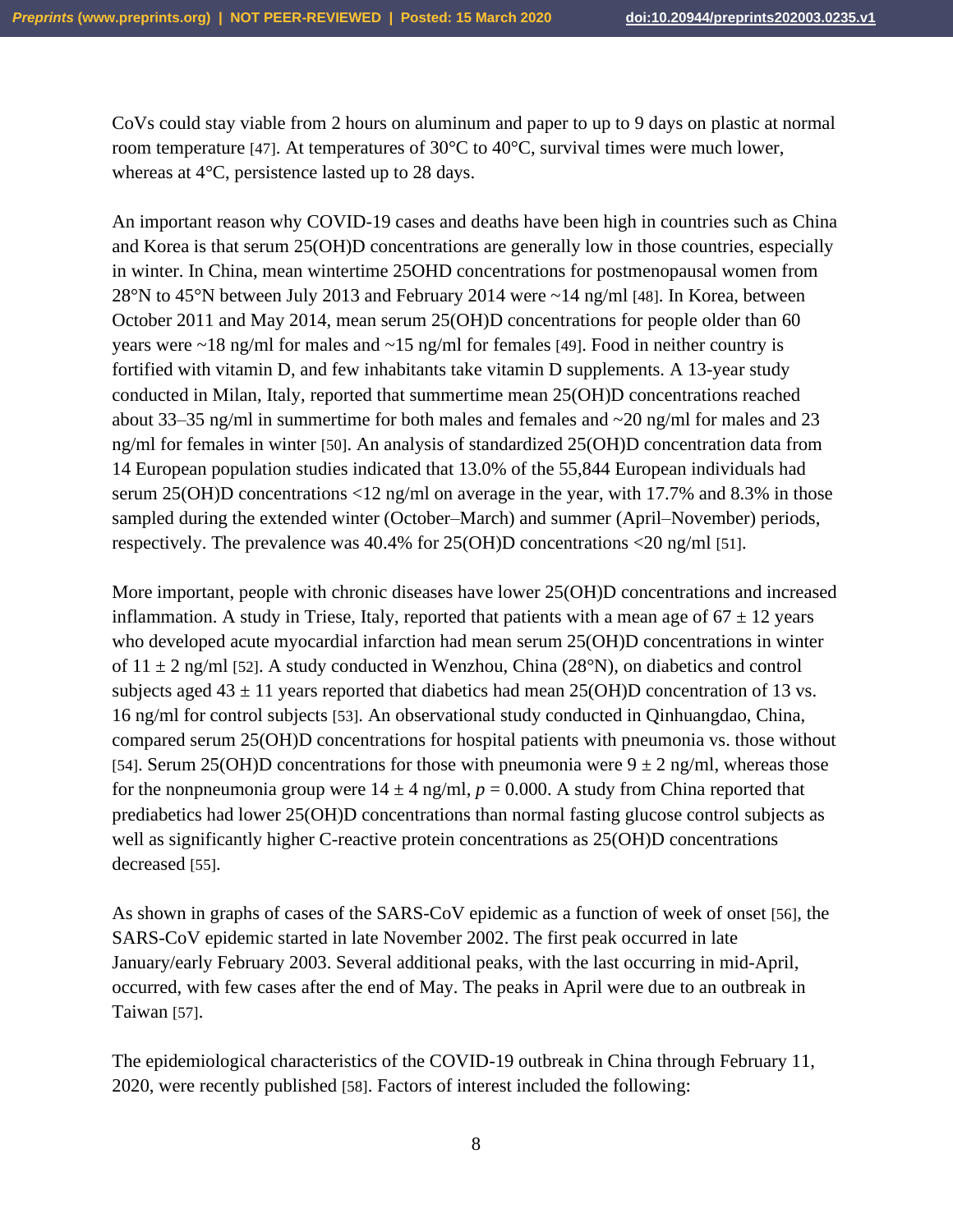- 1. The case-fatality rate (CFR) increased monotonically from 0.2% for patients younger than 40 years to  $14.8\%$  for those  $>80$  years.
- 2. CFRs were higher for men than for women (2.8% vs. 1.7%).
- 3. Having comorbid conditions greatly increased the CFR ( $N = none$ , 0.9%; cancer, 5.6%; hypertension, 6.0%; chronic RTI, 6.3%; diabetes mellitus, 7.3%; cardiovascular disease [CVD], 10.5%).

A possible reason for the monotonic increase in CFR with increasing age could be that the presence of chronic diseases increases with age. For example, the global prevalence of diabetes mellitus increases from about 1% below the age of 20 years to  $\sim$ 10% at 45 years to 19% at 65 years, decreasing to 14% by 95 years [59]. Invasive lung cancer incidence rates for females in the United States in 2015 increased from 1.1/100,000 for those aged 30–34 years, to 51.0/100,000 for those aged 50–54 years, 204.1/100,000 for those aged 65–79 years, and 347.3 for those aged 75–79 years [60]. Several studies report that people with chronic diseases have lower 25(OH)D concentrations than healthy people. A study in Italy reported that male chronic obstructive pulmonary disease patients had mean 25(OH)D concentrations of 16 (95% CI, 13 to 18) ng/ml, whereas female patients had concentrations of 13 (95% CI, 11 to 15) ng/ml [61]. A study in South Korea reported that community-acquired pneumonia (CAP) patients had a mean 25(OH)D concentration at admission of  $14 \pm 8$  ng/ml [62]. A study in Iran reported that hypertensive patients had lower 25(OH)D concentrations than control subjects: males,  $13 \pm 11$  vs.  $21 \pm 11$ ng/ml; females,  $13 \pm 10$  vs.  $20 \pm 11$  ng/ml [63].

A large body of evidence indicates that vitamin D supplementation and higher 25(OH)D concentrations are causally linked to reduced risk of many chronic diseases, including cancers, CVD, and diabetes mellitus [64], [65], [66]. Table 2 presents evidence that the comorbid conditions associated with higher CFR are due in part to low 25(OH)D concentrations.

| Outcome         | Evidence                                                                | Ref.     |
|-----------------|-------------------------------------------------------------------------|----------|
| Cancer          | Observational field trials of 25(OH)D                                   | $[38]$ , |
|                 |                                                                         | [41]     |
|                 | Secondary analyses of a 2000-IU/d vitamin D <sub>3</sub> RCT            | [67]     |
| Hypertension    | Results of an open-label, high-dose vitamin $D_3$ supplementation field | $[42]$   |
|                 | trial                                                                   |          |
| <b>COPD</b>     | Meta-analysis of risk, severity, and exacerbation with respect to       | [68]     |
|                 | 25(OH)D concentration                                                   |          |
| <b>Diabetes</b> | Secondary analyses of a 4000-IU/d vitamin D <sub>3</sub> RCT            | [69]     |
| mellitus        |                                                                         |          |
| <b>CVD</b>      | Meta-analysis of CVD incidence and mortality rates related to           | $[70]$   |
|                 | 25(OH)D concentration in prospective studies                            |          |

Table 2. Evidence that relate comorbid conditions to vitamin D deficiency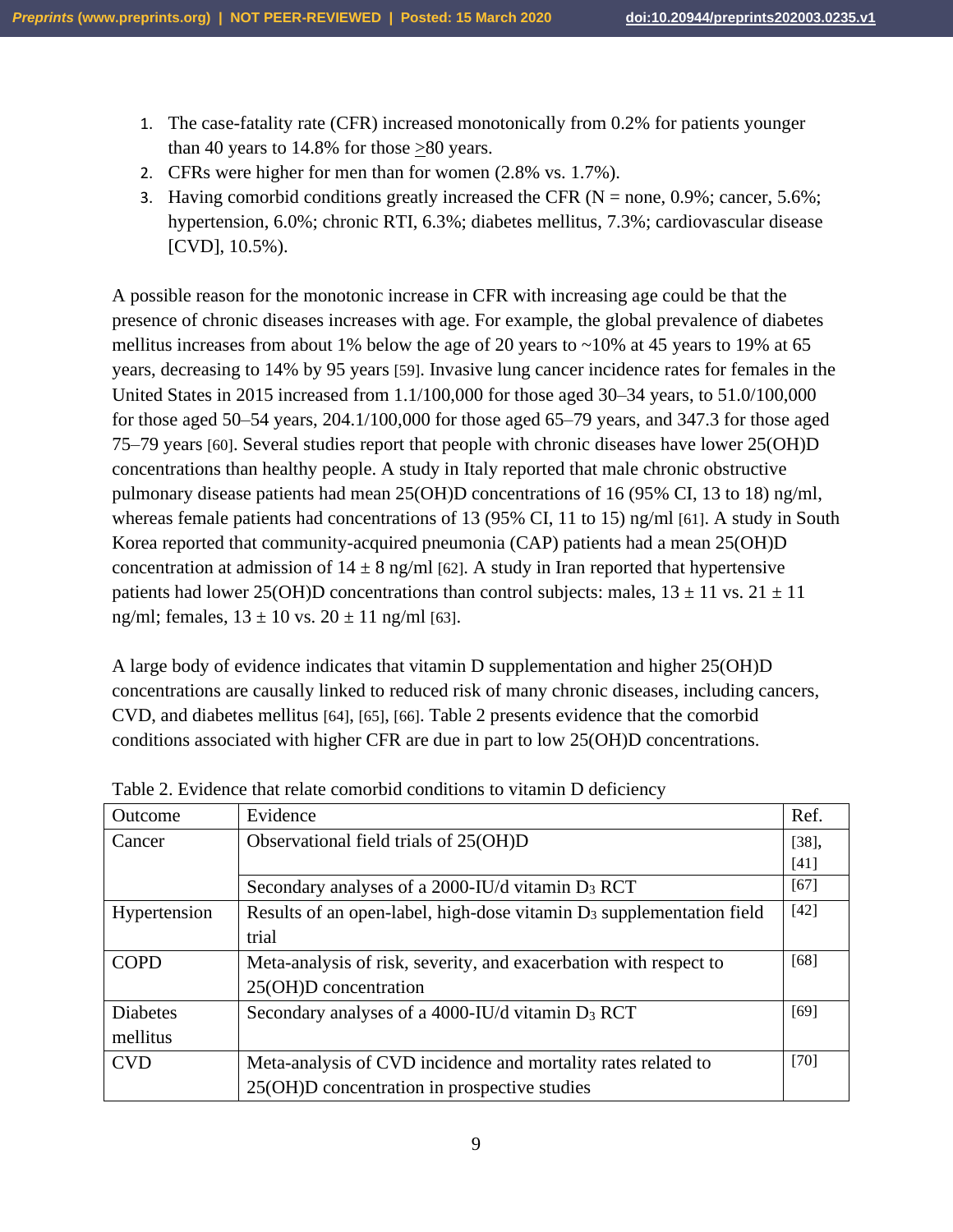25(OH)D, 25-hydroxyvitamin D; COPD, chronic obstructive pulmonary disease; CVD, cardiovascular disease; RCT, randomized controlled trial.

As for frail health, mortality rates in the United States from CVD and other diseases are about 25% higher in winter than in summer [71]. However, that effect occurs mainly for the elderly who already have CVD, indicating that factors such as cold temperature and low 25(OH)D concentrations finally take their toll. Calcitriol concentrations also vary with season and vitamin D supplementation. A study in Europe involving men aged 40–79 years reported that calcitriol concentrations varied from 54 pg/ml in winter to 67 pg/ml in summer, whereas 25(OH)D concentrations varied from 20 ng/ml in winter to 35 ng/ml in summer [72]. A meta-analysis reported that vitamin D supplementation in trials with low risk of bias increased calcitriol concentrations by 18.1 (95% CI, 9.2 to 28.4) pmol/l [73].

Another factor that affects immune response with age is reduced 1,25-dihydroxyvitamin D [1,25(OH)2D, or calcitriol], the active vitamin D metabolite, with increased age. Parathyroid hormone (PTH) concentration increases with age. A U.S. study was based on 312,962 paired serum PTH and 25(OH)D concentration measurements from July 2010 to June 2011. For participants with 20-ng/ml 25(OH)D concentration, PTH increased from 27 pg/ml for those <20 years to 54 pg/ml for those >60 years [74]. Serum calcitriol concentrations are inversely related to PTH concentrations. In a study conducted in Norway on patients with a mean age of 50 (SD, 21) years, calcitriol decreased from 140 pmol/l for those aged 20–39 years to 98 pmol/l for those >80 years despite an increase in serum 25(OH)D from 24 ng/ml for those 20–39 years to 27 ng/ml for those  $>80$  years [75].

Evidence also suggests that health outcomes are related to calcitriol concentrations. In a study of infections in 3340 consecutive cardiac surgical patients, the adjusted odds ratio for low vs. high calcitriol concentration was 2.57 (95% CI, 1.47 to 4.49) vs. 1.62 (95% CI, 0.87 to 3.20) for low vs. high 25(OH)D concentration [76]. A study of renal transplant patients reported significantly increased hazard ratio for polyomavirus infection during the first year after transplant for calcitriol concentrations <20 pg/ml [hazard ratio =  $2.14$  (95% CI, 1.12 to 4.78)] and cytomegalovirus infection [hazard ratio  $= 2.33$  (95% CI, 1.05 to 5.24)] [77].

Another factor relates to age-associated changes in the innate immune response. A review on immunosenescence reported that the innate immune response increases cytokine production with aging [78]. By contrast, young children are more susceptible to severe influenza A infection as a result of differences in the innate immune response [79].

The male-to-female ratio of CFR of 1.6 is probably due largely to the fact that males in China smoke much more than females. A study in Shanghai reported that 48% of adult males and 0.2% of adult females were smokers [80]. That study also reported adjusted odds ratios of tobacco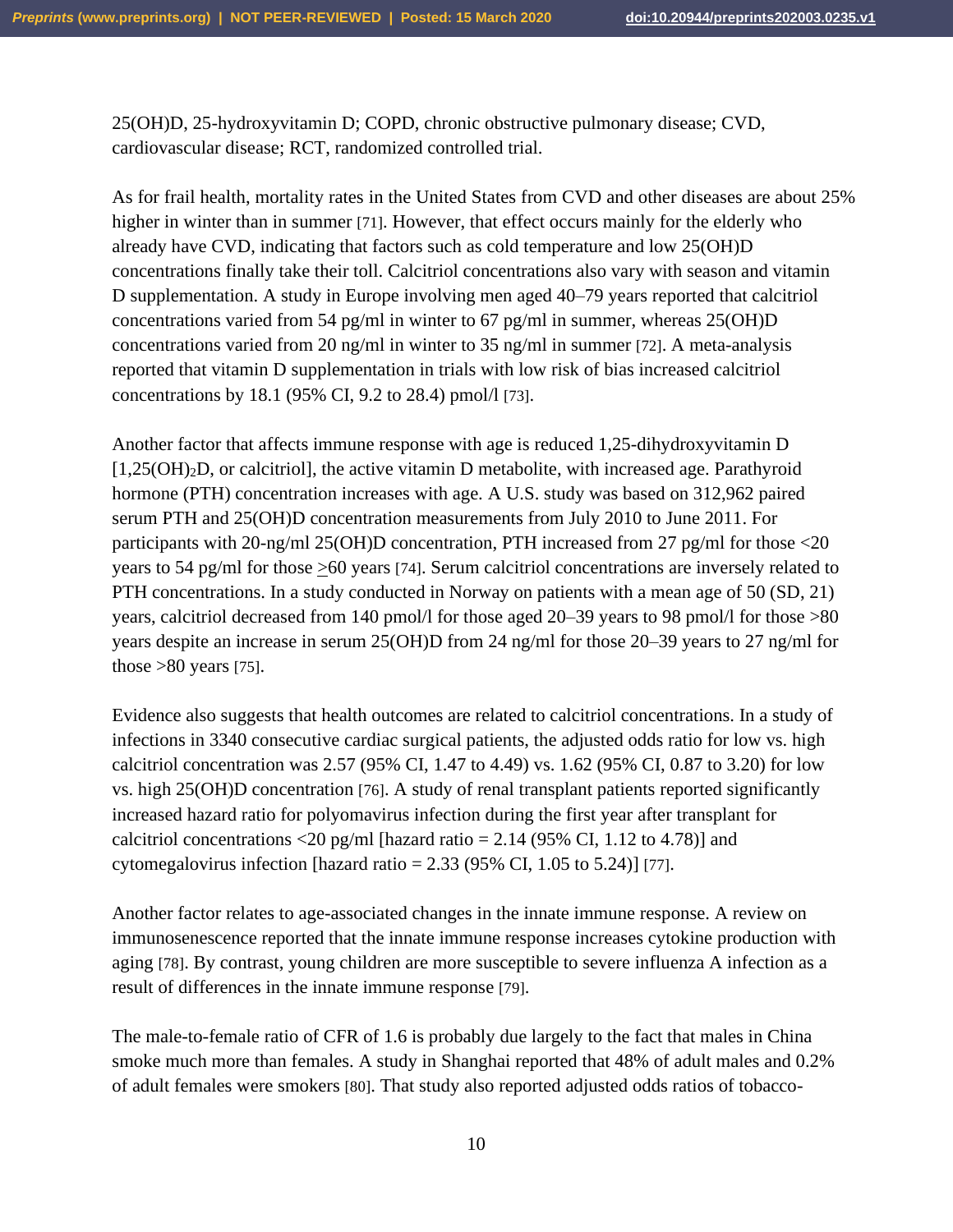related chronic diseases for smokers in comparison with nonsmokers: cancer, 10.5; hypertension, 1.39; chronic RTI, 2.34; diabetes mellitus, 1.33; coronary diseases, 1.35. However, the fact that the male-to-female ratio is not higher may exist because women have lower mean 25(OH)D concentrations than males [48].

The seasonality of many viral infections is associated with low 25(OH)D concentrations, as a result of low UVB doses owing to winter in temperate climates and the rainy season in tropical climates—such as respiratory syncytial virus infection [81]. That is the case for influenza [21], [22] and SARS-CoV [82]. However, MERS showed a peak in the April–June quarter [83], probably affected by both Hajj pilgrims gathering and that 25(OH)D concentrations show little seasonal variation in the Middle East [84]. In the tropics, seasonality is related more to rainy periods (low UVB doses), for example, for influenza [85] and respiratory syncytial virus [86].

Considerable indirect evidence is inferred from effects found for other enveloped viruses. Higher vitamin D status has been inversely associated with enveloped virus infections such as dengue [87], [88], [89], [90], hepatitis [91], [92], herpesvirus [93], HIV [94], influenza [95], respiratory syncytial virus [96], and rotavirus [97], [98], among others [10], [99]. "An association has been established between low levels of vitamin D and upper respiratory and enteric infections, pneumonia, otitis media, *Clostridium* infections, vaginosis, urinary tract infections, sepsis, influenza, dengue, hepatitis B, hepatitis C, and HIV infections." [100].

An analysis based on 357 SARS cases and 245 MERS cases reported that 17% of SARS patients required invasive mechanical ventilation and 5% died, whereas for MERS, 37% required invasive mechanical ventilation and 29% died [5]. The differences were partially attributed to differences in host factors such as age and underlying diseases but more importantly to CoVparticular differences in effects. Fatal cases were reported mainly in frail patients such as neonates, the elderly, and immunocompromised patients. However, for four other CoV infections, CFRs were low [5].

One way that CoVs injure the lung epithelial cells and facilitate pneumonia is through increased production of Th1-type cytokines as part of the innate immune response to viral infections, giving rise to the cytokine storm. A laboratory cell study reported that interferon  $\gamma$  is responsible for acute lung injury during the late phase of the SARS-CoV pathology [101].

Proinflammatory cytokine storms from CoV infections have resulted in the most severe cases for SARS-CoV [102] and MERS-CoV [103]. However, COVID-19 infection also initiated increased secretion of Th2 cytokines (e.g., interleukins 4 and 10) that suppress inflammation, which differs from SARS-CoV infection [104], (Novel Coronavirus Pneumonia Emergency Response Epidemiology Team, 2020).

### *2.5.*Pneumonia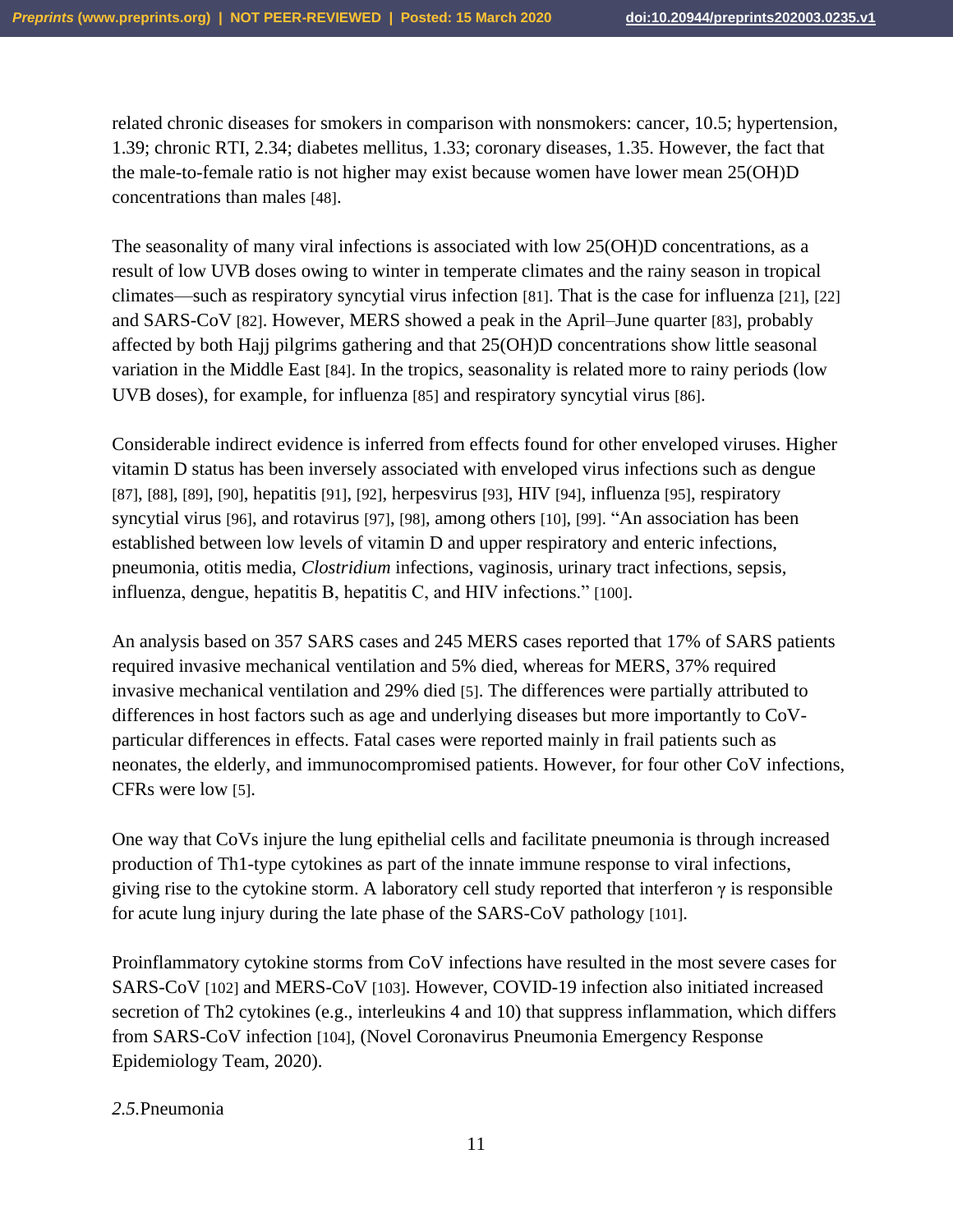An example of the role of vitamin D in reducing risk of death from pandemic respiratory tract infections is found in a study of CFRs resulting from the 1918–1919 influenza pandemic in the United States [6]. The U.S. Public Health Service conducted door-to-door surveys of 12 communities from New Haven, Connecticut, to San Francisco, California, to ascertain incidence and CFRs. The canvasses were made as soon as possible after the autumn 1918 wave of the epidemic subsided in each locality. A total of 146,203 people, 42,920 cases, and 730 deaths were found. As shown in their Table 25, fatality rates averaged 1.70 per 100 influenza cases but averaged 25.5 per 100 cases of pneumonia. The pneumonia CFR (excluding Charles County, MD, because of inconsistencies in recording cause of death) was 28.8 per thousand for whites and 39.8 per 1000 for blacks. As discussed in an ecological study using those CFR data, communities in the southwest had lower CFR than those in the northeast because of higher summertime and wintertime solar UVB doses [105]. Previous work suggested that higher UVB doses were associated with higher 25(OH)D concentrations, leading to reductions in the cytokine storm and killing of bacteria and viruses that participate in pneumonia. One reason CFRs were higher for blacks than whites is that with darker skin pigmentation, blacks have lower 25(OH)D concentrations. An analysis of serum 25(OH)D concentrations by race for 2001–2004 indicated mean 25(OH)D concentrations for people over 40 years: non-Hispanic whites,  $\sim$ 25–26 ng/ml; non-Hispanic blacks, 14–17 ng/ml; Mexican-Americans, 18–22 ng/ml [106].

A study in China reported that elderly people who developed CAP had lower 25(OH)D concentrations than those in the control group  $(9 \pm 2 \text{ vs. } 13 \pm 4 \text{ ng/ml}; p < 0.001)$  [54].

Smoking is a significant risk factor for CAP. A study from Spain involving 74,610 adults in Barcelona, of whom 205 developed pneumonia, reported that "smoking any type of tobacco had an odds ratio (OR) of CAP of 2.0 for ever smokers (95% confidence interval [CI], 1.24 to 3.24); 1.88 for current smokers (95% CI, 1.11 to 3.19); and 2.14 for ex-smokers (95% CI, 1.26 to 3.65). A positive trend for increased risk of CAP was observed for an increase in the duration of the habit, the average number of cigarettes smoked daily, and cumulative cigarette consumption." [107].

CAP infections vary seasonally. A U.S. study for 1998 to 2000 reported that CAP infection rates were approximately twice as high in winter as in summer [108].

A prospective study involving 723 men and 698 women aged 53–73 years, free of pneumonia, other pulmonary diseases, and cancer at baseline in 1998–2001, was conducted in Finland [109]. The mean (SD) serum 25(OH)D<sub>3</sub> concentration of the study population was  $17 \pm 7$  ng/ml. Seventy-three subjects had at least one hospitalization episode due to pneumonia during an average follow-up of 9.8 years. After multivariable adjustments, the subjects in the lowest serum  $25(OH)D<sub>3</sub>$  tertile had a 2.6-fold (95% CI, 1.4 to 5.0,  $p<sub>trend</sub>$  across tertiles = 0.005) higher risk of developing pneumonia than subjects in the highest tertile.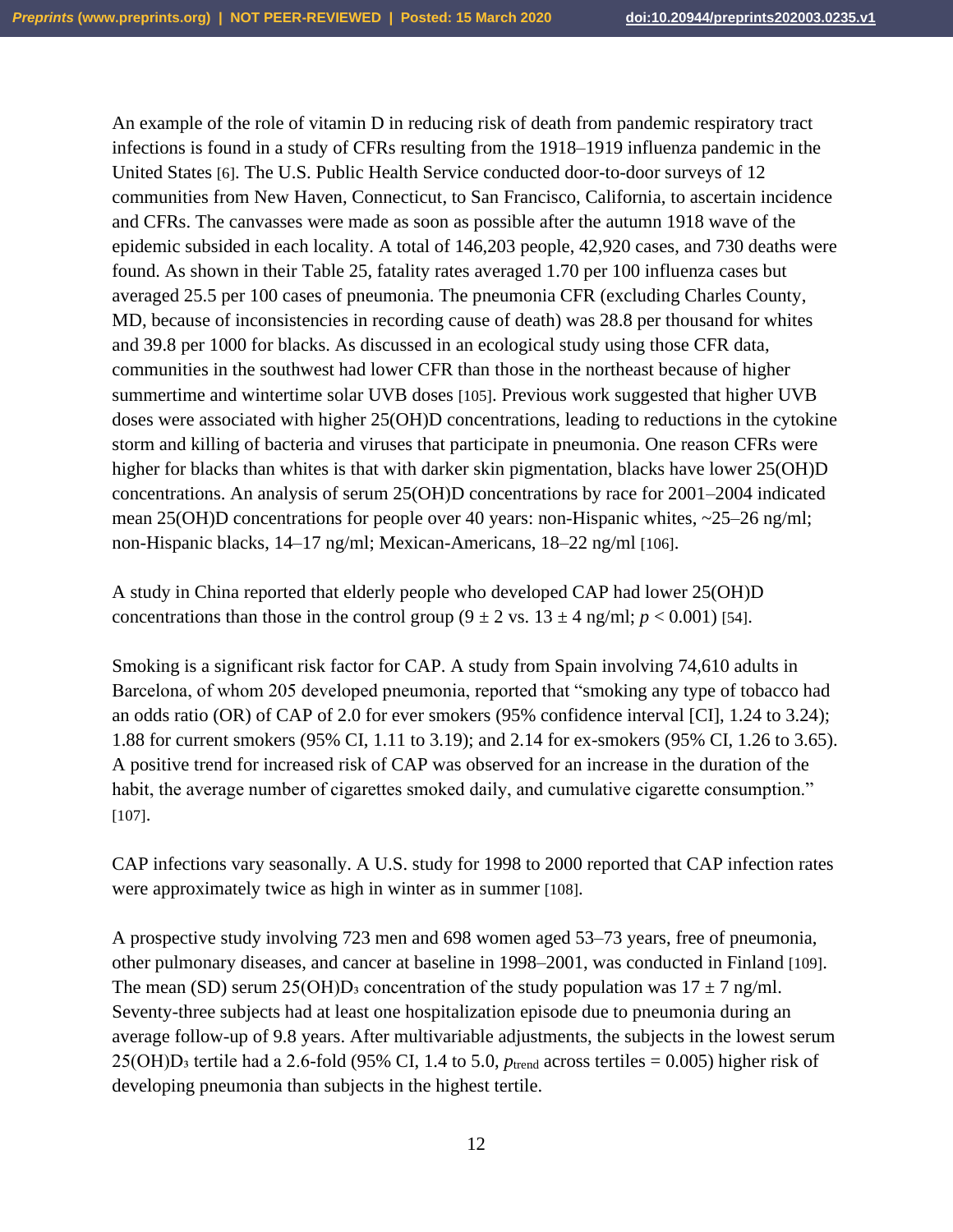A meta-analysis of vitamin D deficiency and incidence of CAP on the basis of eight observational studies involving 20,966 subjects was reported [110]. The only prospective study was the one from Finland [109]. The others were case–control, cross-sectional, or retrospective. In that meta-analysis, CAP patients with vitamin D deficiency [serum 25(OH)D concentrations  $\leq$ 20 ng/mL] experienced a significantly increased risk of CAP (odds ratio [OR] = 1.64; 95% CI, 1.00 to 2.67), and an obvious decrease of –5.63 ng/mL (95% CI, –9.11 to –2.14) in serum 25(OH)D was demonstrated in CAP patients.

A high-dose (250,000 or 500,000 IU) vitamin  $D_3$  trial in ventilated intensive care unit patients in Georgia with mean baseline 25(OH)D concentration of 20–22 ng/ml reported that hospital length of stay was reduced from 36 (SD, 19) days in the control group to 25 (SD, 14) days in the 250,000-IU group  $[25(OH)D = 45 \pm 20$  ng/ml and 18 (11) days in the 500,000-IU group  $[25(OH)D = 55 \pm 14$  ng/ml];  $p = 0.03$  [111].

In a pilot trial involving 30 mechanically ventilated critically ill patients, 500,000 IU of vitamin D<sup>3</sup> supplementation significantly increased hemoglobin concentrations and lowered hepcidin concentrations, improving iron metabolism and the blood's ability to transport oxygen [112].

## **3.Discussion**

### *3.1*.Hospital-acquired infection

Hospitals are a source of RTIs for both patients and medical personnel. For example, during the SARS-CoV epidemic, a woman returned to Toronto from Hong Kong with SARS-CoV in 2003 and went to a hospital. The disease was transmitted to other people, leading to an outbreak among 257 people in several Greater Toronto Area hospitals [113]. During the 2014–2015 influenza season, 36% of health care workers in Germany developed influenza infection [114].

Working in a hospital dealing with COVID-19 patients is associated with increased risk of COVID-19 infection. For example, 40 of 138 hospitalized COVID-19 patients in Wuhan in the Zhongnan Hospital from 1 to 28 January were medical staff, and 17 more were infected while in the hospital [115]. It was announced on February 14, 2020, that more than 1700 Chinese health workers were infected by COVID-19 and six had died [\(https://www.huffpost.com/entry/chinese](https://www.huffpost.com/entry/chinese-health-workers-infected-by-virus_n_5e46a0fec5b64d860fc97c1b)[health-workers-infected-by-virus\\_n\\_5e46a0fec5b64d860fc97c1b\)](https://www.huffpost.com/entry/chinese-health-workers-infected-by-virus_n_5e46a0fec5b64d860fc97c1b).

Hospital workers are at high risk of having low 25(OH)D concentrations as a result of long hours working indoors. A sample of 114 female nurses in an Iranian children's hospital had a mean 25(OH)D concentration of  $12 \pm 9$  ng/ml [116]. However, in the United States, practicing physicians had a mean concentration of  $22 \pm 2$  ng/ml, whereas nurses and other health care workers had mean concentrations of  $25 \pm 4$  ng/ml [117].

#### **Vitamin D supplementation to raise serum 25(OH)D concentrations can help reduce hospital-acquired infections** [118]. Concentrations at least 40–50 ng/ml (100–125 nmol/l) are indicated on the basis of observational studies such as the one presented here. During the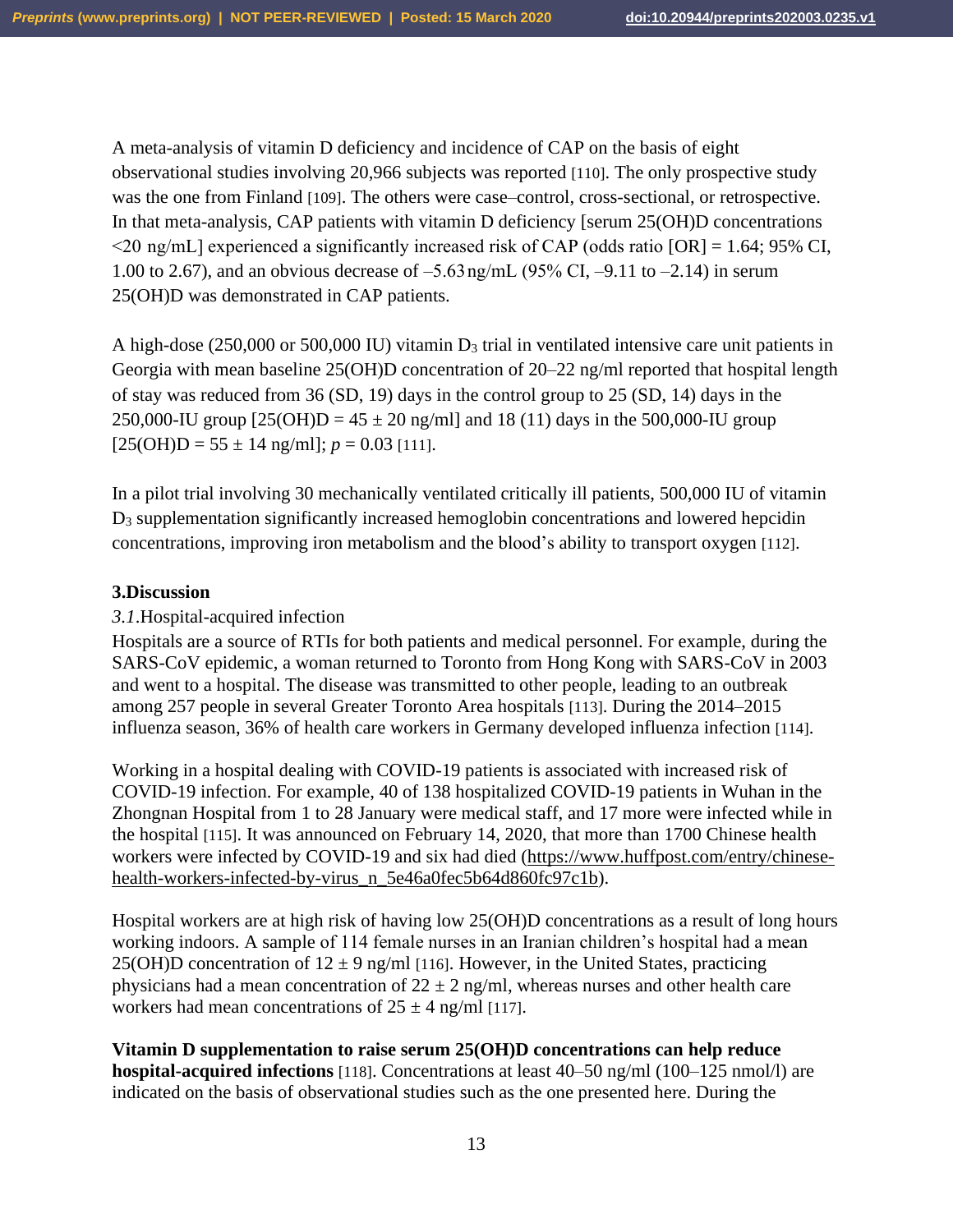COVID-19 epidemic, all people in the hospital, including patients and staff, should take vitamin D supplements to raise 25(OH)D concentrations as an important step in preventing infection and spread. A trial on that hypothesis would be worth conducting. That hypothesis also should be evaluated for people quarantined on cruise ships with COVID-19–infected passengers or crewmembers.

### *3.2*.Children

Children have had much lower COVID-19 infection rates than adults, especially the elderly [119]. An editorial reported that prepubertal mice had decreased morbidity and mortality from H1N1 influenza and sepsis than those of mice that reach puberty [120]. The authors hypothesized that the finding relates to a unique prepubertal immune profile characterized by immunocompetence, developmental plasticity, and a lack of exposure to sex hormones. As mentioned, the innate immune response increases cytokine production with aging [78].

### *3.3*.Vitamin D and mechanisms to reduce microbial infections

The general metabolism and actions of vitamin D are well known [121]. Vitamin  $D_3$  is produced in the skin through the action of UVB radiation reaching 7-dehydocholesterol in the skin, followed by a thermal reaction. That vitamin  $D_3$  or oral vitamin D is converted to 25(OH)D in the liver and then to the hormonal metabolite, 1,25(OH)2D (calcitriol), in the kidneys or other organs as needed. Most of vitamin D's effect arises from calcitriol entering the nuclear vitamin D receptor, a DNA binding protein that interacts directly with regulatory sequences near target genes and that recruits chromatin active complexes that participate genetically and epigenetically in modifying transcriptional output [122].

Several reviews consider the ways in which vitamin D reduces risk of viral infections [123], [124], [125], [126], [127], [128], [32], [129], [130]. One article noted that UV exposure appears to confer additional benefits [127].

Vitamin D has many mechanisms by which it reduces risk of microbial infection and death. A recent review regarding the role of vitamin D in reducing risk of the common cold grouped those mechanisms into three categories: physical barrier, cellular natural immunity, and adaptive immunity [129]. Vitamin D helps maintain tight junctions, gap junctions, and adherens junctions (e.g., E-cadherin) [131]. Several articles discussed how viruses disturb junction integrity, increasing infection by the virus and other microorganisms [132], [133], [134]. That action by viruses is an important reason why viral infections progress to pneumonia.

Vitamin D enhances cellular natural immunity partly through induction of antimicrobial peptides, including human cathelicidin, LL-37, by 1,25-dihdroxyvitamin D [135], [136] and defensins [137]. Cathelicidins exhibit direct antimicrobial activities against a spectrum of microbes, including gram-positive and gram-negative bacteria, enveloped viruses, and fungi. Those host-derived peptides kill the invaded pathogens by perturbing their cell membranes and can neutralize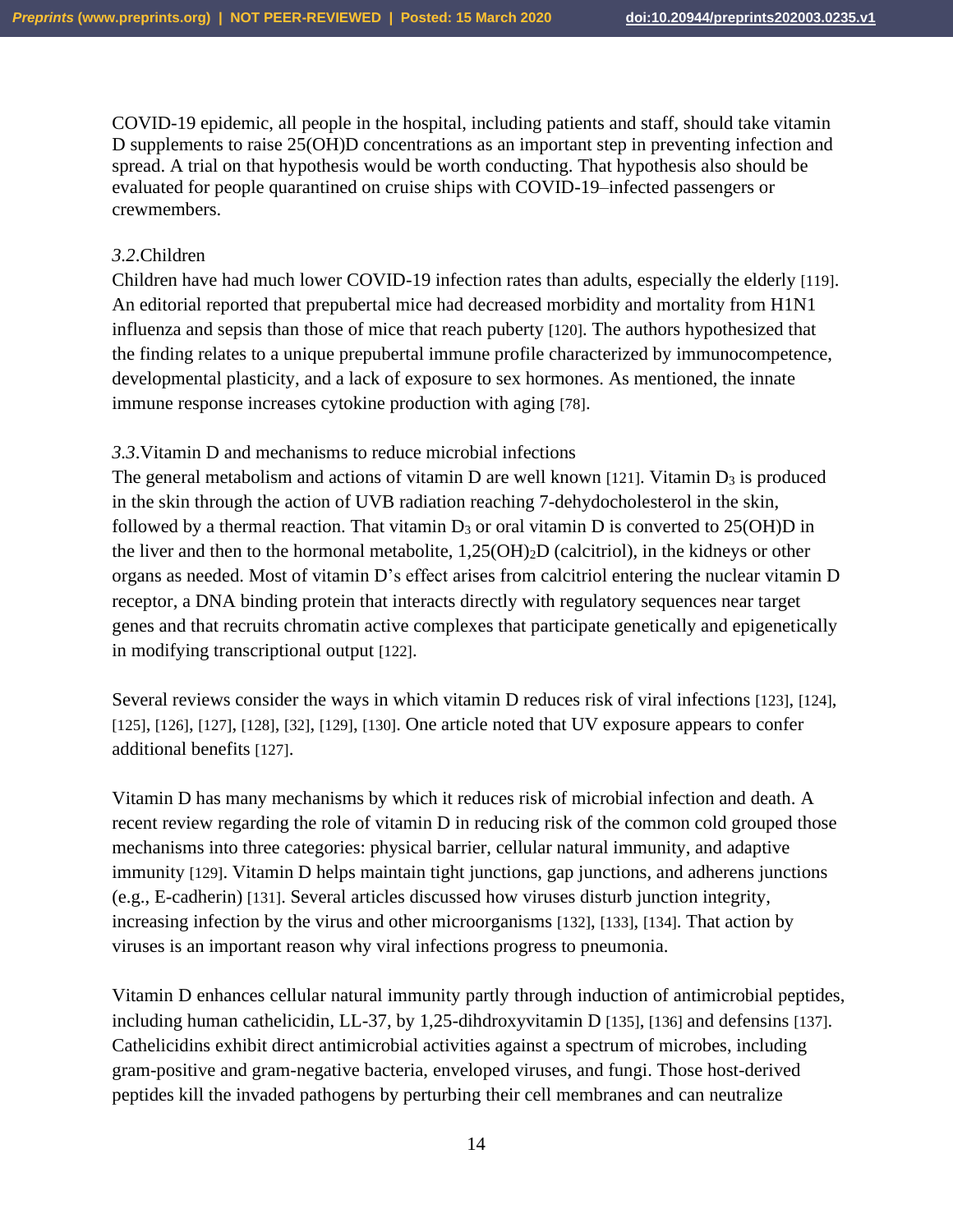biological activities of endotoxin [138]. They have many more important functions, as described therein. CoVs are enveloped viruses [139]. Human cathelicidin, LL-37, can reduce the production of proinflammatory cytokines in the lungs of mice infected in with influenza A virus, implying a direct effect on the influenza virion [140]. A clinical trial on asthma patients indicated that calcitriol supplementation reduced risk of RTIs related to the increase in LL-37 [141].

Vitamin D also enhances cellular natural immunity in part by reducing the cytokine storm induced by the innate immune system. The innate immune system generates both proinflammatory and anti-inflammatory cytokines in response to viral and bacterial infections, as observed in COVID-19 patients [104]. Vitamin D can reduce the production of proinflammatory Th1 cytokines, such as tumor necrosis factor  $\alpha$  and interferon  $\gamma$ , but not Th2 cytokines [142]. Administering vitamin D reduces the expression of proinflammatory cytokines and increases the expression of anti‐inflammatory cytokines by macrophages by upregulating mitogen-activated protein kinase phosphatase 1 and suppressing p38 activation [130] and references therein).

Vitamin D also affects adaptive immunity [129]. However, that effect would be useful if a second epidemic of a viral strain returned, as was observed during the 1918–1919 pandemic influenza. People alive during a previous pandemic influenza H1N1 epidemic had relative immunity, with the result that the age distribution of deaths was shifted to younger people [143].

Serum 25(OH)D concentrations decrease with age [144]. Reasons include less time spent in the sun and reduced production of vitamin D as a result of lower levels of 7-dehydrocholesterol in the skin [145]. In addition, many pharmaceutical drugs reduce serum 25(OH)D concentrations by activating the pregnane-X receptor [146]. Such drugs include antiepileptics, antineoplastics, antibiotics, anti-inflammatory agents, antihypertensives, antiretrovirals, endocrine drugs, and some herbal medicines. Pharmaceutical drug use increases with age.

Vitamin D supplementation also enhances the expression of genes related to antioxidation (glutathione reductase and glutamate–cysteine ligase modifier subunit) [147]. The increased glutathione production spares the use of ascorbic acid (vitamin C), which has antimicrobial activities.

### *3.4*.Proposed actions

The evidence reviewed here supports the role of higher 25(OH)D concentrations in reducing risk of infection and death from ARTIs, including those from influenza, CoV, and pneumonia. The peak season for ARTIs is generally when 25(OH)D concentrations are lowest. Thus, vitamin D<sup>3</sup> supplementation should be started or increased several months before winter to raise 25(OH)D concentrations to the range necessary to prevent ARTIs. Although the degree of protection generally increases as 25(OH)D concentration increases, the optimal range appears to be in the range of 40–60 ng/ml (100–150 nmol/l). To achieve those levels for approximately half the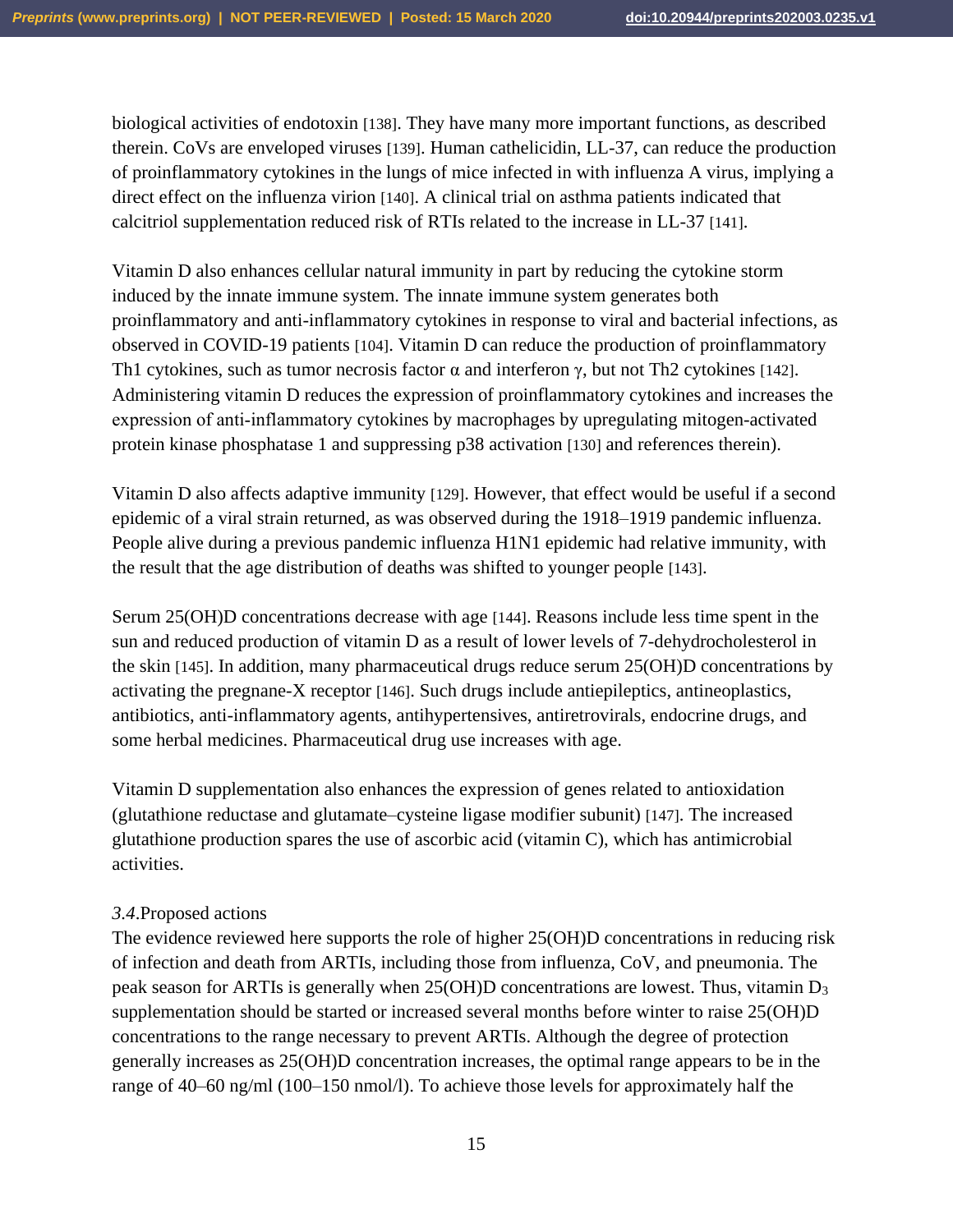population could take at least 2000–5000 IU/d of vitamin  $D_3$  [148]. Various loading doses have been studied for achieving a 25(OH)D concentration of 30 ng/ml. For example, one study used a weekly or fortnightly dose totaling 100,000–200,000 IU over 8 weeks (1800 or 3600 IU/d) [149]. However, to achieve 40–60 ng/ml would take higher loading doses. GrassrootsHealth has results from several volunteers who have taken 10,000 IU/d of vitamin  $D_3$  for extended periods. They reported no adverse health effects. A trial involving Canadian breast cancer patients with bone metastases treated with bisphosphonates but without comorbid conditions reported that doses of 10,000 IU/d of vitamin D<sup>3</sup> over a 4-month period showed no adverse effects but did unmask two cases of primary hyperparathyroidism [150].

The efficacy and safety of high-dose vitamin D supplementation has been demonstrated in a psychiatric hospital in Cincinnati, Ohio [151]. The age range was from 18 to 90 years. Half of the patients were black, and nearly half were white. All patients entering since 2011 were offered supplementation of 5000 or 10,000 IU/d vitamin  $D_3$ . For 36 patients who received 5000 IU/d for 12 months or longer, mean serum 25(OH)D concentration rose from 24 ng/ml to 68 ng/ml while for the 78 patients who received 10,000 IU/d, mean concentrations increased from 25 ng/ml to 96 ng/ml. There were no cases of vitamin D-induced hypercalcemia. This article includes a brief review of other high-dose vitamin D studies including that vitamin D doses of 60,000 to 600,000 IU/d were found to treat and control such diseases as asthma, rheumatoid arthritis, rickets, and tuberculosis in the 1930s and 1940s. These doses are much higher than the 10,000 to 25,000 IU/d vitamin  $D_3$  that can be made from solar UVB exposure [152]. However, after reports of hypercalcemia associated with use of supra-physiological doses of vitamin D surfaced, e.g. [153], high-dose vitamin D supplementation fell out of favor.

A recent article on high-dose vitamin D supplementation trial in New Zealand involving 5110 participants found that over a median of 3.3 years, monthly supplementation with 100,000 IU vitamin D<sub>3</sub> did not affect the incidence rate of kidney stone events, or hypercalcemia. [154].

The efficacy and safety of high-dose vitamin D supplementation has been demonstrated in a psychiatric hospital in Cincinnati, Ohio [151]. The age range was from 18 to 90 years. Half the patients were black and nearly half were white. All patients entering since 2011 were offered supplementation of 5000 or 10,000 IU/d of vitamin D<sub>3</sub>. For 36 patients who received 5000 IU/d for 12 months or longer, mean serum 25(OH)D concentration rose from 24 to 68 ng/ml, whereas for the 78 patients who received 10,000 IU/d, mean concentrations increased from 25 to 96 ng/ml. No cases of vitamin D–induced hypercalcemia were reported. A recent article on a highdose vitamin D supplementation trial in New Zealand involving 5110 participants reported that over a median of 3.3 years, monthly supplementation with 100,000 IU of vitamin D<sup>3</sup> did not affect the incidence rate of kidney stone events or hypercalcemia [154].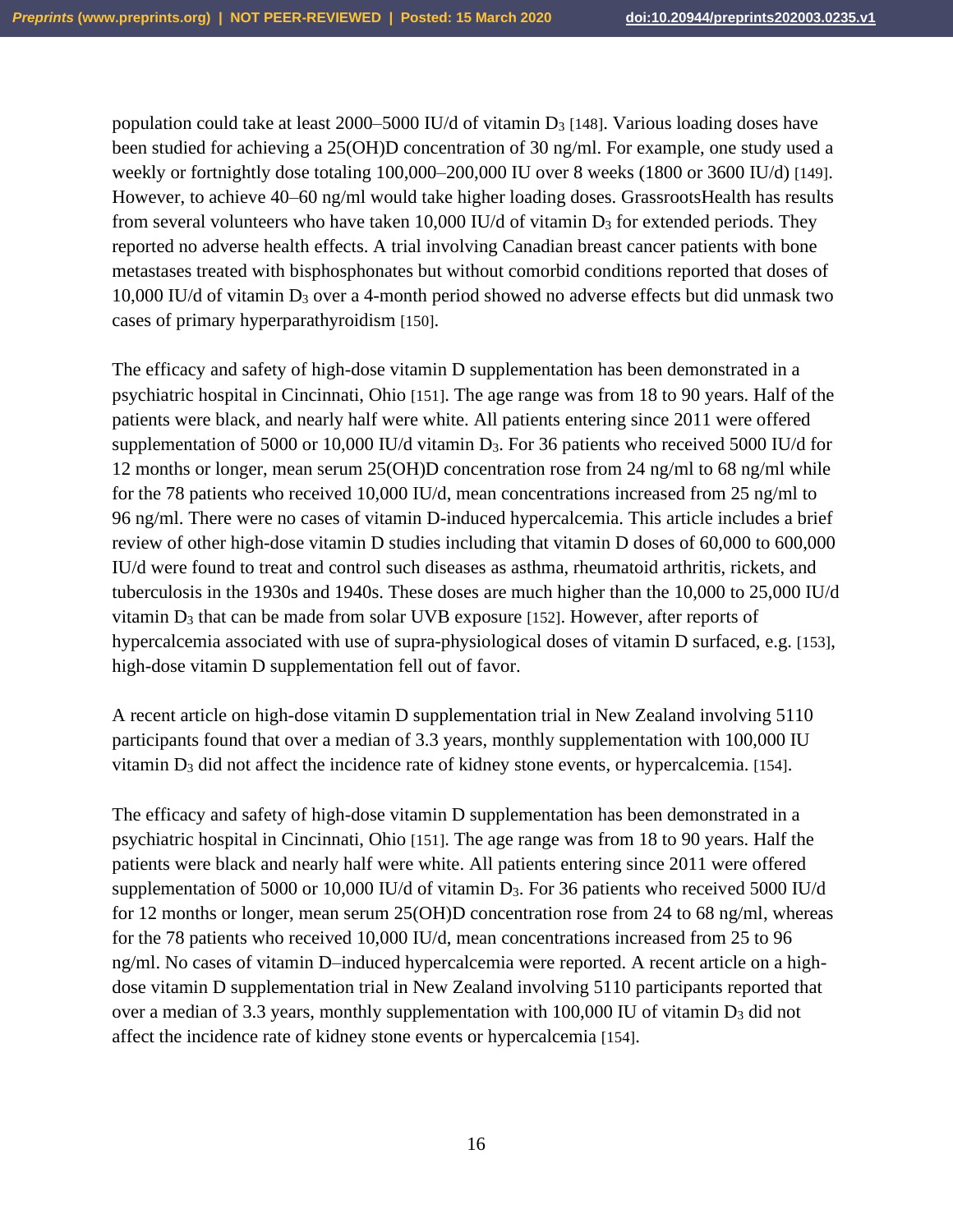Cholecalciferol (vitamin  $D_3$ ) should be used, not ergocalciferol (vitamin  $D_2$ ). Supplementation studies have shown that vitamin  $D_3$  is better at raising serum 25(OH)D concentrations than vitamin  $D_2$  [155], [156], [157]. More important, vitamin  $D_3$  supplementation has demonstrated better health outcomes than vitamin  $D_2$  supplementation. For example, a meta-analysis of vitamin D supplementation and all-cause mortality rate reported that the risk ratio for all-cause mortality was 0.95 (95% CI, 0.90 to 1.00) for vitamin D<sup>3</sup> and 1.03 (95% CI, 0.98 to 1.09) for vitamin  $D_2$  [158]. Vitamin  $D_2$  is used in the U.S. medical system mainly because the U.S. Federal Medicaid program will pay for prescriptions of vitamin  $D_2$  and not for over-the-counter vitamin D<sub>3</sub>, and because the *Physician's Desk Reference* still lists vitamin D<sub>2</sub> but not vitamin D<sub>3</sub> as of March 2020 [\(https://www.pdr.net/drug-summary/Drisdol-ergocalciferol-1904\)](https://www.pdr.net/drug-summary/Drisdol-ergocalciferol-1904). However, vitamin  $D_3$  is readily available online and is much cheaper.

Unfortunately, most countries do not have guidelines supporting vitamin D supplementation doses and desirable serum 25(OH)D concentrations that would deal with wintertime RTIs. Guidelines for many countries consider 20 ng/ml (50 nmol/l) adequate. According to the statement from the European Society for Clinical and Economic Aspects of Osteoporosis, Osteoarthritis, and Musculoskeletal Diseases, "attainment of serum 25-hydroxyvitamin D levels well above the threshold desired for bone health cannot be recommended based on current evidence, since safety has yet to be confirmed." [159]. A recent review on the status of vitamin D deficiency worldwide stated that because of inadequate evidence from clinical trials, "a 25(OH)D level of >50 nmol/L or 20 ng/ml is, therefore, the primary treatment goal, although some data suggest a benefit for a higher threshold." [160]. A companion article in the same issue of the journal stated, "although 20 ng/ml seems adequate to reduce risk of skeletal problems and ARTIs, concentrations above 30 ng/ml have been associated with reduced risk of cancer, type 2 diabetes mellitus, and adverse pregnancy and birth outcomes." [161]. However, on the basis of the findings in several studies discussed here, the desirable concentration should be at least 40– 50 ng/ml.

The U.S. Institute of Medicine issued vitamin D and calcium guidelines in 2011 [36]. The institute recommended vitamin D supplementation of 600 IU/d for people younger than 70 years, 800 IU/d for those older than 70 years, and a serum 25(OH)D concentration of 20 ng/ml (50 nmol/l) or higher. That recommendation was based on the effects of vitamin D for bone health. The institute recognized that no studies had reported adverse effects of supplementation with less than 10,000 IU/d of vitamin D but set the upper intake level at 4000 IU/d, partly out of concern stemming from observational studies that found U-shaped 25(OH)D concentration–health outcome relationships. However, later investigation determined that most reports of J- or Ushaped relationships were from observational studies that did not measure serum 25(OH)D concentrations and that the likely reason for those relationships was a result of enrolling some participants who had started taking vitamin D supplements shortly before enrolling [162].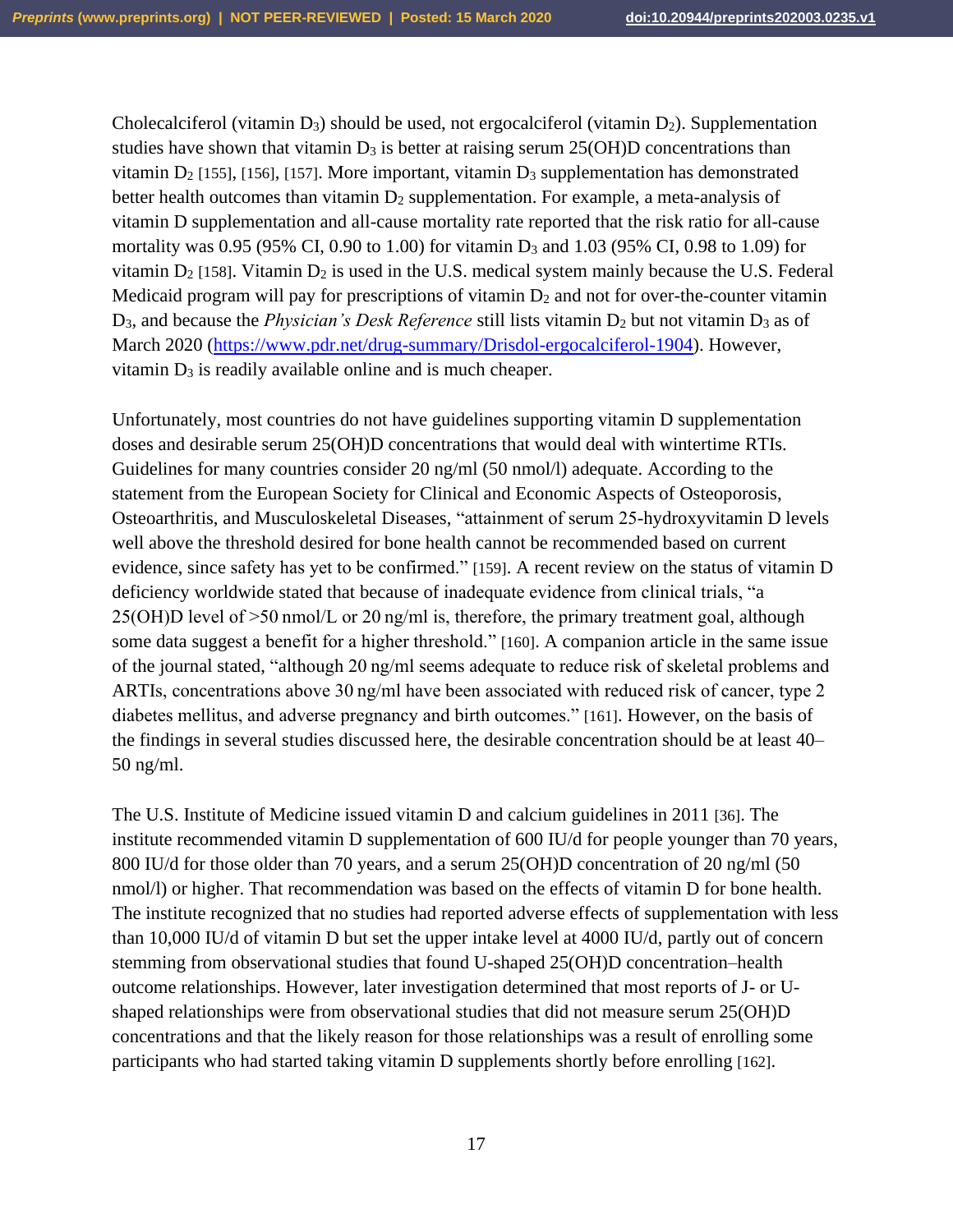Also in 2011, the Endocrine Society recommended supplementation of 1000–4000 IU/d of vitamin D and a serum 25(OH)D concentration of 30 ng/ml or higher [163]. Those guidelines were for patients. It appears that anyone with chronic disease should be considered in that category.

Measuring serum 25(OH)D concentration may not be useful for everyone. A recent article recommended testing for groups of people who were likely to have low concentrations and could benefit from higher concentrations, such as pregnant women, the obese, people with chronic diseases, and the elderly [161]. Part of the rationale for testing was to increase awareness of actual 25(OH)D concentrations and the benefits of higher concentrations. In addition, increases in 25(OH)D concentration with respect to vitamin D supplementation depend on various personal factors, including genetics, digestive system health, weight, and baseline 25(OH)D concentration. For about half the population, taking 5000 IU/d of vitamin  $D_3$  or 30,000–35,000 IU/wk would raise 25(OH)D concentration to 40 ng/ml.

Vitamin D supplementation is required for many individuals to reach 25(OH)D concentrations above 30 ng/ml, especially in winter [164]. However, vitamin D fortification of basic foods such as dairy and flour products [165], [166] can raise serum 25(OH)D concentrations of those members of various populations with the lowest concentrations by a few nanograms per milliliter. Doing so can result in reduced risk of ARTIs for individuals with extreme vitamin D deficiency. [167], [168].

Magnesium supplementation is recommended when taking vitamin D supplements. Magnesium helps activate vitamin D, which in turn helps regulate calcium and phosphate homeostasis to influence growth and maintenance of bones. All the enzymes that metabolize vitamin D seem to require magnesium, which acts as a cofactor in the enzymatic reactions in the liver and kidneys [169]. The dose of magnesium should be in the range of 250–500 mg/d, along with twice that dose of calcium.

Supplementing with vitamin D has beneficial effects beyond preventing RTIs. The VITamin D and OmegA-3 TriaL (VITAL) reported in the secondary analyses that supplementing participants with 2000 IU/d of vitamin  $D_3$  for a mean follow-up time of 5.3 years significantly reduced overall cancer incidence for participants with body mass index  $\langle 25 \text{ kg/m}^2 \rangle$  of body surface area and those who were black [67]. The trial also reported significantly reduced overall cancer mortality rates for all participants if the first 1 or 2 years of deaths were omitted. We consider  $p =$ 0.06 to indicate statistical significance on the basis of an opinion piece in *Nature*, titled "Scientists rise up against statistical significance" [170].

The Vitamin **D** and type 2 **d**iabetes (**D2d**) study was an RCT to examine whether vitamin D supplementation could reduce the risk of progressing from prediabetes to diabetes mellitus type 2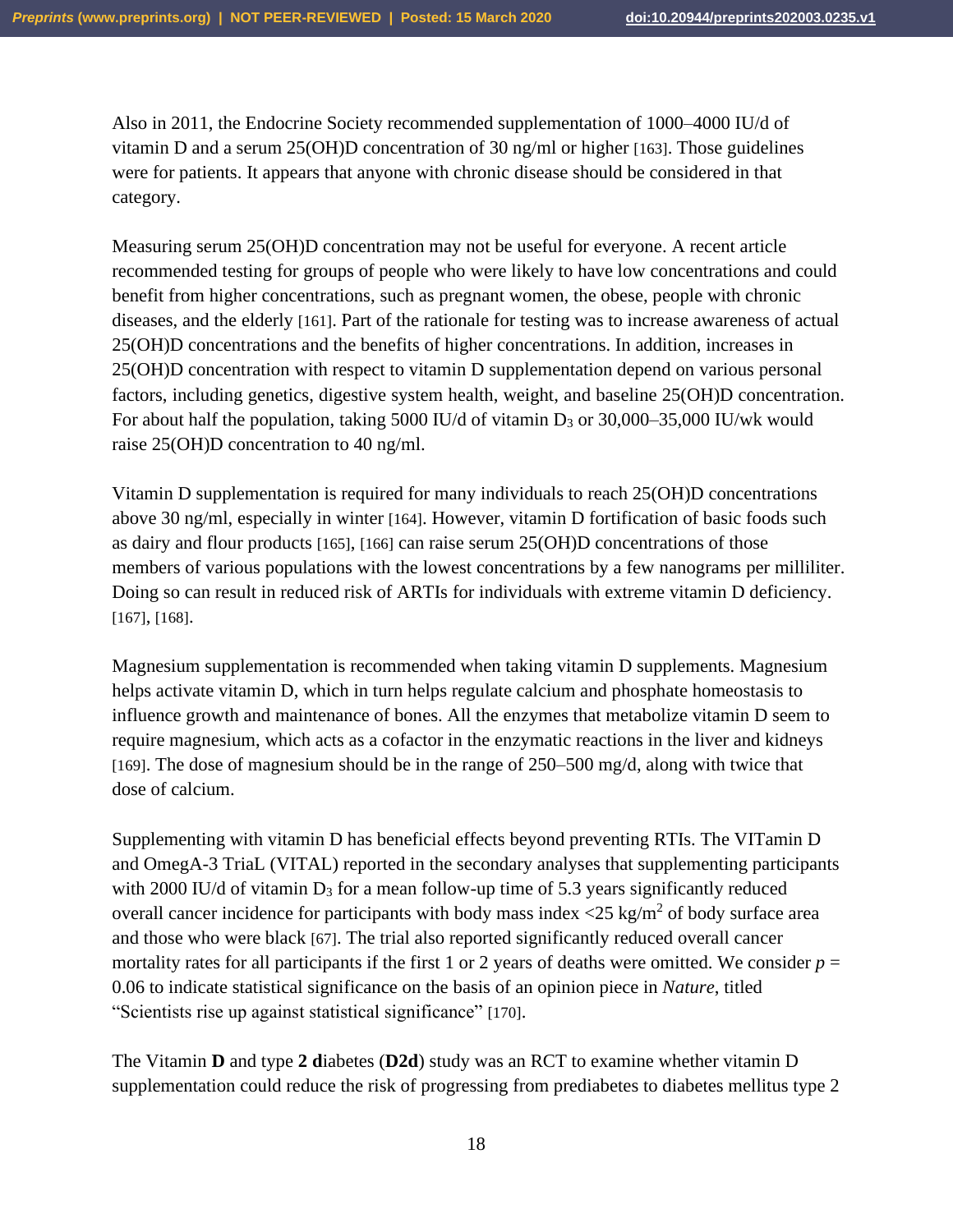[69]. Participants with prediabetes were supplemented with 4000 IU/d of vitamin  $D_3$  or placebo for 2.3 years. In the secondary analyses, significant reductions in progression to type 2 diabetes mellitus were reported for people with body mass index  $\langle 30 \text{ kg/m}^2 \rangle$ , males, people not taking calcium supplements, and those older than 60.9 years.

According to a recent review, the human immune system requires particular micronutrients, such as vitamins  $A, B_6, B_{12}, C, D, and E$ , as well as copper, folate, iron, selenium, and zinc. Those nutrients work together; without enough of those in the right proportions, physical barriers and immune cells cannot do their work properly. The review notes that existing daily recommended dietary allowances may not be high enough to reflect what the immune system actually needs. Some people don't get enough micronutrients, and other people under the physiological burdens of infection, stress, and pollution experience greater loss of those nutrients stored in the body. Even slight deficiency in one or more of the essential micronutrients can dampen the immune system. The review continues: "Although contradictory data exist, available evidence indicates that supplementation with multiple micronutrients with immune-supporting roles may modulate immune function and reduce the risk of infection. Micronutrients with the strongest evidence for immune support are vitamins C and D and zinc. Better design of human clinical studies addressing dosage and combinations of micronutrients in different populations are required to substantiate the benefits of micronutrient supplementation against infection." [130]

**Funding:** No funding was received for this study.

**Conflicts of Interest:** WBG receives funding from Bio-Tech Pharmacal, Inc. (Fayetteville, AR). The other authors have no conflicts of interest to declare.

#### **References**

- 1. Zhu, N.; Zhang, D.; Wang, W.; Li, X.; Yang, B.; Song, J.; Zhao, X.; Huang, B.; Shi, W.; Lu, R., et al. A Novel Coronavirus from Patients with Pneumonia in China, 2019. *N Engl J Med* **2020**, 10.1056/NEJMoa2001017, doi:10.1056/NEJMoa2001017.
- 2. Zhong, N.S.; Zheng, B.J.; Li, Y.M.; Poon; Xie, Z.H.; Chan, K.H.; Li, P.H.; Tan, S.Y.; Chang, Q.; Xie, J.P., et al. Epidemiology and cause of severe acute respiratory syndrome (SARS) in Guangdong, People's Republic of China, in February, 2003. *Lancet* **2003**, *362*, 1353-1358, doi:10.1016/s0140-6736(03)14630-2.
- 3. Assiri, A.; McGeer, A.; Perl, T.M.; Price, C.S.; Al Rabeeah, A.A.; Cummings, D.A.; Alabdullatif, Z.N.; Assad, M.; Almulhim, A.; Makhdoom, H., et al. Hospital outbreak of Middle East respiratory syndrome coronavirus. *N Engl J Med* **2013**, *369*, 407-416, doi:10.1056/NEJMoa1306742.
- 4. Song, Z.; Xu, Y.; Bao, L.; Zhang, L.; Yu, P.; Qu, Y.; Zhu, H.; Zhao, W.; Han, Y.; Qin, C. From SARS to MERS, Thrusting Coronaviruses into the Spotlight. *Viruses* **2019**, *11*, doi:10.3390/v11010059.
- 5. Yin, Y.; Wunderink, R.G. MERS, SARS and other coronaviruses as causes of pneumonia. *Respirology* **2018**, *23*, 130-137, doi:10.1111/resp.13196.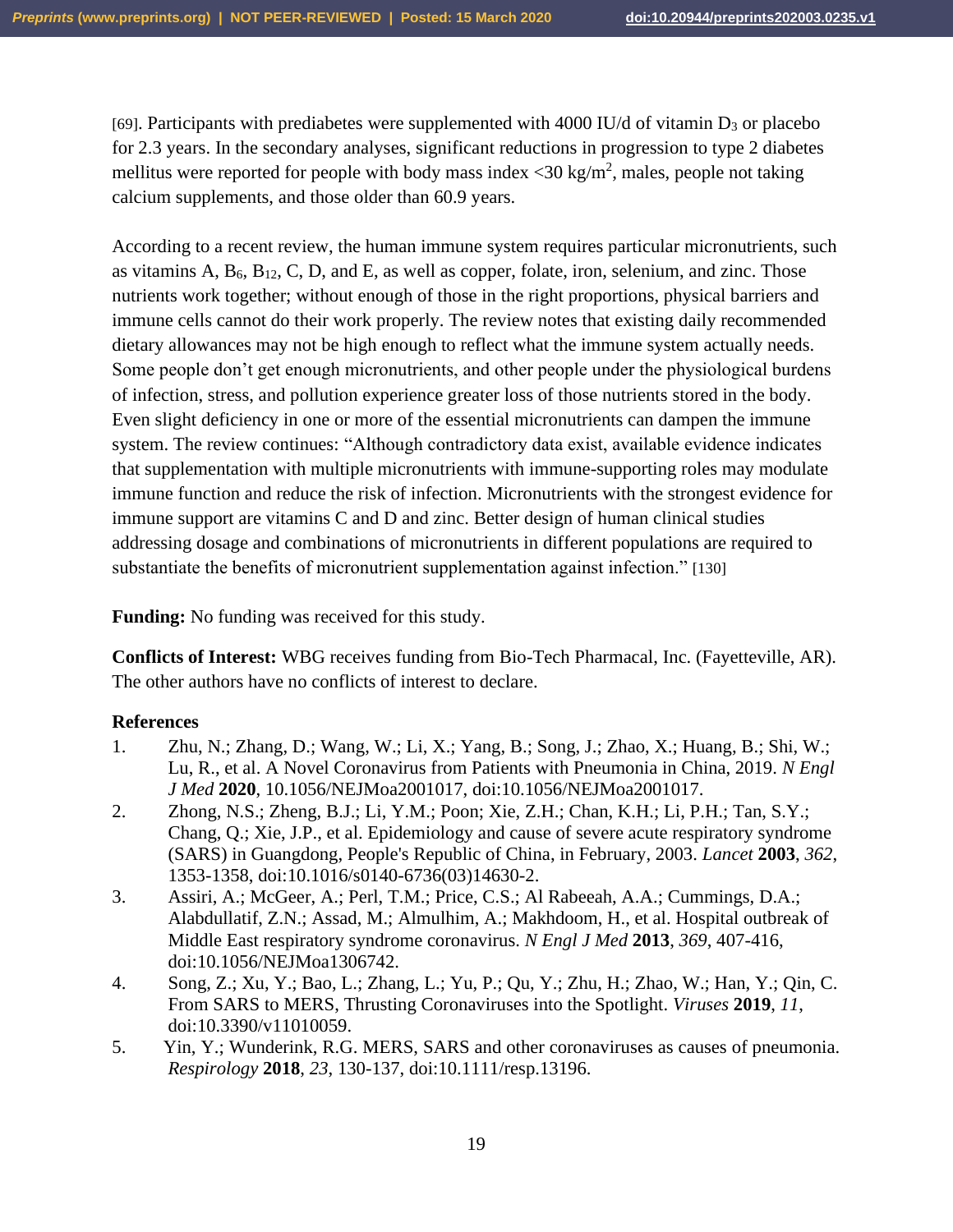- 6. Britten, R. The incidence of epidemic influenza, 1918--19. *Public Health Reports* **1932**, *47*, 303-339.
- 7. Liu, P.; Shi, L.; Zhang, W.; He, J.; Liu, C.; Zhao, C.; Kong, S.K.; Loo, J.F.C.; Gu, D.; Hu, L. Prevalence and genetic diversity analysis of human coronaviruses among cross-border children. *Virol J* **2017**, *14*, 230, doi:10.1186/s12985-017-0896-0.
- 8. Zdrenghea, M.T.; Makrinioti, H.; Bagacean, C.; Bush, A.; Johnston, S.L.; Stanciu, L.A. Vitamin D modulation of innate immune responses to respiratory viral infections. *Rev Med Virol* **2017**, *27*, doi:10.1002/rmv.1909.
- 9. Colunga Biancatelli, R.M.L.; Berrill, M.; Marik, P.E. The antiviral properties of vitamin C. *Expert Rev Anti Infect Ther* **2020**, *18*, 99-101, doi:10.1080/14787210.2020.1706483.
- 10. Watkins, R.R.; Lemonovich, T.L.; Salata, R.A. An update on the association of vitamin D deficiency with common infectious diseases. *Can J Physiol Pharmacol* **2015**, *93*, 363- 368, doi:10.1139/cjpp-2014-0352.
- 11. Oudemans-van Straaten, H.M.; Spoelstra-de Man, A.M.; de Waard, M.C. Vitamin C revisited. *Crit Care* **2014**, *18*, 460, doi:10.1186/s13054-014-0460-x.
- 12. Furuya, A.; Uozaki, M.; Yamasaki, H.; Arakawa, T.; Arita, M.; Koyama, A.H. Antiviral effects of ascorbic and dehydroascorbic acids in vitro. *Int J Mol Med* **2008**, *22*, 541-545.
- 13. Kim, Y.; Kim, H.; Bae, S.; Choi, J.; Lim, S.Y.; Lee, N.; Kong, J.M.; Hwang, Y.I.; Kang, J.S.; Lee, W.J. Vitamin C Is an Essential Factor on the Anti-viral Immune Responses through the Production of Interferon-alpha/beta at the Initial Stage of Influenza A Virus (H3N2) Infection. *Immune Netw* **2013**, *13*, 70-74, doi:10.4110/in.2013.13.2.70.
- 14. Cai, Y.; Li, Y.F.; Tang, L.P.; Tsoi, B.; Chen, M.; Chen, H.; Chen, X.M.; Tan, R.R.; Kurihara, H.; He, R.R. A new mechanism of vitamin C effects on A/FM/1/47(H1N1) virus-induced pneumonia in restraint-stressed mice. *Biomed Res Int* **2015**, *2015*, 675149, doi:10.1155/2015/675149.
- 15. Khomich, O.A.; Kochetkov, S.N.; Bartosch, B.; Ivanov, A.V. Redox Biology of Respiratory Viral Infections. *Viruses* **2018**, *10*, doi:10.3390/v10080392.
- 16. Iuliano, A.D.; Roguski, K.M.; Chang, H.H.; Muscatello, D.J.; Palekar, R.; Tempia, S.; Cohen, C.; Gran, J.M.; Schanzer, D.; Cowling, B.J., et al. Estimates of global seasonal influenza-associated respiratory mortality: a modelling study. *Lancet* **2018**, *391*, 1285- 1300, doi:10.1016/S0140-6736(17)33293-2.
- 17. Simonsen, L.; Spreeuwenberg, P.; Lustig, R.; Taylor, R.J.; Fleming, D.M.; Kroneman, M.; Van Kerkhove, M.D.; Mounts, A.W.; Paget, W.J.; Teams, G.L.C. Global mortality estimates for the 2009 Influenza Pandemic from the GLaMOR project: a modeling study. *PLoS Med* **2013**, *10*, e1001558, doi:10.1371/journal.pmed.1001558.
- 18. Chung, J.R.; Rolfes, M.A.; Flannery, B.; Prasad, P.; O'Halloran, A.; Garg, S.; Fry, A.M.; Singleton, J.A.; Patel, M.; Reed, C. Effects of Influenza Vaccination in the United States during the 2018-2019 Influenza Season. *Clin Infect Dis* **2020**, 10.1093/cid/ciz1244, doi:10.1093/cid/ciz1244.
- 19. Ortiz, J.R.; Neuzil, K.M.; Cooke, C.R.; Neradilek, M.B.; Goss, C.H.; Shay, D.K. Influenza pneumonia surveillance among hospitalized adults may underestimate the burden of severe influenza disease. *PLoS One* **2014**, *9*, e113903, doi:10.1371/journal.pone.0113903.
- 20. Kalil, A.C.; Thomas, P.G. Influenza virus-related critical illness: pathophysiology and epidemiology. *Crit Care* **2019**, *23*, 258, doi:10.1186/s13054-019-2539-x.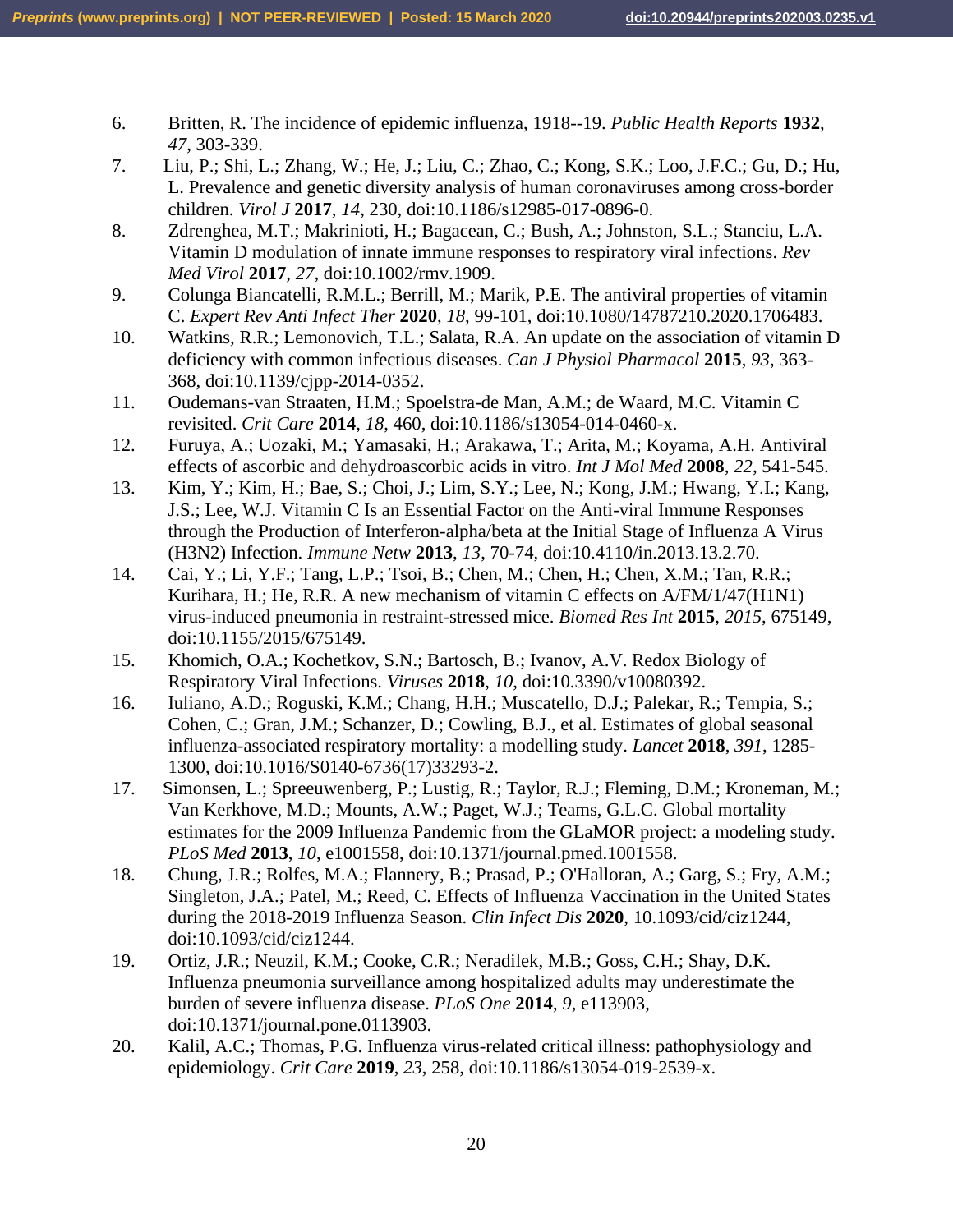- 21. Hope-Simpson, R.E. The role of season in the epidemiology of influenza. *J Hyg (Lond)*  **1981**, *86*, 35-47, doi:10.1017/s0022172400068728.
- 22. Cannell, J.J.; Vieth, R.; Umhau, J.C.; Holick, M.F.; Grant, W.B.; Madronich, S.; Garland, C.F.; Giovannucci, E. Epidemic influenza and vitamin D. *Epidemiol Infect* **2006**, *134*, 1129-1140, doi:10.1017/S0950268806007175.
- 23. Cannell, J.J.; Zasloff, M.; Garland, C.F.; Scragg, R.; Giovannucci, E. On the epidemiology of influenza. *Virol J* **2008**, *5*, 29, doi:10.1186/1743-422X-5-29.
- 24. Webb, A.R.; Kline, L.; Holick, M.F. Influence of season and latitude on the cutaneous synthesis of vitamin D3: exposure to winter sunlight in Boston and Edmonton will not promote vitamin D3 synthesis in human skin. *J Clin Endocrinol Metab* **1988**, *67*, 373-378, doi:10.1210/jcem-67-2-373.
- 25. Engelsen, O. The relationship between ultraviolet radiation exposure and vitamin D status. *Nutrients* **2010**, *2*, 482-495, doi:10.3390/nu2050482.
- 26. Kroll, M.H.; Bi, C.; Garber, C.C.; Kaufman, H.W.; Liu, D.; Caston-Balderrama, A.; Zhang, K.; Clarke, N.; Xie, M.; Reitz, R.E., et al. Temporal relationship between vitamin D status and parathyroid hormone in the United States. *PLoS One* **2015**, *10*, e0118108, doi:10.1371/journal.pone.0118108.
- 27. Lowen, A.C.; Mubareka, S.; Steel, J.; Palese, P. Influenza virus transmission is dependent on relative humidity and temperature. *PLoS Pathog* **2007**, *3*, 1470-1476, doi:10.1371/journal.ppat.0030151.
- 28. Shaman, J.; Kohn, M. Absolute humidity modulates influenza survival, transmission, and seasonality. *Proc Natl Acad Sci U S A* **2009**, *106*, 3243-3248, doi:10.1073/pnas.0806852106.
- 29. Shaman, J.; Pitzer, V.E.; Viboud, C.; Grenfell, B.T.; Lipsitch, M. Absolute humidity and the seasonal onset of influenza in the continental United States. *PLoS Biol* **2010**, *8*, e1000316, doi:10.1371/journal.pbio.1000316.
- 30. Ianevski, A.; Zusinaite, E.; Shtaida, N.; Kallio-Kokko, H.; Valkonen, M.; Kantele, A.; Telling, K.; Lutsar, I.; Letjuka, P.; Metelitsa, N., et al. Low Temperature and Low UV Indexes Correlated with Peaks of Influenza Virus Activity in Northern Europe during 2010(-)2018. *Viruses* **2019**, *11*, doi:10.3390/v11030207.
- 31. Schuit, M.; Gardner, S.; Wood, S.; Bower, K.; Williams, G.; Freeburger, D.; Dabisch, P. The Influence of Simulated Sunlight on the Inactivation of Influenza Virus in Aerosols. *J Infect Dis* **2020**, *221*, 372-378, doi:10.1093/infdis/jiz582.
- 32. Gruber-Bzura, B.M. Vitamin D and Influenza-Prevention or Therapy? *Int J Mol Sci* **2018**, *19*, doi:10.3390/ijms19082419.
- 33. Urashima, M.; Segawa, T.; Okazaki, M.; Kurihara, M.; Wada, Y.; Ida, H. Randomized trial of vitamin D supplementation to prevent seasonal influenza A in schoolchildren. *Am J Clin Nutr* **2010**, *91*, 1255-1260, doi:10.3945/ajcn.2009.29094.
- 34. Arihiro, S.; Nakashima, A.; Matsuoka, M.; Suto, S.; Uchiyama, K.; Kato, T.; Mitobe, J.; Komoike, N.; Itagaki, M.; Miyakawa, Y., et al. Randomized Trial of Vitamin D Supplementation to Prevent Seasonal Influenza and Upper Respiratory Infection in Patients With Inflammatory Bowel Disease. *Inflamm Bowel Dis* **2019**, *25*, 1088-1095, doi:10.1093/ibd/izy346.
- 35. Sabetta, J.R.; DePetrillo, P.; Cipriani, R.J.; Smardin, J.; Burns, L.A.; Landry, M.L. Serum 25-hydroxyvitamin d and the incidence of acute viral respiratory tract infections in healthy adults. *PLoS One* **2010**, *5*, e11088, doi:10.1371/journal.pone.0011088.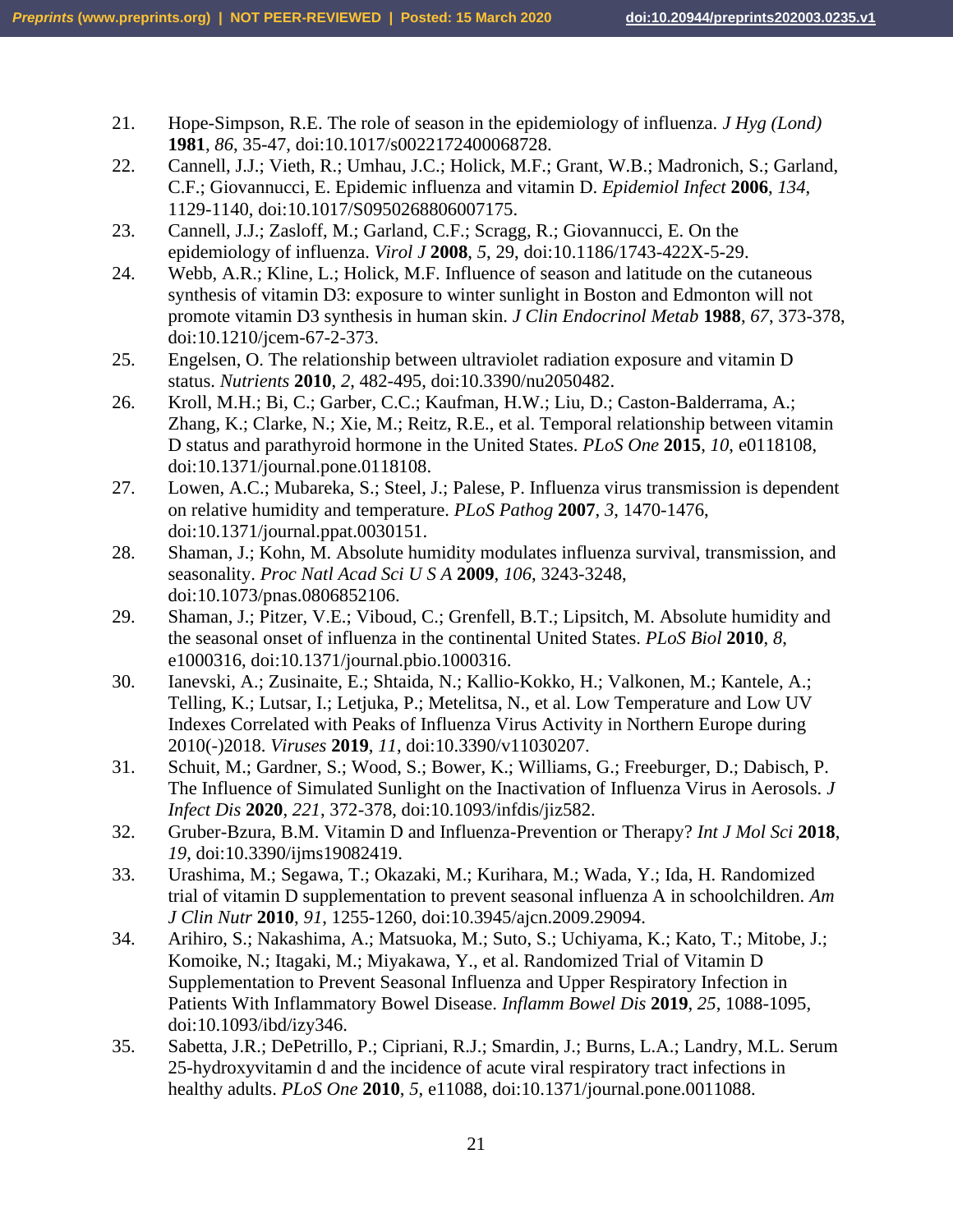- 36. Ross, A.C.; Manson, J.E.; Abrams, S.A.; Aloia, J.F.; Brannon, P.M.; Clinton, S.K.; Durazo-Arvizu, R.A.; Gallagher, J.C.; Gallo, R.L.; Jones, G., et al. The 2011 report on dietary reference intakes for calcium and vitamin D from the Institute of Medicine: what clinicians need to know. *J Clin Endocrinol Metab* **2011**, *96*, 53-58, doi:10.1210/jc.2010- 2704.
- 37. Rake, C.; Gilham, C.; Bukasa, L.; Ostler, R.; Newton, M.; Peto Wild, J.; Aigret, B.; Hill, M.; Gillie, O.; Nazareth, I., et al. High-dose oral vitamin D supplementation and mortality in people aged 65-84 years: the VIDAL cluster feasibility RCT of open versus double-blind individual randomisation. *Health Technol Assess* **2020**, *24*, 1-54, doi:10.3310/hta24100.
- 38. McDonnell, S.L.; Baggerly, C.; French, C.B.; Baggerly, L.L.; Garland, C.F.; Gorham, E.D.; Lappe, J.M.; Heaney, R.P. Serum 25-Hydroxyvitamin D Concentrations >/=40 ng/ml Are Associated with >65% Lower Cancer Risk: Pooled Analysis of Randomized Trial and Prospective Cohort Study. *PLoS One* **2016**, *11*, e0152441, doi:10.1371/journal.pone.0152441.
- 39. McDonnell, S.L.; Baggerly, L.L.; French, C.B.; Heaney, R.P.; Gorham, E.D.; Holick, M.F.; Scragg, R.; Garland, C.F. Incidence rate of type 2 diabetes is >50% lower in GrassrootsHealth cohort with median serum 25-hydroxyvitamin D of 41 ng/ml than in NHANES cohort with median of 22 ng/ml. *J Steroid Biochem Mol Biol* **2016**, *155*, 239- 244, doi:10.1016/j.jsbmb.2015.06.013.
- 40. McDonnell, S.L.; Baggerly, K.A.; Baggerly, C.A.; Aliano, J.L.; French, C.B.; Baggerly, L.L.; Ebeling, M.D.; Rittenberg, C.S.; Goodier, C.G.; Mateus Nino, J.F., et al. Maternal  $25(OH)D$  concentrations  $\geq$  =40 ng/mL associated with 60% lower preterm birth risk among general obstetrical patients at an urban medical center. *PLoS One* **2017**, *12*, e0180483, doi:10.1371/journal.pone.0180483.
- 41. McDonnell, S.L.; Baggerly, C.A.; French, C.B.; Baggerly, L.L.; Garland, C.F.; Gorham, E.D.; Hollis, B.W.; Trump, D.L.; Lappe, J.M. Breast cancer risk markedly lower with serum 25-hydroxyvitamin D concentrations  $\ge$ /=60 vs <20 ng/ml (150 vs 50 nmol/L): Pooled analysis of two randomized trials and a prospective cohort. *PLoS One* **2018**, *13*, e0199265, doi:10.1371/journal.pone.0199265.
- 42. Mirhosseini, N.; Vatanparast, H.; Kimball, S.M. The Association between Serum 25(OH)D Status and Blood Pressure in Participants of a Community-Based Program Taking Vitamin D Supplements. *Nutrients* **2017**, *9*, doi:10.3390/nu9111244.
- 43. Peteranderl, C.; Herold, S.; Schmoldt, C. Human Influenza Virus Infections. *Semin Respir Crit Care Med* **2016**, *37*, 487-500, doi:10.1055/s-0036-1584801.
- 44. Reed, C.; Chaves, S.S.; Perez, A.; D'Mello, T.; Daily Kirley, P.; Aragon, D.; Meek, J.I.; Farley, M.M.; Ryan, P.; Lynfield, R., et al. Complications among adults hospitalized with influenza: a comparison of seasonal influenza and the 2009 H1N1 pandemic. *Clin Infect Dis* **2014**, *59*, 166-174, doi:10.1093/cid/ciu285.
- 45. Schoeman, D.; Fielding, B.C. Coronavirus envelope protein: current knowledge. *Virol J*  **2019**, *16*, 69, doi:10.1186/s12985-019-1182-0.
- 46. Luo, M. Influenza virus entry. *Adv Exp Med Biol* **2012**, *726*, 201-221, doi:10.1007/978-1- 4614-0980-9\_9.
- 47. Kampf, G.; Todt, D.; Pfaender, S.; Steinmann, E. Persistence of coronaviruses on inanimate surfaces and its inactivation with biocidal agents. *J Hosp Infect* **2020**, 10.1016/j.jhin.2020.01.022, doi:10.1016/j.jhin.2020.01.022.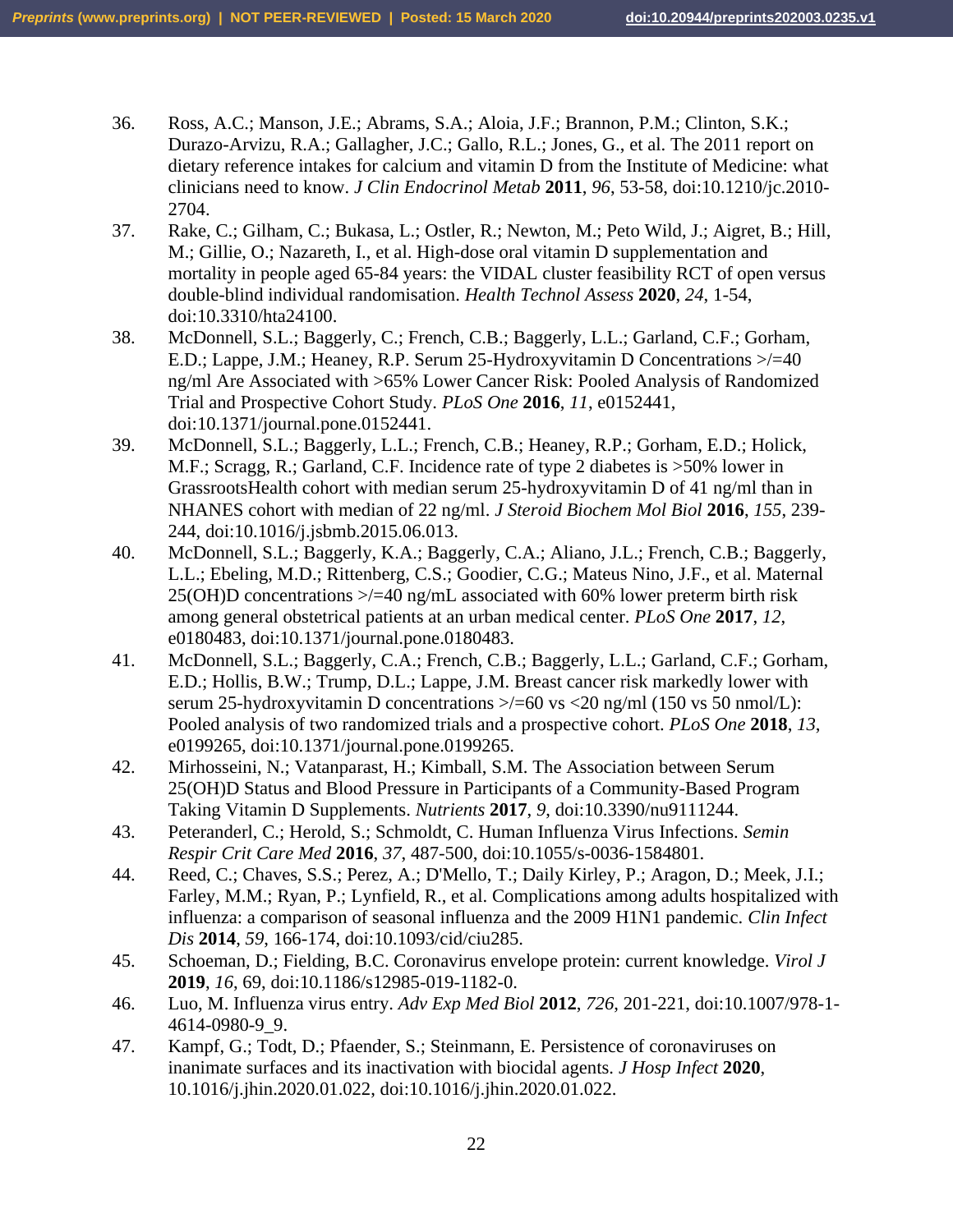- 48. Xie, Z.; Xia, W.; Zhang, Z.; Wu, W.; Lu, C.; Tao, S.; Wu, L.; Gu, J.; Chandler, J.; Peter, S., et al. Prevalence of Vitamin D Inadequacy Among Chinese Postmenopausal Women: A Nationwide, Multicenter, Cross-Sectional Study. *Front Endocrinol (Lausanne)* **2019**, *9*, 782, doi:10.3389/fendo.2018.00782.
- 49. Yu, H.J.; Kwon, M.J.; Woo, H.Y.; Park, H. Analysis of 25-Hydroxyvitamin D Status According to Age, Gender, and Seasonal Variation. *J Clin Lab Anal* **2016**, *30*, 905-911, doi:10.1002/jcla.21955.
- 50. Ferrari, D.; Lombardi, G.; Strollo, M.; Pontillo, M.; Motta, A.; Locatelli, M. Association between solar ultraviolet doses and vitamin D clinical routine data in European midlatitude population between 2006 and 2018. *Photochem Photobiol Sci* **2019**, *18*, 2696- 2706, doi:10.1039/c9pp00372j.
- 51. Cashman, K.D.; Dowling, K.G.; Skrabakova, Z.; Gonzalez-Gross, M.; Valtuena, J.; De Henauw, S.; Moreno, L.; Damsgaard, C.T.; Michaelsen, K.F.; Molgaard, C., et al. Vitamin D deficiency in Europe: pandemic? *Am J Clin Nutr* **2016**, *103*, 1033-1044, doi:10.3945/ajcn.115.120873.
- 52. Aleksova, A.; Belfiore, R.; Carriere, C.; Kassem, S.; La Carrubba, S.; Barbati, G.; Sinagra, G. Vitamin D Deficiency in Patients with Acute Myocardial Infarction: An Italian Single-Center Study. *Int J Vitam Nutr Res* **2015**, *85*, 23-30, doi:10.1024/0300- 9831/a000220.
- 53. Chen, X.; Wu, W.; Wang, L.; Shi, Y.; Shen, F.; Gu, X.; Jia, Z. Association Between 25- Hydroxyvitamin D and Epicardial Adipose Tissue in Chinese Non-Obese Patients with Type 2 Diabetes. *Med Sci Monit* **2017**, *23*, 4304-4311, doi:10.12659/msm.904755.
- 54. Lu, D.; Zhang, J.; Ma, C.; Yue, Y.; Zou, Z.; Yu, C.; Yin, F. Link between communityacquired pneumonia and vitamin D levels in older patients. *Z Gerontol Geriatr* **2018**, *51*, 435-439, doi:10.1007/s00391-017-1237-z.
- 55. Zhang, M.; Gao, Y.; Tian, L.; Zheng, L.; Wang, X.; Liu, W.; Zhang, Y.; Huang, G. Association of serum 25-hydroxyvitamin D3 with adipokines and inflammatory marker in persons with prediabetes mellitus. *Clin Chim Acta* **2017**, *468*, 152-158, doi:10.1016/j.cca.2017.02.022.
- 56. WHO. Epidemic curves Severe Acute Respiraotry Syndrome (SARD). Availabe online: <https://www.who.int/csr/sars/epicurve/epiindex/en/index1.html> (accessed on
- 57. Chan-Yeung, M.; Xu, R.H. SARS: epidemiology. *Respirology* **2003**, *8 Suppl*, S9-14, doi:10.1046/j.1440-1843.2003.00518.x.
- 58. Team, N.C.P.E.R.E. [The epidemiological characteristics of an outbreak of 2019 novel coronavirus diseases (COVID-19) in China]. *Zhonghua Liu Xing Bing Xue Za Zhi* **2020**, *41*, 145-151, doi:10.3760/cma.j.issn.0254-6450.2020.02.003.
- 59. Cho, N.H.; Shaw, J.E.; Karuranga, S.; Huang, Y.; da Rocha Fernandes, J.D.; Ohlrogge, A.W.; Malanda, B. IDF Diabetes Atlas: Global estimates of diabetes prevalence for 2017 and projections for 2045. *Diabetes Res Clin Pract* **2018**, *138*, 271-281, doi:10.1016/j.diabres.2018.02.023.
- 60. Henley, S.J.; Gallaway, S.; Singh, S.D.; O'Neil, M.E.; Buchanan Lunsford, N.; Momin, B.; Richards, T.B. Lung Cancer Among Women in the United States. *J Womens Health (Larchmt)* **2018**, *27*, 1307-1316, doi:10.1089/jwh.2018.7397.
- 61. Malinovschi, A.; Masoero, M.; Bellocchia, M.; Ciuffreda, A.; Solidoro, P.; Mattei, A.; Mercante, L.; Heffler, E.; Rolla, G.; Bucca, C. Severe vitamin D deficiency is associated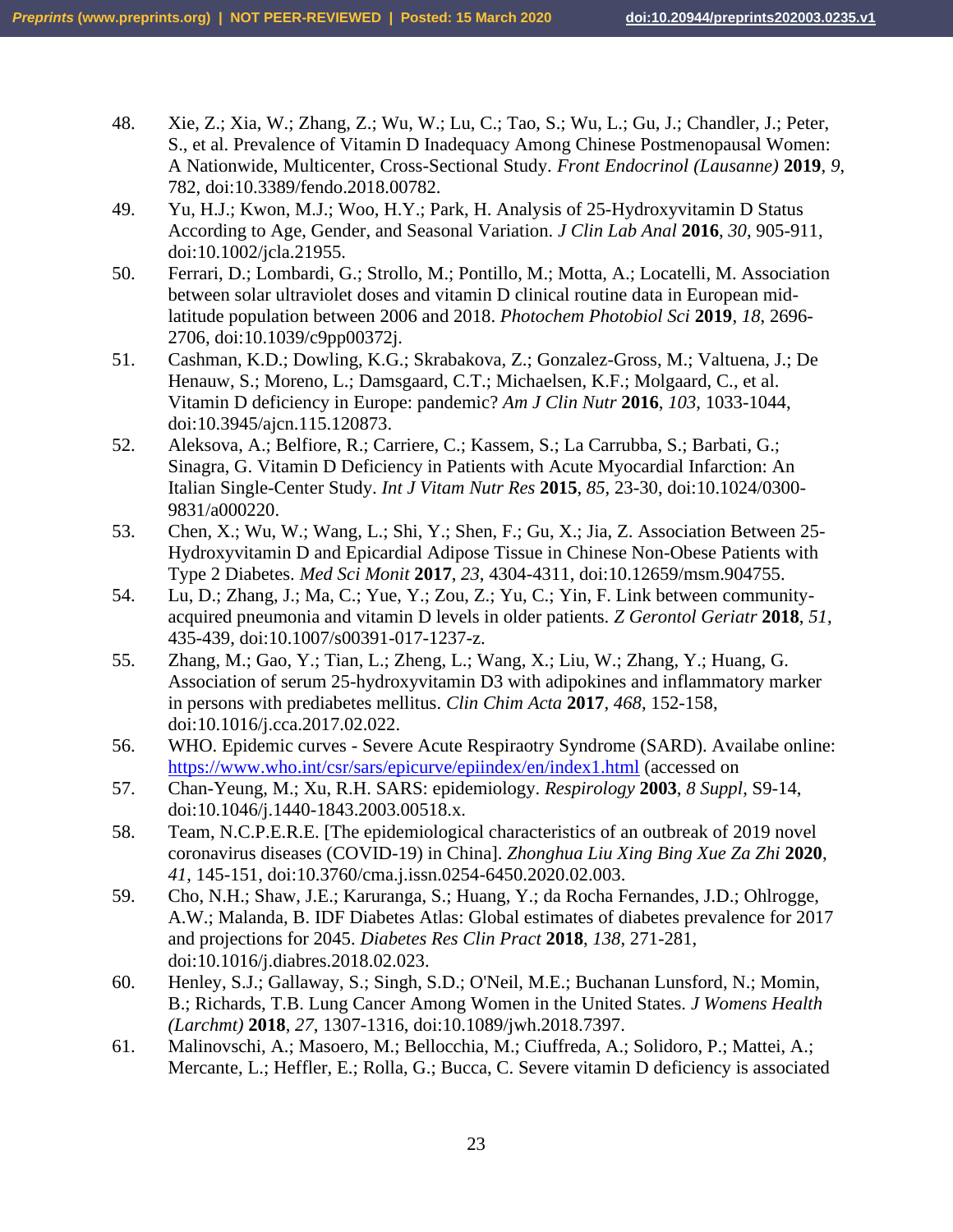with frequent exacerbations and hospitalization in COPD patients. *Respir Res* **2014**, *15*, 131, doi:10.1186/s12931-014-0131-0.

- 62. Kim, H.J.; Jang, J.G.; Hong, K.S.; Park, J.K.; Choi, E.Y. Relationship between serum vitamin D concentrations and clinical outcome of community-acquired pneumonia. *Int J Tuberc Lung Dis* **2015**, *19*, 729-734, doi:10.5588/ijtld.14.0696.
- 63. Naghshtabrizi, B.; Borzouei, S.; Bigvand, P.; Seifrabiei, M.A. Evaluation of the Relationship between Serum 25-Hydroxy Vitamin D and Hypertension in Hamadan, Iran-A Case Control Study. *J Clin Diagn Res* **2017**, *11*, LC01-LC03, doi:10.7860/JCDR/2017/25522.10187.
- 64. Pludowski, P.; Holick, M.F.; Pilz, S.; Wagner, C.L.; Hollis, B.W.; Grant, W.B.; Shoenfeld, Y.; Lerchbaum, E.; Llewellyn, D.J.; Kienreich, K., et al. Vitamin D effects on musculoskeletal health, immunity, autoimmunity, cardiovascular disease, cancer, fertility, pregnancy, dementia and mortality-a review of recent evidence. *Autoimmun Rev* **2013**, *12*, 976-989, doi:10.1016/j.autrev.2013.02.004.
- 65. Wimalawansa, S.J. Non-musculoskeletal benefits of vitamin D. *J Steroid Biochem Mol Biol* **2018**, *175*, 60-81, doi:10.1016/j.jsbmb.2016.09.016.
- 66. Charoenngam, N.; Shirvani, A.; Holick, M.F. Vitamin D for skeletal and non-skeletal health: What we should know. *J Clin Orthop Trauma* **2019**, *10*, 1082-1093, doi:10.1016/j.jcot.2019.07.004.
- 67. Manson, J.E.; Cook, N.R.; Lee, I.M.; Christen, W.; Bassuk, S.S.; Mora, S.; Gibson, H.; Gordon, D.; Copeland, T.; D'Agostino, D., et al. Vitamin D Supplements and Prevention of Cancer and Cardiovascular Disease. *N Engl J Med* **2019**, *380*, 33-44, doi:10.1056/NEJMoa1809944.
- 68. Zhu, M.; Wang, T.; Wang, C.; Ji, Y. The association between vitamin D and COPD risk, severity, and exacerbation: an updated systematic review and meta-analysis. *Int J Chron Obstruct Pulmon Dis* **2016**, *11*, 2597-2607, doi:10.2147/COPD.S101382.
- 69. Pittas, A.; Dawson-Hughes, B.; Staten, M. Vitamin D Supplementation and Prevention of Type 2 Diabetes. Reply. *N Engl J Med* **2019**, *381*, 1785-1786, doi:10.1056/NEJMc1912185.
- 70. Gholami, F.; Moradi, G.; Zareei, B.; Rasouli, M.A.; Nikkhoo, B.; Roshani, D.; Ghaderi, E. The association between circulating 25-hydroxyvitamin D and cardiovascular diseases: a meta-analysis of prospective cohort studies. *BMC Cardiovasc Disord* **2019**, *19*, 248, doi:10.1186/s12872-019-1236-7.
- 71. Grant, W.B.; Bhattoa, H.P.; Boucher, B.J. Seasonal variations of U.S. mortality rates: Roles of solar ultraviolet-B doses, vitamin D, gene exp ression, and infections. *J Steroid Biochem Mol Biol* **2017**, *173*, 5-12, doi:10.1016/j.jsbmb.2017.01.003.
- 72. Vanderschueren, D.; Pye, S.R.; O'Neill, T.W.; Lee, D.M.; Jans, I.; Billen, J.; Gielen, E.; Laurent, M.; Claessens, F.; Adams, J.E., et al. Active vitamin D (1,25-dihydroxyvitamin D) and bone health in middle-aged and elderly men: the European Male Aging Study (EMAS). *J Clin Endocrinol Metab* **2013**, *98*, 995-1005, doi:10.1210/jc.2012-2772.
- 73. Zittermann, A.; Ernst, J.B.; Birschmann, I.; Dittrich, M. Effect of Vitamin D or Activated Vitamin D on Circulating 1,25-Dihydroxyvitamin D Concentrations: A Systematic Review and Metaanalysis of Randomized Controlled Trials. *Clin Chem* **2015**, *61*, 1484- 1494, doi:10.1373/clinchem.2015.244913.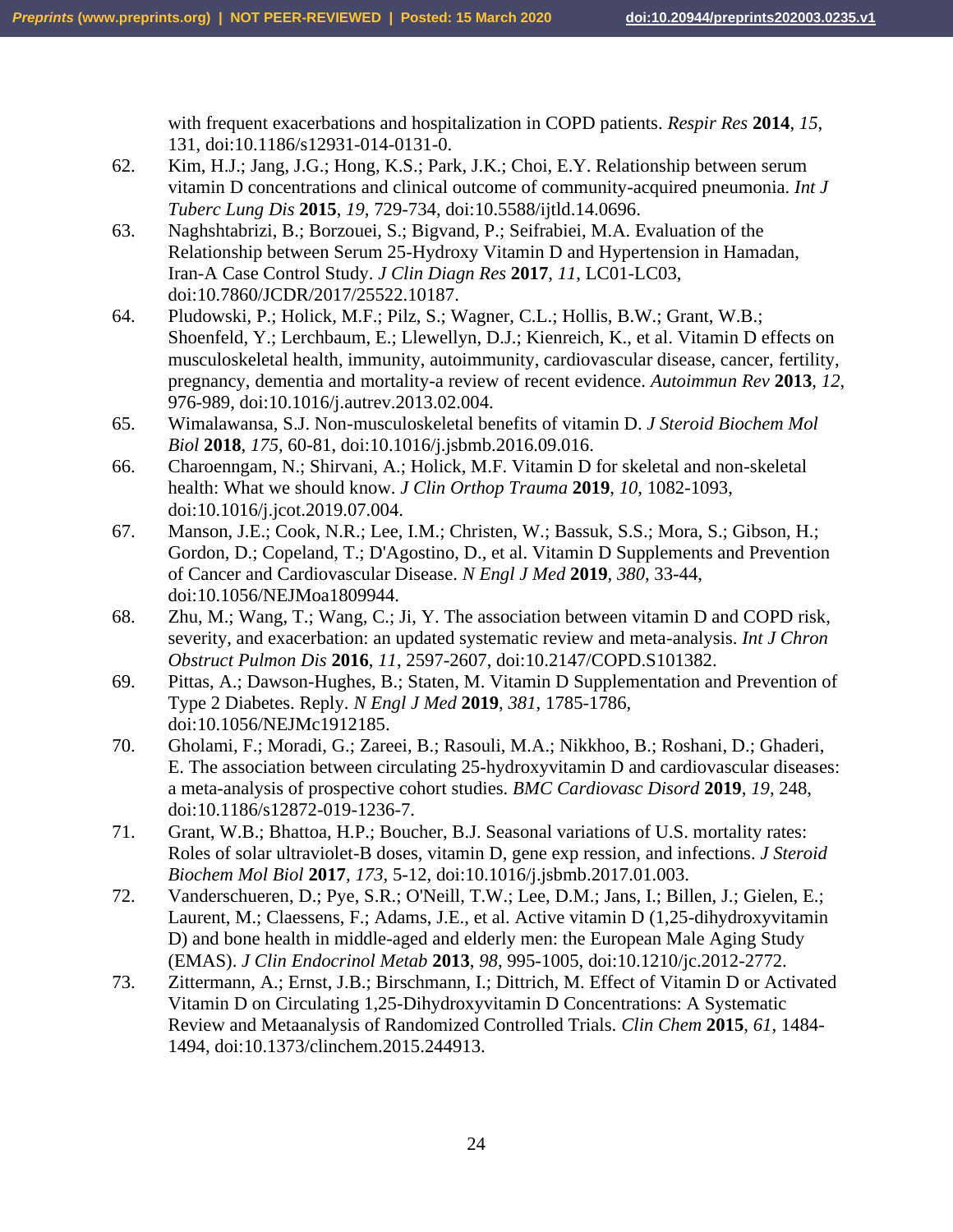- 74. Valcour, A.; Blocki, F.; Hawkins, D.M.; Rao, S.D. Effects of age and serum 25-OHvitamin D on serum parathyroid hormone levels. *J Clin Endocrinol Metab* **2012**, *97*, 3989-3995, doi:10.1210/jc.2012-2276.
- 75. Christensen, M.H.; Lien, E.A.; Hustad, S.; Almas, B. Seasonal and age-related differences in serum 25-hydroxyvitamin D, 1,25-dihydroxyvitamin D and parathyroid hormone in patients from Western Norway. *Scand J Clin Lab Invest* **2010**, *70*, 281-286, doi:10.3109/00365511003797172.
- 76. Zittermann, A.; Kuhn, J.; Ernst, J.B.; Becker, T.; Larisch, J.; Dreier, J.; Knabbe, C.; Borgermann, J.; Gummert, J.F. Circulating 25-Hydroxyvitamin D and 1,25- Dihydroxyvitamin D Concentrations and Postoperative Infections in Cardiac Surgical Patients: The CALCITOP-Study. *PLoS One* **2016**, *11*, e0158532, doi:10.1371/journal.pone.0158532.
- 77. Moscarelli, L.; Antognoli, G.; Buti, E.; Dervishi, E.; Fani, F.; Caroti, L.; Tsalouchos, A.; Romoli, E.; Ghiandai, G.; Minetti, E. 1,25 Dihydroxyvitamin D circulating levels, calcitriol administration, and incidence of acute rejection, CMV infection, and polyoma virus infection in renal transplant recipients. *Clin Transplant* **2016**, *30*, 1347-1359, doi:10.1111/ctr.12829.
- 78. Fulop, T.; Larbi, A.; Dupuis, G.; Le Page, A.; Frost, E.H.; Cohen, A.A.; Witkowski, J.M.; Franceschi, C. Immunosenescence and Inflamm-Aging As Two Sides of the Same Coin: Friends or Foes? *Front Immunol* **2017**, *8*, 1960, doi:10.3389/fimmu.2017.01960.
- 79. Coates, B.M.; Staricha, K.L.; Wiese, K.M.; Ridge, K.M. Influenza A Virus Infection, Innate Immunity, and Childhood. *JAMA Pediatr* **2015**, *169*, 956-963, doi:10.1001/jamapediatrics.2015.1387.
- 80. Wang, R.; Jiang, Y.; Yao, C.; Zhu, M.; Zhao, Q.; Huang, L.; Wang, G.; Guan, Y.; Michael, E.; Zhao, G. Prevalence of tobacco related chronic diseases and its role in smoking cessation among smokers in a rural area of Shanghai, China: a cross sectional study. *BMC Public Health* **2019**, *19*, 753, doi:10.1186/s12889-019-7110-9.
- 81. Nam, H.H.; Ison, M.G. Respiratory syncytial virus infection in adults. *BMJ* **2019**, *366*, l5021, doi:10.1136/bmj.l5021.
- 82. Feng, X.; Guo, T.; Wang, Y.; Kang, D.; Che, X.; Zhang, H.; Cao, W.; Wang, P. The vitamin D status and its effects on life quality among the elderly in Jinan, China. *Arch Gerontol Geriatr* **2016**, *62*, 26-29, doi:10.1016/j.archger.2015.09.002.
- 83. Nassar, M.S.; Bakhrebah, M.A.; Meo, S.A.; Alsuabeyl, M.S.; Zaher, W.A. Global seasonal occurrence of middle east respiratory syndrome coronavirus (MERS-CoV) infection. *Eur Rev Med Pharmacol Sci* **2018**, *22*, 3913-3918, doi:10.26355/eurrev\_201806\_15276.
- 84. Grant, W.B.; Fakhoury, H.M.A.; Karras, S.N.; Al Anouti, F.; Bhattoa, H.P. Variations in 25-Hydroxyvitamin D in Countries from the Middle East and Europe: The Roles of UVB Exposure and Diet. *Nutrients* **2019**, *11*, doi:10.3390/nu11092065.
- 85. Moura, F.E.; Perdigao, A.C.; Siqueira, M.M. Seasonality of influenza in the tropics: a distinct pattern in northeastern Brazil. *Am J Trop Med Hyg* **2009**, *81*, 180-183.
- 86. Paynter, S.; Ware, R.S.; Sly, P.D.; Weinstein, P.; Williams, G. Respiratory syncytial virus seasonality in tropical Australia. *Aust N Z J Public Health* **2015**, *39*, 8-10, doi:10.1111/1753-6405.12347.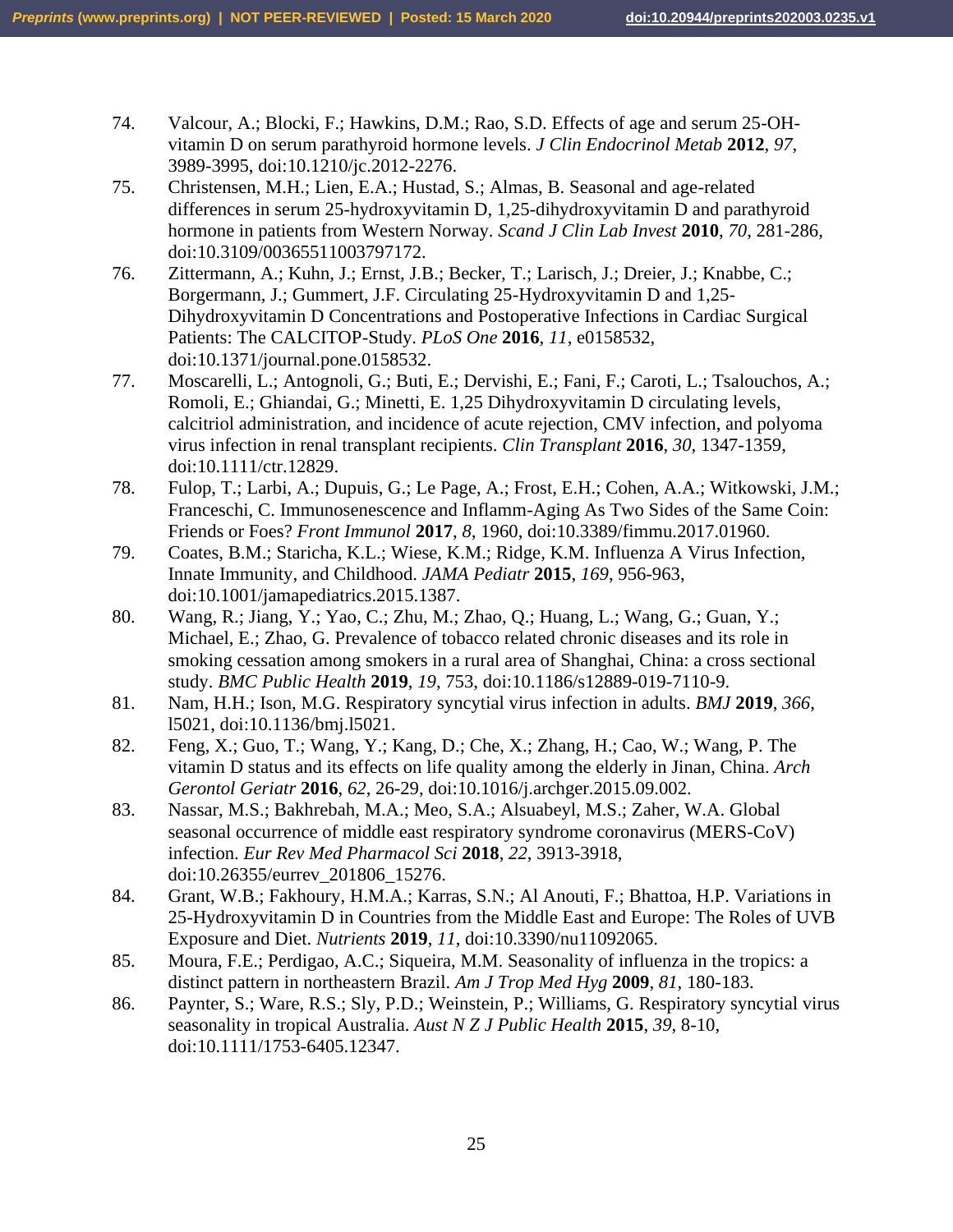- 87. Arboleda, J.F.; Urcuqui-Inchima, S. Vitamin D-Regulated MicroRNAs: Are They Protective Factors against Dengue Virus Infection? *Adv Virol* **2016**, *2016*, 1016840, doi:10.1155/2016/1016840.
- 88. Villamor, E.; Villar, L.A.; Lozano, A.; Herrera, V.M.; Herran, O.F. Vitamin D serostatus and dengue fever progression to dengue hemorrhagic fever/dengue shock syndrome. *Epidemiol Infect* **2017**, *145*, 2961-2970, doi:10.1017/S0950268817002059.
- 89. Giraldo, D.M.; Cardona, A.; Urcuqui-Inchima, S. High-dose of vitamin D supplement is associated with reduced susceptibility of monocyte-derived macrophages to dengue virus infection and pro-inflammatory cytokine production: An exploratory study. *Clin Chim Acta* **2018**, *478*, 140-151, doi:10.1016/j.cca.2017.12.044.
- 90. Martinez-Moreno, J.; Hernandez, J.C.; Urcuqui-Inchima, S. Effect of high doses of vitamin D supplementation on dengue virus replication, Toll-like receptor expression, and cytokine profiles on dendritic cells. *Mol Cell Biochem* **2020**, *464*, 169-180, doi:10.1007/s11010-019-03658-w.
- 91. Fan, H.Z.; Zhang, R.; Tian, T.; Zhong, Y.L.; Wu, M.P.; Xie, C.N.; Yang, J.J.; Huang, P.; Yu, R.B.; Zhang, Y., et al. CYP24A1 genetic variants in the vitamin D metabolic pathway are involved in the outcomes of hepatitis C virus infection among high-risk Chinese population. *Int J Infect Dis* **2019**, *84*, 80-88, doi:10.1016/j.ijid.2019.04.032.
- 92. Hu, Y.C.; Wang, W.W.; Jiang, W.Y.; Li, C.Q.; Guo, J.C.; Xun, Y.H. Low vitamin D levels are associated with high viral loads in patients with chronic hepatitis B: a systematic review and meta-analysis. *BMC Gastroenterol* **2019**, *19*, 84, doi:10.1186/s12876-019-1004-2.
- 93. Brice, D.C.; Toth, Z.; Diamond, G. LL-37 disrupts the Kaposi's sarcoma-associated herpesvirus envelope and inhibits infection in oral epithelial cells. *Antiviral Res* **2018**, *158*, 25-33, doi:10.1016/j.antiviral.2018.07.025.
- 94. Alvarez, N.; Aguilar-Jimenez, W.; Rugeles, M.T. The Potential Protective Role of Vitamin D Supplementation on HIV-1 Infection. *Front Immunol* **2019**, *10*, 2291, doi:10.3389/fimmu.2019.02291.
- 95. Gui, B.; Chen, Q.; Hu, C.; Zhu, C.; He, G. Effects of calcitriol (1, 25-dihydroxy-vitamin D3) on the inflammatory response induced by H9N2 influenza virus infection in human lung A549 epithelial cells and in mice. *Virol J* **2017**, *14*, 10, doi:10.1186/s12985-017- 0683-y.
- 96. Currie, S.M.; Findlay, E.G.; McHugh, B.J.; Mackellar, A.; Man, T.; Macmillan, D.; Wang, H.; Fitch, P.M.; Schwarze, J.; Davidson, D.J. The human cathelicidin LL-37 has antiviral activity against respiratory syncytial virus. *PLoS One* **2013**, *8*, e73659, doi:10.1371/journal.pone.0073659.
- 97. Bucak, I.H.; Ozturk, A.B.; Almis, H.; Cevik, M.O.; Tekin, M.; Konca, C.; Turgut, M.; Bulbul, M. Is there a relationship between low vitamin D and rotaviral diarrhea? *Pediatr Int* **2016**, *58*, 270-273, doi:10.1111/ped.12809.
- 98. Zhao, Y.; Ran, Z.; Jiang, Q.; Hu, N.; Yu, B.; Zhu, L.; Shen, L.; Zhang, S.; Chen, L.; Chen, H., et al. Vitamin D Alleviates Rotavirus Infection through a Microrna-155-5p Mediated Regulation of the TBK1/IRF3 Signaling Pathway In Vivo and In Vitro. *Int J Mol Sci*  **2019**, *20*, doi:10.3390/ijms20143562.
- 99. Laplana, M.; Royo, J.L.; Fibla, J. Vitamin D Receptor polymorphisms and risk of enveloped virus infection: A meta-analysis. *Gene* **2018**, *678*, 384-394, doi:10.1016/j.gene.2018.08.017.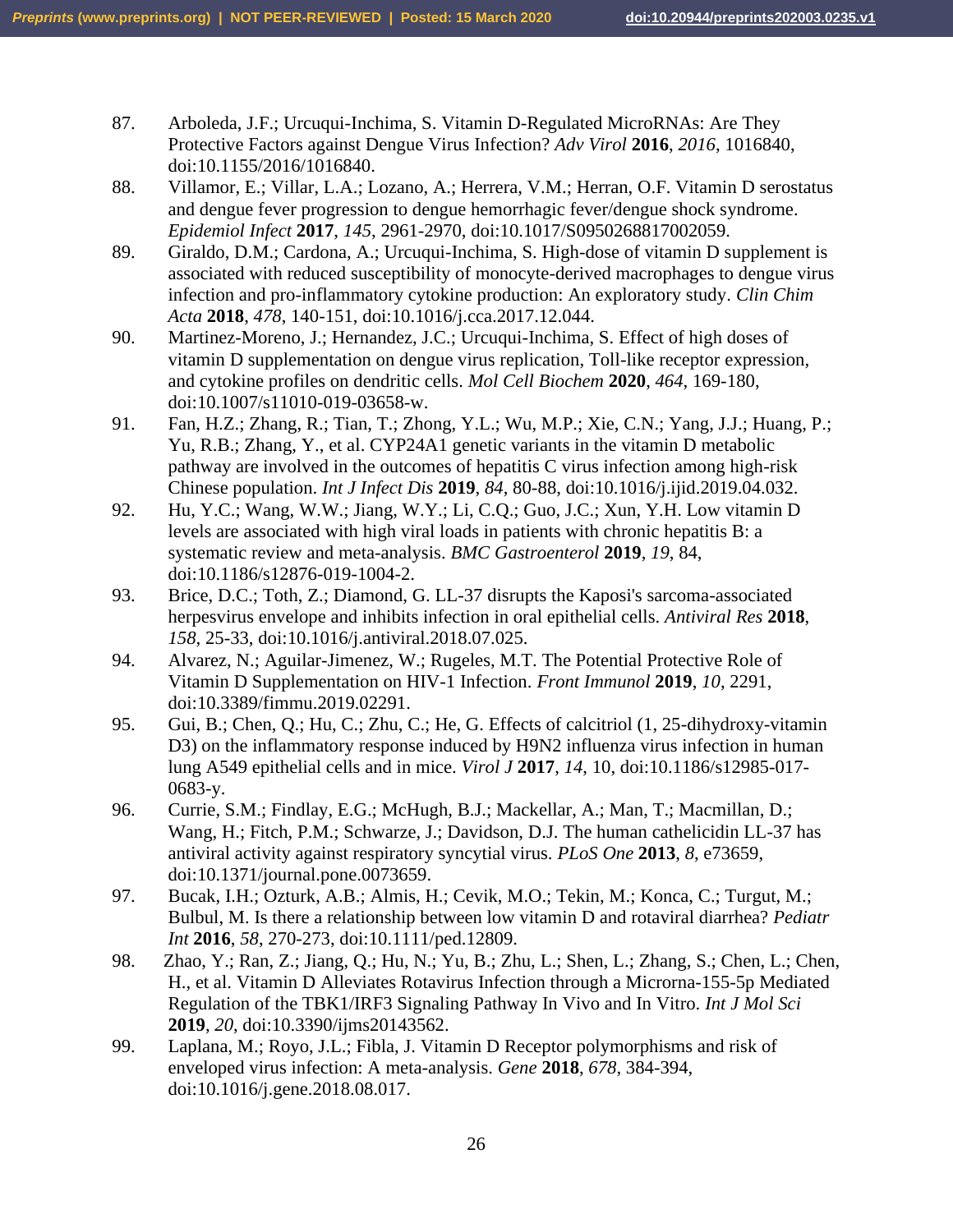- 100. Borella, E.; Nesher, G.; Israeli, E.; Shoenfeld, Y. Vitamin D: a new anti-infective agent? *Ann N Y Acad Sci* **2014**, *1317*, 76-83, doi:10.1111/nyas.12321.
- 101. Theron, M.; Huang, K.J.; Chen, Y.W.; Liu, C.C.; Lei, H.Y. A probable role for IFNgamma in the development of a lung immunopathology in SARS. *Cytokine* **2005**, *32*, 30- 38, doi:10.1016/j.cyto.2005.07.007.
- 102. Wong, C.K.; Lam, C.W.; Wu, A.K.; Ip, W.K.; Lee, N.L.; Chan, I.H.; Lit, L.C.; Hui, D.S.; Chan, M.H.; Chung, S.S., et al. Plasma inflammatory cytokines and chemokines in severe acute respiratory syndrome. *Clin Exp Immunol* **2004**, *136*, 95-103, doi:10.1111/j.1365- 2249.2004.02415.x.
- 103. Mahallawi, W.H.; Khabour, O.F.; Zhang, Q.; Makhdoum, H.M.; Suliman, B.A. MERS-CoV infection in humans is associated with a pro-inflammatory Th1 and Th17 cytokine profile. *Cytokine* **2018**, *104*, 8-13, doi:10.1016/j.cyto.2018.01.025.
- 104. Huang, C.; Wang, Y.; Li, X.; Ren, L.; Zhao, J.; Hu, Y.; Zhang, L.; Fan, G.; Xu, J.; Gu, X., et al. Clinical features of patients infected with 2019 novel coronavirus in Wuhan, China. *Lancet* **2020**, 10.1016/S0140-6736(20)30183-5, doi:10.1016/S0140-6736(20)30183-5.
- 105. Grant, W.B.; Giovannucci, E. The possible roles of solar ultraviolet-B radiation and vitamin D in reducing case-fatality rates from the 1918-1919 influenza pandemic in the United States. *Dermatoendocrinol* **2009**, *1*, 215-219, doi:10.4161/derm.1.4.9063.
- 106. Ginde, A.A.; Liu, M.C.; Camargo, C.A., Jr. Demographic differences and trends of vitamin D insufficiency in the US population, 1988-2004. *Arch Intern Med* **2009**, *169*, 626-632, doi:10.1001/archinternmed.2008.604.
- 107. Almirall, J.; Gonzalez, C.A.; Balanzo, X.; Bolibar, I. Proportion of community-acquired pneumonia cases attributable to tobacco smoking. *Chest* **1999**, *116*, 375-379, doi:10.1378/chest.116.2.375.
- 108. Jackson, M.L.; Neuzil, K.M.; Thompson, W.W.; Shay, D.K.; Yu, O.; Hanson, C.A.; Jackson, L.A. The burden of community-acquired pneumonia in seniors: results of a population-based study. *Clin Infect Dis* **2004**, *39*, 1642-1650, doi:10.1086/425615.
- 109. Aregbesola, A.; Voutilainen, S.; Nurmi, T.; Virtanen, J.K.; Ronkainen, K.; Tuomainen, T.P. Serum 25-hydroxyvitamin D3 and the risk of pneumonia in an ageing general population. *J Epidemiol Community Health* **2013**, *67*, 533-536, doi:10.1136/jech-2012- 202027.
- 110. Zhou, Y.F.; Luo, B.A.; Qin, L.L. The association between vitamin D deficiency and community-acquired pneumonia: A meta-analysis of observational studies. *Medicine (Baltimore)* **2019**, *98*, e17252, doi:10.1097/MD.0000000000017252.
- 111. Han, J.E.; Jones, J.L.; Tangpricha, V.; Brown, M.A.; Brown, L.A.S.; Hao, L.; Hebbar, G.; Lee, M.J.; Liu, S.; Ziegler, T.R., et al. High Dose Vitamin D Administration in Ventilated Intensive Care Unit Patients: A Pilot Double Blind Randomized Controlled Trial. *J Clin Transl Endocrinol* **2016**, *4*, 59-65, doi:10.1016/j.jcte.2016.04.004.
- 112. Smith, E.M.; Jones, J.L.; Han, J.E.; Alvarez, J.A.; Sloan, J.H.; Konrad, R.J.; Zughaier, S.M.; Martin, G.S.; Ziegler, T.R.; Tangpricha, V. High-Dose Vitamin D3 Administration Is Associated With Increases in Hemoglobin Concentrations in Mechanically Ventilated Critically Ill Adults: A Pilot Double-Blind, Randomized, Placebo-Controlled Trial. *JPEN J Parenter Enteral Nutr* **2018**, *42*, 87-94, doi:10.1177/0148607116678197.
- 113. Centers for Disease, C.; Prevention. Update: severe acute respiratory syndrome--Toronto, Canada, 2003. *MMWR Morb Mortal Wkly Rep* **2003**, *52*, 547-550.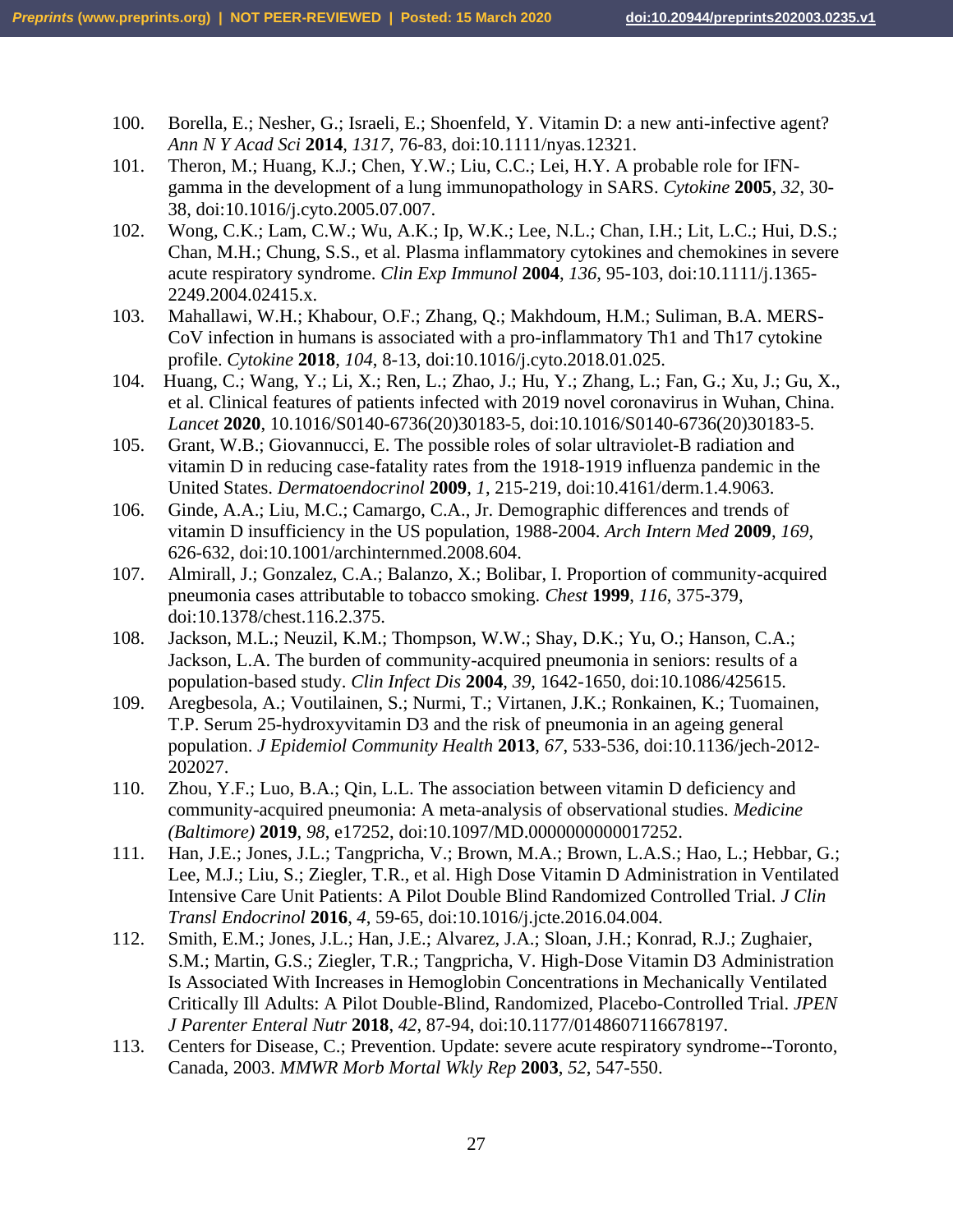- 114. Hagel, S.; Ludewig, K.; Moeser, A.; Baier, M.; Loffler, B.; Schleenvoigt, B.; Forstner, C.; Pletz, M.W. Characteristics and management of patients with influenza in a German hospital during the 2014/2015 influenza season. *Infection* **2016**, *44*, 667-672, doi:10.1007/s15010-016-0920-0.
- 115. Wang, D.; Hu, B.; Hu, C.; Zhu, F.; Liu, X.; Zhang, J.; Wang, B.; Xiang, H.; Cheng, Z.; Xiong, Y., et al. Clinical Characteristics of 138 Hospitalized Patients With 2019 Novel Coronavirus-Infected Pneumonia in Wuhan, China. *JAMA* **2020**, 10.1001/jama.2020.1585, doi:10.1001/jama.2020.1585.
- 116. Rajebi, H.; Khodadad, A.; Fahimi, G.; Abolhassani, H. Vitamin D Deficiency among Female Nurses of Children's Medical Center Hospital and Its Related Factors. *Acta Med Iran* **2016**, *54*, 146-150.
- 117. Sowah, D.; Fan, X.; Dennett, L.; Hagtvedt, R.; Straube, S. Vitamin D levels and deficiency with different occupations: a systematic review. *BMC Public Health* **2017**, *17*, 519, doi:10.1186/s12889-017-4436-z.
- 118. Youssef, D.A.; Ranasinghe, T.; Grant, W.B.; Peiris, A.N. Vitamin D's potential to reduce the risk of hospital-acquired infections. *Dermatoendocrinol* **2012**, *4*, 167-175, doi:10.4161/derm.20789.
- 119. Wu, Z.; McGoogan, J.M. Characteristics of and Important Lessons From the Coronavirus Disease 2019 (COVID-19) Outbreak in China: Summary of a Report of 72314 Cases From the Chinese Center for Disease Control and Prevention. *JAMA* **2020**, 10.1001/jama.2020.2648, doi:10.1001/jama.2020.2648.
- 120. Joachim, R.B.; Kobzik, L. Why are children more resistant to mortality from severe infections? *Future Microbiol* **2018**, *13*, 1549-1552, doi:10.2217/fmb-2018-0221.
- 121. Holick, M.F. Vitamin D deficiency. *N Engl J Med* **2007**, *357*, 266-281, doi:10.1056/NEJMra070553.
- 122. Pike, J.W.; Christakos, S. Biology and Mechanisms of Action of the Vitamin D Hormone. *Endocrinol Metab Clin North Am* **2017**, *46*, 815-843, doi:10.1016/j.ecl.2017.07.001.
- 123. Beard, J.A.; Bearden, A.; Striker, R. Vitamin D and the anti-viral state. *J Clin Virol* **2011**, *50*, 194-200, doi:10.1016/j.jcv.2010.12.006.
- 124. Hewison, M. An update on vitamin D and human immunity. *Clin Endocrinol (Oxf)* **2012**, *76*, 315-325, doi:10.1111/j.1365-2265.2011.04261.x.
- 125. Greiller, C.L.; Martineau, A.R. Modulation of the immune response to respiratory viruses by vitamin D. *Nutrients* **2015**, *7*, 4240-4270, doi:10.3390/nu7064240.
- 126. Wei, R.; Christakos, S. Mechanisms Underlying the Regulation of Innate and Adaptive Immunity by Vitamin D. *Nutrients* **2015**, *7*, 8251-8260, doi:10.3390/nu7105392.
- 127. Abhimanyu; Coussens, A.K. The role of UV radiation and vitamin D in the seasonality and outcomes of infectious disease. *Photochem Photobiol Sci* **2017**, *16*, 314-338, doi:10.1039/c6pp00355a.
- 128. Lang, P.O.; Aspinall, R. Vitamin D Status and the Host Resistance to Infections: What It Is Currently (Not) Understood. *Clin Ther* **2017**, *39*, 930-945, doi:10.1016/j.clinthera.2017.04.004.
- 129. Rondanelli, M.; Miccono, A.; Lamburghini, S.; Avanzato, I.; Riva, A.; Allegrini, P.; Faliva, M.A.; Peroni, G.; Nichetti, M.; Perna, S. Self-Care for Common Colds: The Pivotal Role of Vitamin D, Vitamin C, Zinc, and Echinacea in Three Main Immune Interactive Clusters (Physical Barriers, Innate and Adaptive Immunity) Involved during an Episode of Common Colds-Practical Advice on Dosages and on the Time to Take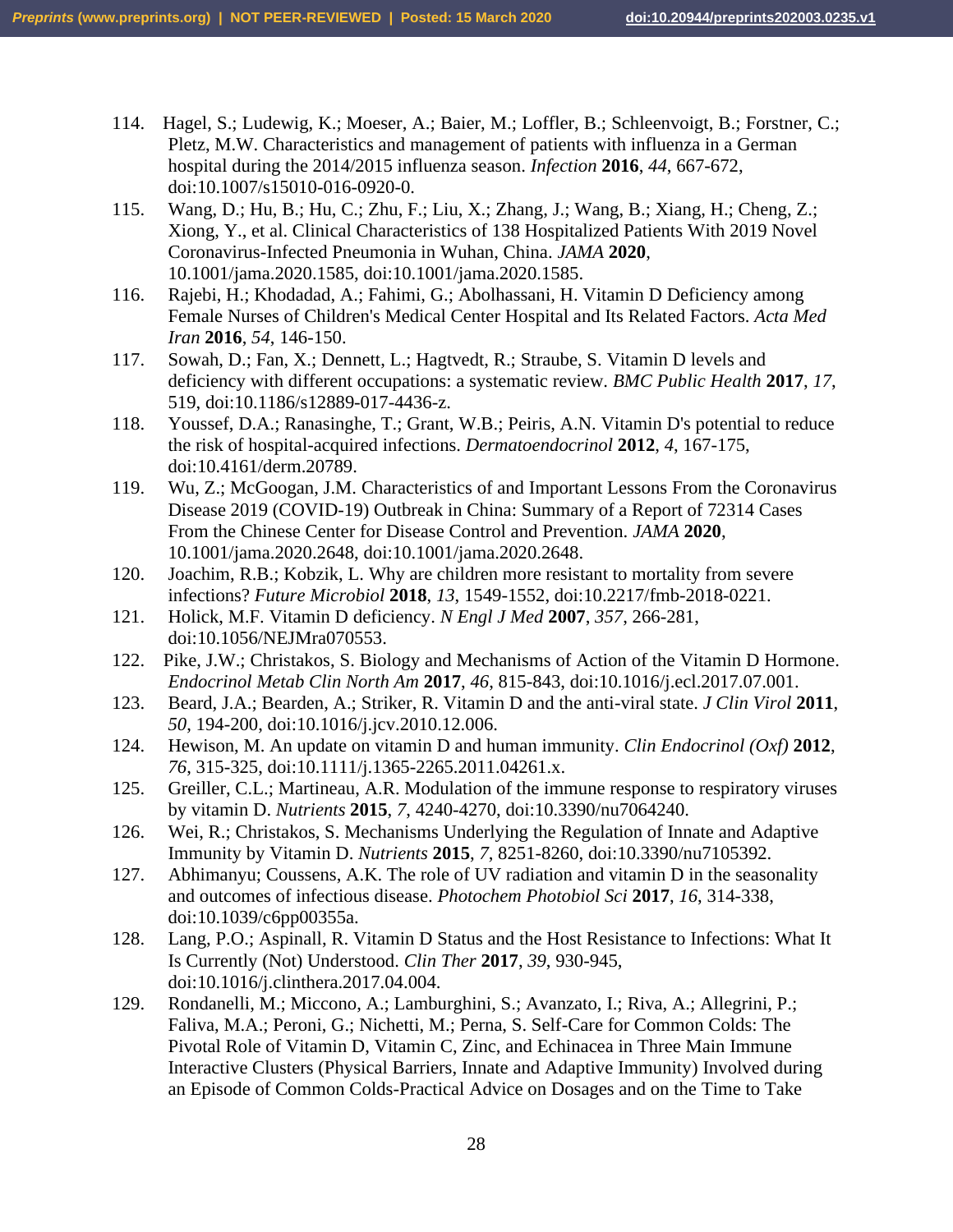These Nutrients/Botanicals in order to Prevent or Treat Common Colds. *Evid Based Complement Alternat Med* **2018**, *2018*, 5813095, doi:10.1155/2018/5813095.

- 130. Gombart, A.F.; Pierre, A.; Maggini, S. A Review of Micronutrients and the Immune System-Working in Harmony to Reduce the Risk of Infection. *Nutrients* **2020**, *12*, doi:10.3390/nu12010236.
- 131. Schwalfenberg, G.K. A review of the critical role of vitamin D in the functioning of the immune system and the clinical implications of vitamin D deficiency. *Mol Nutr Food Res*  **2011**, *55*, 96-108, doi:10.1002/mnfr.201000174.
- 132. Kast, J.I.; McFarlane, A.J.; Globinska, A.; Sokolowska, M.; Wawrzyniak, P.; Sanak, M.; Schwarze, J.; Akdis, C.A.; Wanke, K. Respiratory syncytial virus infection influences tight junction integrity. *Clin Exp Immunol* **2017**, *190*, 351-359, doi:10.1111/cei.13042.
- 133. Chen, Y.; Leng, K.; Lu, Y.; Wen, L.; Qi, Y.; Gao, W.; Chen, H.; Bai, L.; An, X.; Sun, B., et al. Epidemiological features and time-series analysis of influenza incidence in urban and rural areas of Shenyang, China, 2010-2018. *Epidemiol Infect* **2020**, *148*, e29, doi:10.1017/S0950268820000151.
- 134. Rossi, G.A.; Fanous, H.; Colin, A.A. Viral strategies predisposing to respiratory bacterial superinfections. *Pediatr Pulmonol* **2020**, 10.1002/ppul.24699, doi:10.1002/ppul.24699.
- 135. Liu, P.T.; Stenger, S.; Li, H.; Wenzel, L.; Tan, B.H.; Krutzik, S.R.; Ochoa, M.T.; Schauber, J.; Wu, K.; Meinken, C., et al. Toll-like receptor triggering of a vitamin Dmediated human antimicrobial response. *Science* **2006**, *311*, 1770-1773, doi:10.1126/science.1123933.
- 136. Adams, J.S.; Ren, S.; Liu, P.T.; Chun, R.F.; Lagishetty, V.; Gombart, A.F.; Borregaard, N.; Modlin, R.L.; Hewison, M. Vitamin d-directed rheostatic regulation of monocyte antibacterial responses. *J Immunol* **2009**, *182*, 4289-4295, doi:10.4049/jimmunol.0803736.
- 137. Laaksi, I. Vitamin D and respiratory infection in adults. *Proc Nutr Soc* **2012**, *71*, 90-97, doi:10.1017/S0029665111003351.
- 138. Agier, J.; Efenberger, M.; Brzezinska-Blaszczyk, E. Cathelicidin impact on inflammatory cells. *Cent Eur J Immunol* **2015**, *40*, 225-235, doi:10.5114/ceji.2015.51359.
- 139. Fehr, A.R.; Perlman, S. Coronaviruses: an overview of their replication and pathogenesis. *Methods Mol Biol* **2015**, *1282*, 1-23, doi:10.1007/978-1-4939-2438-7\_1.
- 140. Barlow, P.G.; Svoboda, P.; Mackellar, A.; Nash, A.A.; York, I.A.; Pohl, J.; Davidson, D.J.; Donis, R.O. Antiviral activity and increased host defense against influenza infection elicited by the human cathelicidin LL-37. *PLoS One* **2011**, *6*, e25333, doi:10.1371/journal.pone.0025333.
- 141. Ramos-Martinez, E.; Lopez-Vancell, M.R.; Fernandez de Cordova-Aguirre, J.C.; Rojas-Serrano, J.; Chavarria, A.; Velasco-Medina, A.; Velazquez-Samano, G. Reduction of respiratory infections in asthma patients supplemented with vitamin D is related to increased serum IL-10 and IFNgamma levels and cathelicidin expression. *Cytokine* **2018**, *108*, 239-246, doi:10.1016/j.cyto.2018.01.001.
- 142. Sharifi, A.; Vahedi, H.; Nedjat, S.; Rafiei, H.; Hosseinzadeh-Attar, M.J. Effect of singledose injection of vitamin D on immune cytokines in ulcerative colitis patients: a randomized placebo-controlled trial. *APMIS* **2019**, *127*, 681-687, doi:10.1111/apm.12982.
- 143. Short, K.R.; Kedzierska, K.; van de Sandt, C.E. Back to the Future: Lessons Learned From the 1918 Influenza Pandemic. *Front Cell Infect Microbiol* **2018**, *8*, 343, doi:10.3389/fcimb.2018.00343.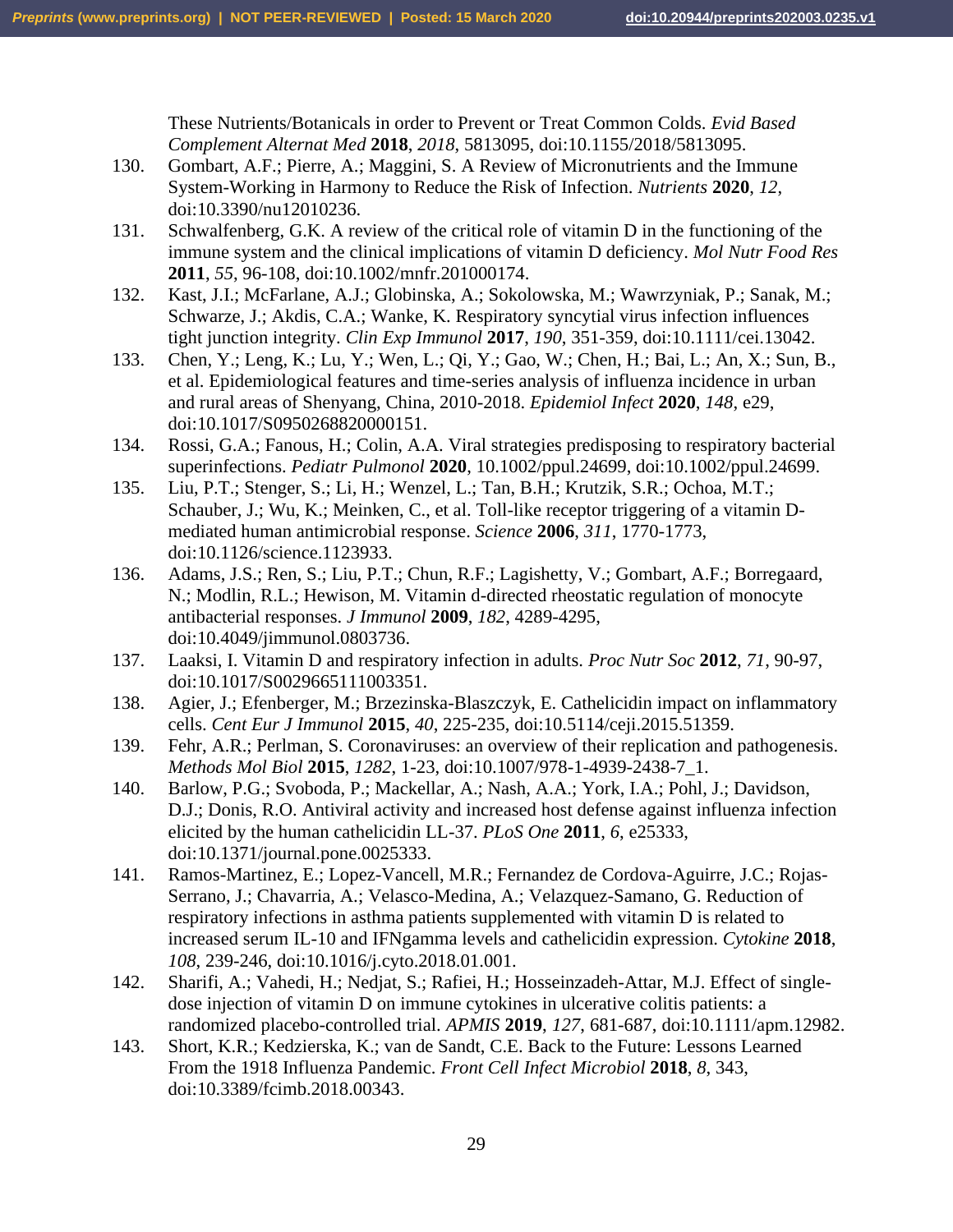- 144. Vasarhelyi, B.; Satori, A.; Olajos, F.; Szabo, A.; Beko, G. [Low vitamin D levels among patients at Semmelweis University: retrospective analysis during a one-year period]. *Orv Hetil* **2011**, *152*, 1272-1277, doi:10.1556/OH.2011.29187.
- 145. MacLaughlin, J.; Holick, M.F. Aging decreases the capacity of human skin to produce vitamin D3. *J Clin Invest* **1985**, *76*, 1536-1538, doi:10.1172/JCI112134.
- 146. Grober, U.; Kisters, K. Influence of drugs on vitamin D and calcium metabolism. *Dermatoendocrinol* **2012**, *4*, 158-166, doi:10.4161/derm.20731.
- 147. Lei, G.S.; Zhang, C.; Cheng, B.H.; Lee, C.H. Mechanisms of Action of Vitamin D as Supplemental Therapy for Pneumocystis Pneumonia. *Antimicrob Agents Chemother* **2017**, *61*, doi:10.1128/AAC.01226-17.
- 148. Heaney, R.P.; Davies, K.M.; Chen, T.C.; Holick, M.F.; Barger-Lux, M.J. Human serum 25-hydroxycholecalciferol response to extended oral dosing with cholecalciferol. *Am J Clin Nutr* **2003**, *77*, 204-210, doi:10.1093/ajcn/77.1.204.
- 149. van Groningen, L.; Opdenoordt, S.; van Sorge, A.; Telting, D.; Giesen, A.; de Boer, H. Cholecalciferol loading dose guideline for vitamin D-deficient adults. *Eur J Endocrinol*  **2010**, *162*, 805-811, doi:10.1530/EJE-09-0932.
- 150. Amir, E.; Simmons, C.E.; Freedman, O.C.; Dranitsaris, G.; Cole, D.E.; Vieth, R.; Ooi, W.S.; Clemons, M. A phase 2 trial exploring the effects of high-dose (10,000 IU/day) vitamin D(3) in breast cancer patients with bone metastases. *Cancer* **2010**, *116*, 284-291, doi:10.1002/cncr.24749.
- 151. McCullough, P.J.; Lehrer, D.S.; Amend, J. Daily oral dosing of vitamin D3 using 5000 TO 50,000 international units a day in long-term hospitalized patients: Insights from a seven year experience. *J Steroid Biochem Mol Biol* **2019**, *189*, 228-239, doi:10.1016/j.jsbmb.2018.12.010.
- 152. Holick, M.F. Environmental factors that influence the cutaneous production of vitamin D. *Am J Clin Nutr* **1995**, *61*, 638S-645S, doi:10.1093/ajcn/61.3.638S.
- 153. Howard, J.E.; Meyer, R.J. Intoxication with vitamin D. *J Clin Endocrinol Metab* **1948**, *8*, 895-910, doi:10.1210/jcem-8-11-895.
- 154. Malihi, Z.; Lawes, C.M.M.; Wu, Z.; Huang, Y.; Waayer, D.; Toop, L.; Khaw, K.T.; Camargo, C.A.; Scragg, R. Monthly high-dose vitamin D supplementation does not increase kidney stone risk or serum calcium: results from a randomized controlled trial. *Am J Clin Nutr* **2019**, *109*, 1578-1587, doi:10.1093/ajcn/nqy378.
- 155. Tripkovic, L.; Lambert, H.; Hart, K.; Smith, C.P.; Bucca, G.; Penson, S.; Chope, G.; Hypponen, E.; Berry, J.; Vieth, R., et al. Comparison of vitamin D2 and vitamin D3 supplementation in raising serum 25-hydroxyvitamin D status: a systematic review and meta-analysis. *Am J Clin Nutr* **2012**, *95*, 1357-1364, doi:10.3945/ajcn.111.031070.
- 156. Shieh, A.; Chun, R.F.; Ma, C.; Witzel, S.; Meyer, B.; Rafison, B.; Swinkels, L.; Huijs, T.; Pepkowitz, S.; Holmquist, B., et al. Effects of High-Dose Vitamin D2 Versus D3 on Total and Free 25-Hydroxyvitamin D and Markers of Calcium Balance. *J Clin Endocrinol Metab* **2016**, *101*, 3070-3078, doi:10.1210/jc.2016-1871.
- 157. Tripkovic, L.; Wilson, L.R.; Hart, K.; Johnsen, S.; de Lusignan, S.; Smith, C.P.; Bucca, G.; Penson, S.; Chope, G.; Elliott, R., et al. Daily supplementation with 15 mug vitamin D2 compared with vitamin D3 to increase wintertime 25-hydroxyvitamin D status in healthy South Asian and white European women: a 12-wk randomized, placebocontrolled food-fortification trial. *Am J Clin Nutr* **2017**, *106*, 481-490, doi:10.3945/ajcn.116.138693.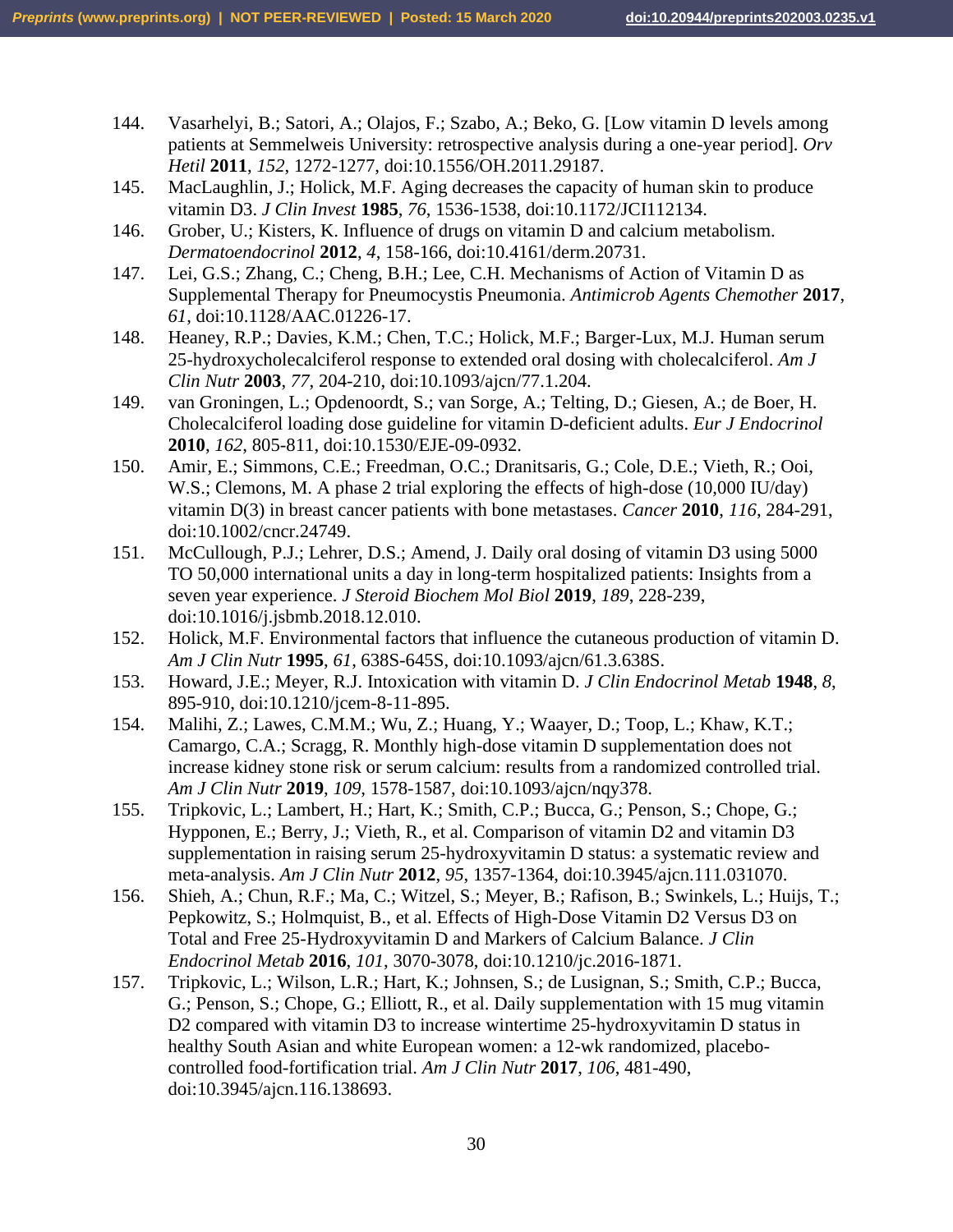- 158. Zhang, Y.; Fang, F.; Tang, J.; Jia, L.; Feng, Y.; Xu, P.; Faramand, A. Association between vitamin D supplementation and mortality: systematic review and meta-analysis. *BMJ* **2019**, *366*, l4673, doi:10.1136/bmj.l4673.
- 159. Cianferotti, L.; Bertoldo, F.; Bischoff-Ferrari, H.A.; Bruyere, O.; Cooper, C.; Cutolo, M.; Kanis, J.A.; Kaufman, J.M.; Reginster, J.Y.; Rizzoli, R., et al. Vitamin D supplementation in the prevention and management of major chronic diseases not related to mineral homeostasis in adults: research for evidence and a scientific statement from the European society for clinical and economic aspects of osteoporosis and osteoarthritis (ESCEO). *Endocrine* **2017**, *56*, 245-261, doi:10.1007/s12020-017-1290-9.
- 160. Amrein, K.; Scherkl, M.; Hoffmann, M.; Neuwersch-Sommeregger, S.; Kostenberger, M.; Tmava Berisha, A.; Martucci, G.; Pilz, S.; Malle, O. Vitamin D deficiency 2.0: an update on the current status worldwide. *Eur J Clin Nutr* **2020**, 10.1038/s41430-020-0558-y, doi:10.1038/s41430-020-0558-y.
- 161. Grant, W.B.; Al Anouti, F.; Moukayed, M. Targeted 25-hydroxyvitamin D concentration measurements and vitamin D3 supplementation can have important patient and public health benefits. *Eur J Clin Nutr* **2020**, 10.1038/s41430-020-0564-0, doi:10.1038/s41430- 020-0564-0.
- 162. Grant, W.B.; Karras, S.N.; Bischoff-Ferrari, H.A.; Annweiler, C.; Boucher, B.J.; Juzeniene, A.; Garland, C.F.; Holick, M.F. Do studies reporting 'U'-shaped serum 25 hydroxyvitamin D-health outcome relationships reflect adverse effects? *Dermatoendocrinol* **2016**, *8*, e1187349, doi:10.1080/19381980.2016.1187349.
- 163. Holick, M.F.; Binkley, N.C.; Bischoff-Ferrari, H.A.; Gordon, C.M.; Hanley, D.A.; Heaney, R.P.; Murad, M.H.; Weaver, C.M.; Endocrine, S. Evaluation, treatment, and prevention of vitamin D deficiency: an Endocrine Society clinical practice guideline. *J Clin Endocrinol Metab* **2011**, *96*, 1911-1930, doi:10.1210/jc.2011-0385.
- 164. Pludowski, P.; Holick, M.F.; Grant, W.B.; Konstantynowicz, J.; Mascarenhas, M.R.; Haq, A.; Povoroznyuk, V.; Balatska, N.; Barbosa, A.P.; Karonova, T., et al. Vitamin D supplementation guidelines. *J Steroid Biochem Mol Biol* **2018**, *175*, 125-135, doi:10.1016/j.jsbmb.2017.01.021.
- 165. Pilz, S.; Marz, W.; Cashman, K.D.; Kiely, M.E.; Whiting, S.J.; Holick, M.F.; Grant, W.B.; Pludowski, P.; Hiligsmann, M.; Trummer, C., et al. Rationale and Plan for Vitamin D Food Fortification: A Review and Guidance Paper. *Front Endocrinol (Lausanne)* **2018**, *9*, 373, doi:10.3389/fendo.2018.00373.
- 166. Grant, W.B.; Boucher, B.J. A Review of the Potential Benefits of Increasing Vitamin D Status in Mongolian Adults through Food Fortification and Vitamin D Supplementation. *Nutrients* **2019**, *11*, doi:10.3390/nu11102452.
- 167. Camargo, C.A., Jr.; Ganmaa, D.; Frazier, A.L.; Kirchberg, F.F.; Stuart, J.J.; Kleinman, K.; Sumberzul, N.; Rich-Edwards, J.W. Randomized trial of vitamin D supplementation and risk of acute respiratory infection in Mongolia. *Pediatrics* **2012**, *130*, e561-567, doi:10.1542/peds.2011-3029.
- 168. Martineau, A.R.; Jolliffe, D.A.; Hooper, R.L.; Greenberg, L.; Aloia, J.F.; Bergman, P.; Dubnov-Raz, G.; Esposito, S.; Ganmaa, D.; Ginde, A.A., et al. Vitamin D supplementation to prevent acute respiratory tract infections: systematic review and metaanalysis of individual participant data. *BMJ* **2017**, *356*, i6583, doi:10.1136/bmj.i6583.
- 169. Uwitonze, A.M.; Razzaque, M.S. Role of Magnesium in Vitamin D Activation and Function. *J Am Osteopath Assoc* **2018**, *118*, 181-189, doi:10.7556/jaoa.2018.037.